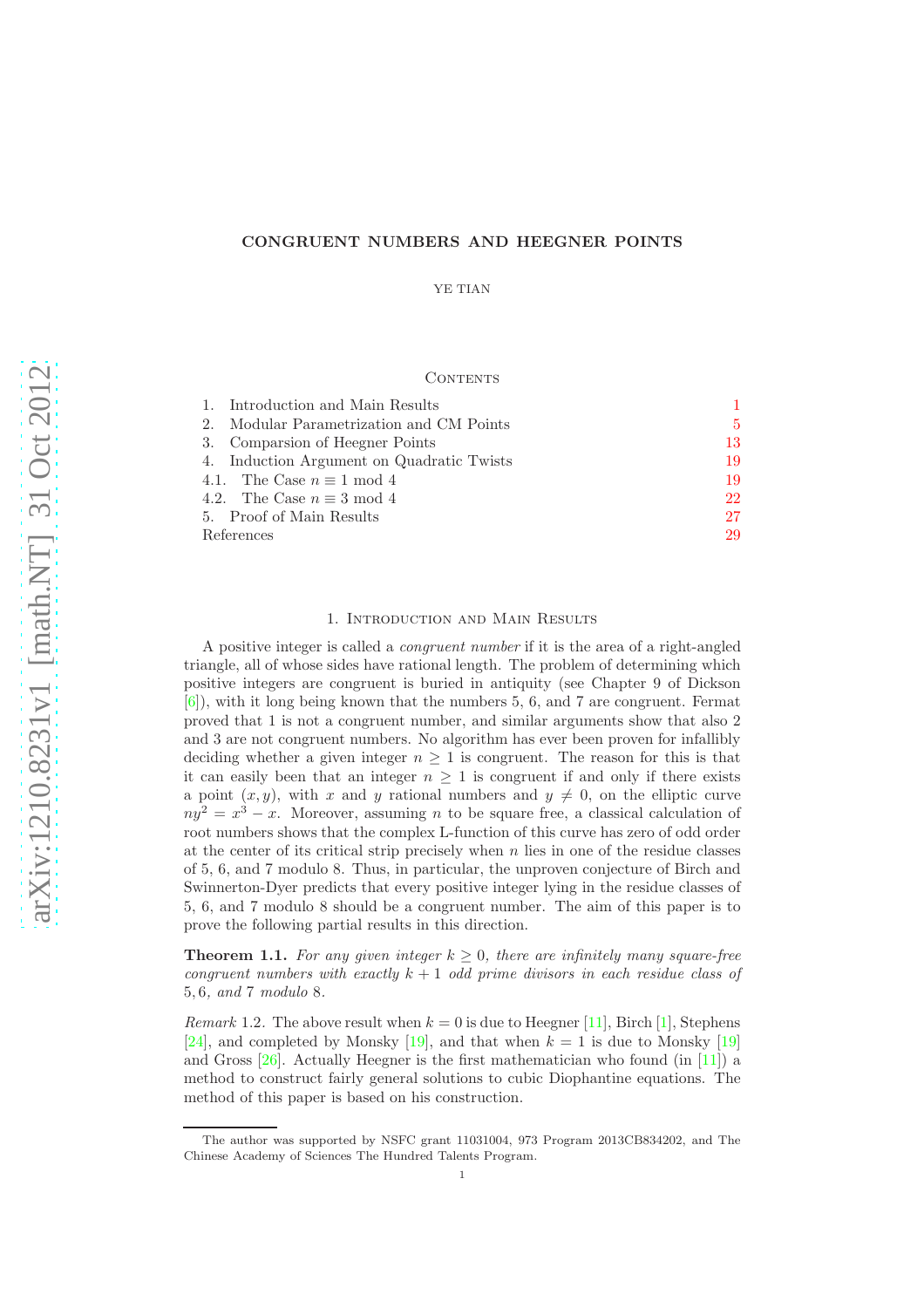In addition to Theorem [1.1,](#page-0-1) we have the following result on the conjecture of Birch and Swinnerton-Dyer. For any abelian group A and an integer  $d \geq 1$ , we write  $A[d]$  for the kernel of multiplication by d on A.

<span id="page-1-0"></span>**Theorem 1.3.** Let  $k \geq 0$  be an integer and  $n = p_0 p_1 \cdots p_k$  a product of distinct *odd primes with*  $p_i \equiv 1 \mod 8$  *for*  $1 \leq i \leq k$ *. Assume that the ideal class group* A *of the field*  $K = \mathbb{Q}(\sqrt{-2n})$  *satisfies the condition:* 

(1.1) 
$$
\dim_{\mathbb{F}_2}(\mathcal{A}[4]/\mathcal{A}[2]) = \begin{cases} 0, & \text{if } n \equiv \pm 3 \text{ mod } 8, \\ 1, & \text{otherwise.} \end{cases}
$$

Let  $m = n$  or  $2n$  such that  $m \equiv 5, 6, \text{ or } 7 \mod 8$ . Let  $E^{(m)}$  be the elliptic curve  $my^2 = x^3 - x$  *over*  $\mathbb{Q}$ *. Then we have* 

$$
rank_{\mathbb{Z}} E^{(m)}(\mathbb{Q}) = 1 = \text{ord}_{s=1} L(E^{(m)}, s).
$$

Moreover, the Shafarevich-Tate group of  $E^{(m)}$  is finite and has odd cardinality.

*Remark* 1.4*.* The work of Perrin-Riou [\[21\]](#page-29-4) and Kobayshi [\[13\]](#page-29-5) shows that the order of the p-primary subgroup of the Tate-Shafarevich group of  $E^{(m)}$  is as predicted by the conjecture of Birch and Swinnerton-Dyer for all primes p with  $(p, 2m) = 1$ . At present, it is unknown whether the same statement holds for the primes p dividing 2m, so that the full Birch-Swinnerton-Dyer conjecture is still not quite completely known for the curves  $E^{(m)}$ . However, toward to the conjecture for  $p=2$  we have Theorem [1.5](#page-2-0) below in viewing of Gross-Zagier formula.

The condition (1.1) on  $\mathcal{A}[4]/\mathcal{A}[2]$  in Theorem [1.3](#page-1-0) allows us to complete the first 2-descent and to show that the 2-Selmer group of  $E^{(m)}$  modulo the 2-torsion subgroup of  $E^{(m)}$  is  $\mathbb{Z}/2\mathbb{Z}$  (see Lemma 5.1). It follows that

$$
\operatorname{rank}_{\mathbb{Z}} E^{(m)}(\mathbb{Q}) + \dim_{\mathbb{F}_2} \operatorname{III}(E^{(m)}/\mathbb{Q})[2] = 1,
$$

and therefore that  $\text{rank}_{\mathbb{Z}} E^{(m)}(\mathbb{Q})$  is either 0 or 1. Any one of the parity conjecture for Mordell-Weil group and the finiteness conjecture for Shafarevich-Tate group predicts that the elliptic curve  $E^{(m)}$  has Mordell-Weil group of rank 1. Therefore the BSD conjecture predicts that the analytic rank is 1. Then the generalization of Gross-Zagier formula predicts that the height of a Heegner divisor is non-zero, so this Heegner divisor class should have infinite order. However, we shall follow a different path, and, always assuming (1.1), we shall prove independently of any conjectures that this Heegner divisor does indeed have infinite order, and the Tate-Shafarevich group is finite of odd order. Our method uses induction on the number of primes dividing the congruent number m, Kolyvagin's Euler system, and a generalization of the Gross-Zagier formula.

Let E be the elliptic curve  $y^2 = x^3 - x$  so that  $E^{(m)}$  is a quadratic twist of E. It is well known that the only rational torsion on  $E^{(m)}$  is the subgroup  $E^{(m)}[2]$ of 2-torsion. Let  $E(\mathbb{Q}(\sqrt{m}))$ <sup>-</sup> denote the subgroup of those points in  $E(\mathbb{Q}(\sqrt{m}))$ which are mapped to their negative by the non-trivial element of the Galois group of  $\mathbb{Q}(\sqrt{m})$  over  $\mathbb{Q}$ . Then the map which sends  $(x, y)$  to  $(x, \sqrt{m}y)$  defines an isomorphism form  $E^{(m)}(\mathbb{Q})$  onto  $E(\mathbb{Q}(\sqrt{m}))^-$ . Thus m will be congruent if and only if we can show that  $E(\mathbb{Q}(\sqrt{m}))^-$  is strictly larger than  $E[2]$ . Note that  $E^{(m)}$  and  $E^{(-m)}$  are isomorphic over  $\mathbb{Q}$ .

The modular curve  $X_0(32)$  of level  $\Gamma_0(32)$  has genus 1 and is defined over Q. Its associated Riemann surface structure is given by the complex uniformization

# $X_0(32)(\mathbb{C}) = \Gamma_0(32) \backslash (\mathcal{H} \cup \mathbb{P}^1(\mathbb{Q})),$

where  $\mathcal H$  is the upper half complex plane, and we write [z] for the point on the curve defined by any  $z \in \mathcal{H} \cup \mathbb{P}^1(\mathbb{Q})$ . It is easy to see that  $[\infty]$  is defined over  $\mathbb{Q}$ . The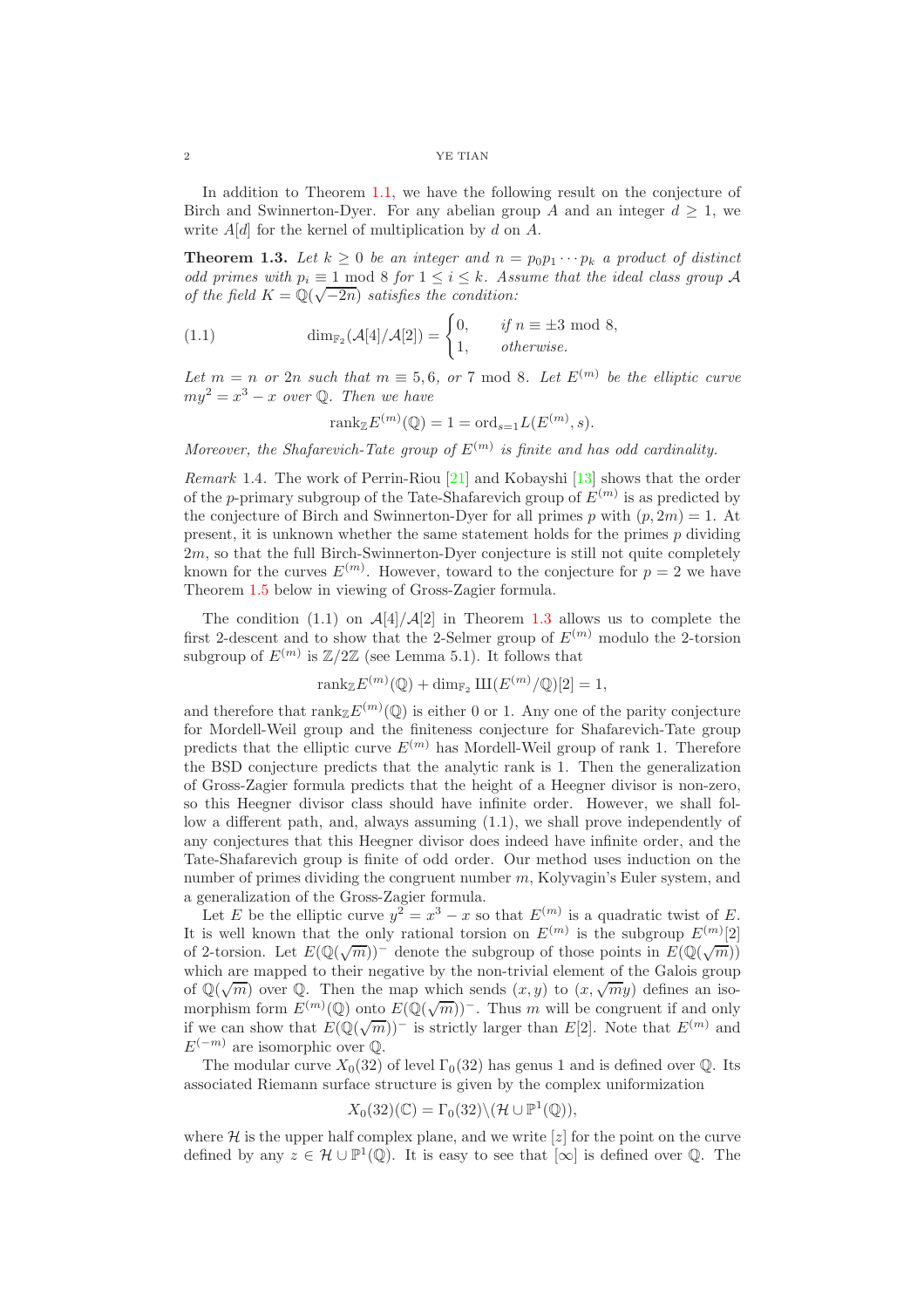elliptic curve  $E$  has conductor 32 and there is a degree 2 modular parametrization  $f: X_0(32) \to E$  mapping [∞] to 0. Such f is unique up to multiplication by -1 because the elliptic curve  $(X_0(32), [\infty])$  has only one rational torsion point of order 2 (see Proposition [2.2\)](#page-6-0). Let  $n = p_0p_1 \cdots p_k$  and m be integers as in Theorem [1.3.](#page-1-0) Let  $K = \mathbb{Q}(\sqrt{-2n})$  and H its Hilbert class field. Let  $m^* = (-1)^{\frac{n-1}{2}}m$  and  $\chi$  the abelian character over K defining the unramified extension  $K(\sqrt{m^*})$ . Define the point  $P \in X_0(32)$  to be  $[i\sqrt{2n}/8]$  if  $n \equiv 5 \mod 8$ , and to be  $[(i\sqrt{2n}+2)/8]$  if  $n \equiv 6$ or 7 mod 8. Both Theorem [1.1](#page-0-1) and Theorem [1.3](#page-1-0) will follow from the following main theorem of the paper.

<span id="page-2-0"></span>**Theorem 1.5.** Let  $n = p_0 p_1 \cdots p_k$  and m be integers as in Theorem [1.3.](#page-1-0) Then the *point*  $f(P) \in E$  *is defined over*  $H(i)$ *; and the χ*-component of  $f(P)$ *, defined by* 

$$
P^{\chi}(f) := \sum_{\sigma \in \text{Gal}(H(i)/K)} f(P)^{\sigma} \chi(\sigma),
$$

*satisfies*

$$
P^{\chi}(f) \in 2^{k+1} E(\mathbb{Q}(\sqrt{m^*}))^- \quad and \quad P^{\chi}(f) \notin 2^{k+2} E(\mathbb{Q}(\sqrt{m^*}))^- + E[2].
$$

*In particular,*  $P^{\chi}(f) \in E(\mathbb{Q}(\sqrt{m^*}))^{-} \cong E^{(m)}(\mathbb{Q})$  *is of infinite order and m is a congruent number.*

We now explain our method in the case  $n \equiv 5 \mod 8$  in details. Other cases are similar. Let  $p_0 \equiv 5 \mod 8$  and  $p_i \equiv 1 \mod 8$ ,  $1 \leq i \leq k$ , be distinct primes. Let  $n = p_0 p_1 \cdots p_k$  and  $K = \mathbb{Q}(\sqrt{-2n})$ . The theory of complex multiplication implies that

$$
z := f(P) + (1 + \sqrt{2}, 2 + \sqrt{2})
$$

is a point on E defined over the Hilbert class field H of K, even though neither  $f(P)$ nor the 4-torsion point  $(1 + \sqrt{2}, 2 + \sqrt{2})$  on E is defined over H. Note that if we use  $-f$  instead of f, then we still obtain a H-rational point  $-f(P) + (1 + \sqrt{2}, 2 + \sqrt{2}) =$  $-z + (1,0)$ . The desired Heegner point is defined by taking trace of z from H to  $K(\sqrt{n})$ 

(1.2) 
$$
y_n := \text{Tr}_{H/K(\sqrt{n})} z \in E(K(\sqrt{n})).
$$

It turns out that  $y_n$  is actually defined over  $\mathbb{Q}(\sqrt{n})$ . Moreover,  $y_n$  (resp.  $2y_n$ ) belongs to  $E(\mathbb{Q}(\sqrt{n}))^-$  if  $k \ge 1$  (resp.  $k = 0$ ). Now it is easy to see that the point  $P^{\chi}(f)$ , defined in Theorem [1.5,](#page-2-0) is equal to  $4y_n$ .

The condition (1.1) in Theorem [1.3,](#page-1-0) in the case  $p_0 \equiv 5 \mod 8$ , is equivalent to that the Galois group Gal( $H/H_0$ ) ≅ 2A has odd cardinality where  $H_0$  =  $K(\sqrt{p_0},\cdots,\sqrt{p_k})$  is the genus field of K. We will show that the point  $y_n$  is of infinite order for  $n = p_0 p_1 \cdots p_k$  satisfying the condition (1.1) in Theorem [1.3.](#page-1-0) When  $k = 0$ , classical arguments show that  $y_n$  is of infinite order (see, for example,  $[19]$ . However, when k is at least 1, we will prove by induction on k that, provided  $n = p_0 p_1 \cdots p_k$  satisfies condition (1.1) in Theorem [1.3,](#page-1-0) the point  $y_n$  belongs to  $2^{k-1}E(\mathbb{Q}(\sqrt{n}))^- + E[2]$ , but does not belong to  $2^k E(\mathbb{Q}(\sqrt{n}))^- + E[2]$ . This clearly shows that  $y_n$  must be of infinite order. (Note that condition (1.1) holds automatically when  $k = 0$ . We now give some more details on how these arguments are carried through in detail.

In fact, we find a relation of  $y_n$  with other Heegner divisors. Now assume that  $k \geq 1$  and let  $y_0 = \text{Tr}_{H/H_0} z \in E(H_0)$ . It turns out that  $y_0 \in E(H_0^+)$  where  $H_0^+ = H_0 \cap \mathbb{R}$ . For any positive divisor d of n divisible by  $p_0$ , let  $y_d = \text{Tr}_{H/K(\sqrt{d})} z$ , which actually belongs to  $E(\mathbb{Q}(\sqrt{d}))$ <sup>-</sup>. The points  $y_d$ 's with  $p_0|d|n$  and  $y_0$  are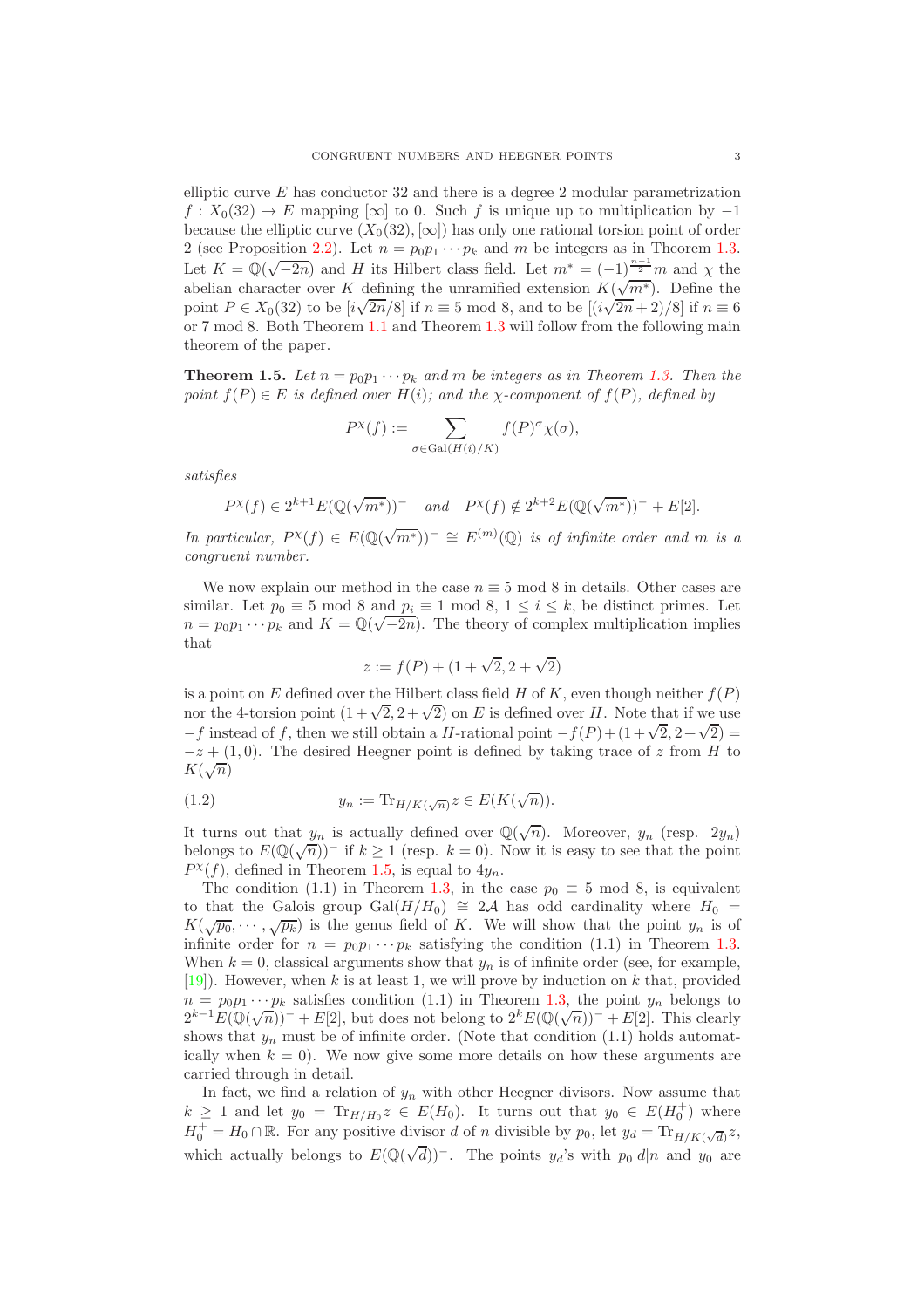related by the following relation:

(1.3) 
$$
\sum_{p_0|d|n} y_d = \begin{cases} 2^k y_0, & \text{if } k \ge 2, \\ 2^k y_0 + \# 2\mathcal{A} \cdot (0,0), & \text{if } k = 1. \end{cases}
$$

In the next, for any proper divisor  $d$  of  $n$  divisible by  $p_0$ , we need to know the 2-divisibility of  $y_d$  in the Mordell-Weil group  $E(\mathbb{Q}(\sqrt{d}))^-$ . To do this, we similarly construct a point  $y_d^0 \in E(\mathbb{Q}(\sqrt{d}))$  with K replaced by  $K_0 = \mathbb{Q}(\sqrt{-2d})$ , whose 2divisibility is understood by induction hypothesis. We can reduce the comparison of 2-divisibilities of  $y_d$  and  $y_d^0$  to the comparison of their heights via Kolyvagin's result. The heights of these two points are related to central derivative L-values via Gross-Zagier formula Theorem 1.2 in [\[27\]](#page-29-6). The comparison of heights of these two points is further reduced to the comparison of two central L-values, which is given by Zhao in [\[28\]](#page-29-7). It turns out from the comparison and induction hypothesis that  $y_d \in 2^k E(\mathbb{Q}(\sqrt{d}))^- + E[2]$  for all proper divisors d of n. It follows from the equality (1.3) that

$$
y_n = 2^k \left( y_0 - \sum_{p_0 | d|n, d \neq n} y'_d \right) + t
$$

for some  $y'_d \in E(\mathbb{Q}(\sqrt{d}))^-$  and  $t \in E[2]$ . It can then be shown by additional argu-ments (see the proof of Theorem [4.1\)](#page-18-2) that this implies that  $y_n \in 2^{k-1} E(\mathbb{Q}(\sqrt{n}))^-$  + E[2]. The fact that  $y_n \notin 2^k E(\mathbb{Q}(\sqrt{n}))^- + E[2]$  with n satisfying the condition (1.1) follows from the same algebraic ingredient as in the initial case  $k = 0$  and some ramification argument. Note that  $4y_n = P^{\chi}(f)$  and then Theorem [1.5](#page-2-0) follows in the case  $n \equiv 5 \mod 8$ .

*Remark* 1.6*.* By a conjecture of Goldfeld [\[8\]](#page-29-8) or Katz-Sarnak [\[12\]](#page-29-9), combined with Coates-Wiles' result [\[4\]](#page-28-3), almost all positive integers  $n \equiv 1, 2, 3 \mod 8$  are noncongruent numbers.

Itis known ([\[7\]](#page-29-10) and [\[18\]](#page-29-11)) that for any given integer  $k \geq 0$ , there are infinitely many square-free non-congruent positive integers with exactly  $k + 1$  odd prime divisors in each residue class of 1, 2, and 3 modulo 8. In fact, let  $n = p_0 p_1 \cdots p_k$ be a product of distinct odd primes with  $p_i \equiv 1 \mod 8$  for  $1 \le i \le k$  satisfying the condition (1.1) in Theorem [1.3.](#page-1-0) Let  $m = n$  or  $2n$  such that  $m \equiv 1, 2, 3 \mod 8$ . Then m is non-congruent if  $p_0 \neq 1 \mod 8$ . Moreover, if  $p_0 \equiv 1 \mod 8$ , then n is noncongruent provided the additional assumption  $\prod_{i=0}^{k} \left( \frac{2}{p_i} \right)$  $\setminus$  $\cdot$   $(-1)^{(p_i-1)/8}$  = -1.

The above non-congruent numbers are constructed easily by minimizing the 2- Selmer groups attached to 2-isogenies of  $E^{(m)}$  and taking 2-part of the Shafarevich-Tate group into account in the case  $p_0 \equiv 1 \mod 8$ .

Notations and Conventions. We often work with the imaginary quadratic field  $K = \mathbb{Q}(\sqrt{-2n})$  where *n* is a square-free positive odd integer. We fix an embedding of the algebraic closure  $\bar{K}$  of  $K$  in  $\mathbb{C}$ . Let  $\mathcal{O}_K$  denote the ring of integers in K. Then  $\mathcal{O}_K = \mathbb{Z} + \mathbb{Z}w$  with  $w = i\sqrt{2n}$ . Let  $K^{ab}$  denote the maximal abelian extension of K. Let  $\widehat{\mathbb{Z}} = \prod_p \mathbb{Z}_p$  and  $\widehat{K} = K \otimes_{\mathbb{Z}} \widehat{\mathbb{Z}}$  the finite adéles of K. Denote by

$$
[ , K^{ab}/K] : \quad \widehat{K}^{\times}/K^{\times} \longrightarrow \text{Gal}(K^{ab}/K),
$$

the Artin reciprocity law, and similarly for  $[ , \mathbb{Q}^{ab}/\mathbb{Q}].$  We also often write  $\sigma_t =$  $[t, K^{ab}/K]$ . For each prime  $p|2n$ , let  $\varpi_p$  be a uniformizer  $\sqrt{-2n}$  of the local field  $K_p$  of K at the unique prime above p; for each  $0 < d|n$ , let  $\varpi_d = \prod_{p|d} \varpi_p \in \widehat{K}^{\times}$ . We often use the convention  $\varpi = \varpi_2 \in K_2^{\times}$ . For  $t \in K^{\times}$  (resp.  $\mathbb{Q}^{\times}$ ), we denote by  $t_2 \in K_2^{\times}$  (resp.  $\mathbb{Q}_2$ ) its component at 2.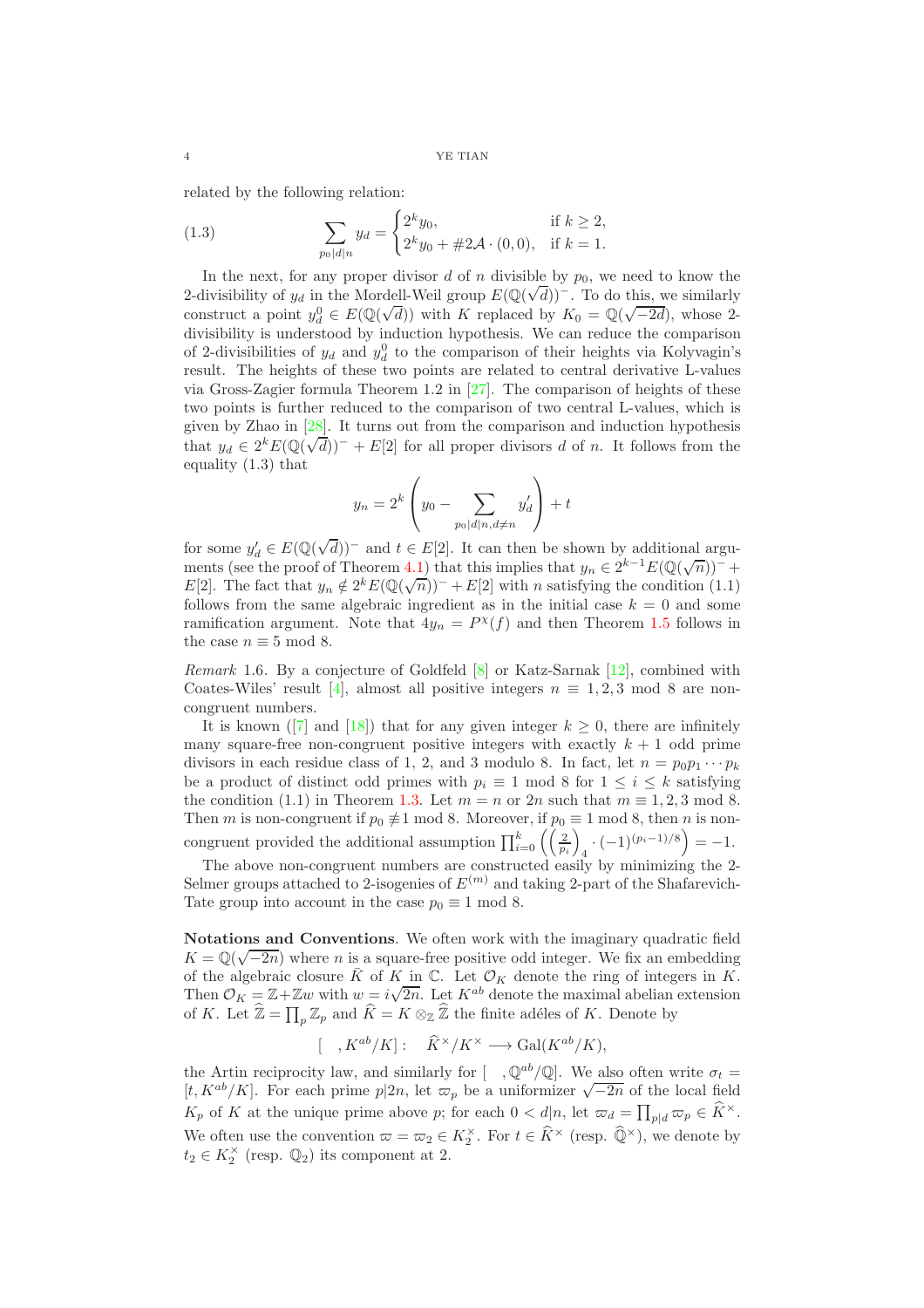We will also need Gauss' genus theory for the imaginary quadratic field  $K$ . Denote by  $H$  the Hilbert class field of  $K$  and  $A$  the ideal class group of  $K$ . Suppose that *n* has exact  $k+1$  prime divisors:  $n = \prod_{j=0}^{k} p_j$ . Let  $H_0 = K(\sqrt{p_0^*}, \sqrt{p_1^*}, \dots, \sqrt{p_k^*}) \subset$ H be its genus field of K, where  $p^* = (-1)^{(p-1)/2}p$  so that  $p^* \equiv 1 \mod 4$ . Sometime we identify the ideal class group  $\mathcal A$  of K with the class group  $K^\times/K^\times\mathcal O_K^\times$ . Consider the exact sequence

$$
0 \longrightarrow \mathcal{A}[2] \longrightarrow \mathcal{A} \xrightarrow{\times 2} \mathcal{A} \longrightarrow \mathcal{A}/2\mathcal{A} \longrightarrow 0.
$$

Gauss' genus theory says the following

- (i) the subgroup  $\mathcal{A}[2]$  consists of ideal classes of  $(d, \sqrt{-2n})$ , corresponding to classes of  $\varpi_d$  in  $K^\times/K^\times\mathcal{O}_K^\times$ , where d runs over all positive divisors of n. Therefore  $\mathcal{A}[2]$  has cardinality  $2^{k+1}$ .
- (ii) under the class field theory isomorphism  $\sigma : A \simeq Gal(H/K)$ , the subgroup  $2\mathcal{A} \simeq \text{Gal}(H/H_0)$ , i.e. the class of  $t \in 2\mathcal{A}$  if and only if  $\sigma_t$  fixes all  $\sqrt{p_j^*}$ ,  $0 \leq$  $j \leq k$ .

By Gauss' quadratic reciprocity law, for each  $0 < d|n$  and  $p|n$ ,  $\sigma_{\varpi_d}$  fixes  $\sqrt{p^*}$  iff  $\left(\frac{d}{p}\right)$ ) = 1 for  $p \nmid d$  and  $\left(\frac{2n/d}{n}\right)$ p  $= 1$  for  $p|d$ .

It is easy to see that  $i \notin H$  and therefore the restriction map gives natural isomorphisms Gal $(H(i)/K(i)) \cong Gal(H/K)$ . Let  $\mathcal{O}_2$  denote the ring of integers in the local field  $K_2$ . Its unit group  $\mathcal{O}_2^{\times}$  is generated by  $-1, 5, 1+\varpi$  as a  $\mathbb{Z}_2$ -module. We often need the structure of the Galois group Gal $(H(i)/\mathbb{Q}) \cong$  Gal $(H(i)/K) \rtimes \{1, c\},$ where  $c$  is the complex conjugation and

$$
\operatorname{Gal}(H(i)/K) \cong \widehat{K}^{\times}/K^{\times} \widehat{\mathcal{O}}_K^{\times (2)} U_2, \quad \text{with} \quad U_2 = \mathbb{Z}_2^{\times} (1 + 2\varpi \mathcal{O}_2).
$$

Here the supscript in  $\widehat{\mathcal{O}}_K^{\times(2)}$  means the component above 2 is removed. Note that  $U_2 \subset \mathcal{O}_2^{\times}$  is generated by  $-1, 5, (1+\varpi)^2$ . Thus the Galois group  $Gal(H(i)/H)$  is generated by  $\sigma_{1+\varpi}$ . The group Gal( $H(i)/\mathbb{Q}$ ) is generated by Gal( $H(i)/H_0(i)$ ) ≅ 2A, the complex conjugation c, and elements representing  $Gal(H_0(i)/K)$ . For example, when  $2\mathcal{A} \cap \mathcal{A}[2] = 0$ ,  $Gal(H_0(i)/K)$  is represented by  $\sigma_{1+\varpi}$  and  $\sigma_{\varpi_d}$  with all  $0 < d|n$ .

Acknowledgment. The author thanks John Coates, Xinyi Yuan, Shouwu Zhang, Wei Zhang, and the referee for many useful discussions and comments. In the original version of this paper, the author used the construction of Heegner points given by employing the modular parametrization of E via the modular curve  $X(8)$ , following the original work of Heegner and Monsky. The current simpler construction using the curve  $X_0(32)$  arose out of discussions with Xinyi Yuan.

The author thanks Keqin Feng, Delang Li, Mingwei Xu, and Chunlai Zhao for bringing him to this beautiful topic when he was in a master degree program. The author thanks John Coates, Benedict Gross, Victor Kolyvagin, Yuan Wang, Lo Yang, Shing-Tung Yau, and Shouwu Zhang for constant encouragement during preparation of this work.

# 2. Modular Parametrization and CM Points

<span id="page-4-0"></span>Let E be the elliptic curve with Weierstrass equation  $y^2 = x^3 - x$ . It is known that E has conductor 32. Let  $f: X_0(32) \longrightarrow E$  be a fixed modular parametrization over  $\mathbb{Q}$  of degree 2 mapping the cusp  $[\infty]$  at the infinity on  $X_0(32)$  to the zero element  $0 \in E$ . In this section, we will construct suitable CM points on E associated to the modular parametrization f and the imaginary quadratic field  $K = \mathbb{Q}(\sqrt{-2n})$  with n a positive square-free odd integer. We will show that  $E' := (X_0(32), [\infty])$  is an elliptic curve with Weierstrass equation  $y^2 = x^3 + 4x$ . Before give construction of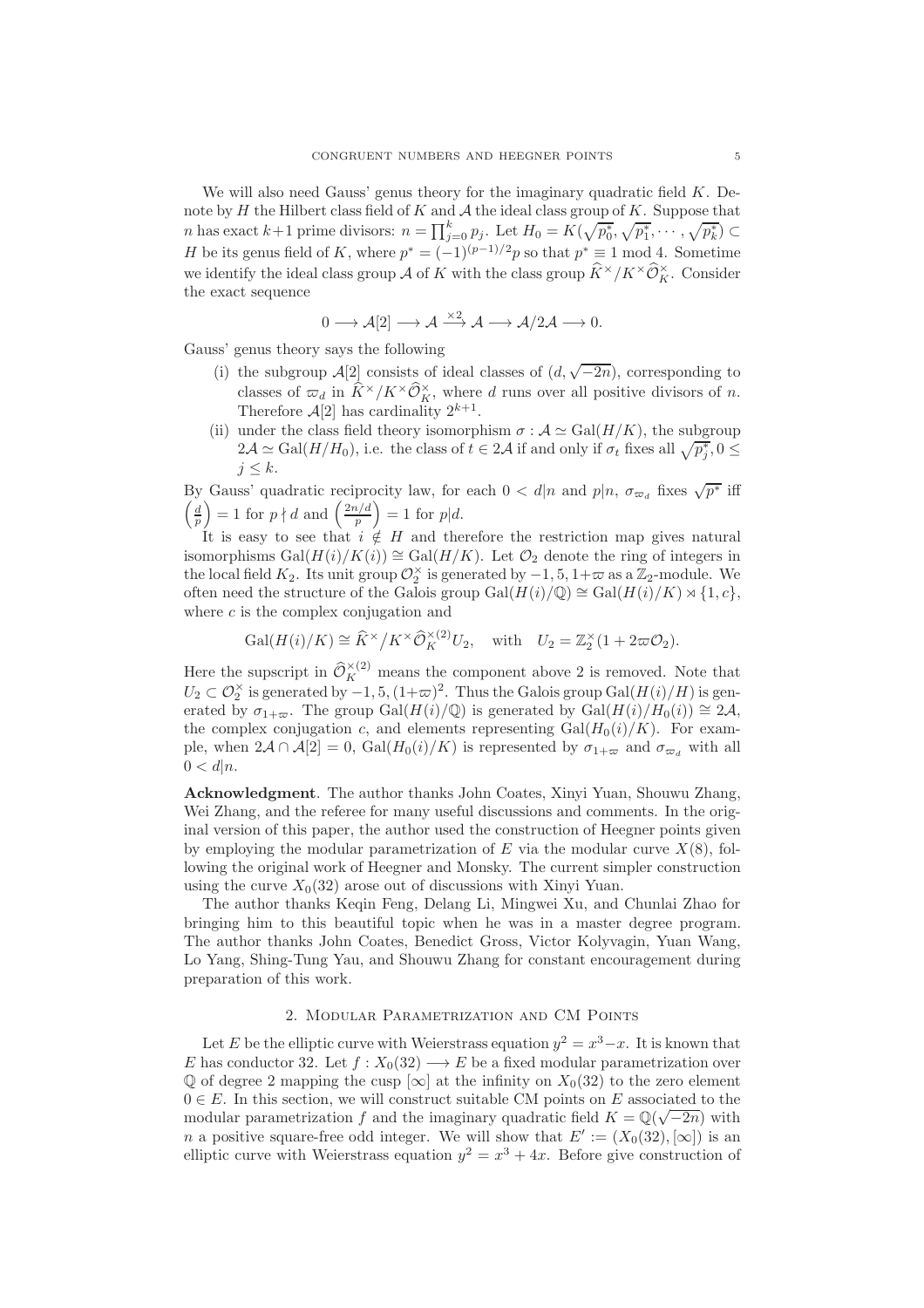points on E, we need set up the correspondence of torsion points of E' over  $\mathbb{Q}(i)$ between their  $(x, y)$ -coordinates and their modular expressions.

We now recall the following standard notation. Let  $H$  be the upper half complex plane, on which the subgroup  $GL_2^+(\mathbb{R})$  of elements of  $GL_2(\mathbb{R})$  with positive determinant acts by linear fractional transformations. Let  $\Gamma_0(32)$  be the subgroup of  $\text{SL}_2(\mathbb{Z})$  consisting of all matrices  $\begin{pmatrix} a & b \\ c & d \end{pmatrix}$  with  $c \equiv 0 \mod 32$ , which acts on  $\mathcal{H} \cup \mathbb{P}^1(\mathbb{Q})$  by linear fractional transformation. Denote by  $Y_0(32)$  the modular curve of level  $\Gamma_0(32)$  over  $\mathbb Q$  and  $X_0(32)$  its projective closure over  $\mathbb Q$ . Then the underlying compact Riemann surface of  $X_0(32)$  is given as:

$$
X_0(32)(\mathbb{C})=Y_0(32)(\mathbb{C})\cup S,
$$

where

$$
Y_0(32)(\mathbb{C}) = \Gamma_0(32)\backslash \mathcal{H}, \qquad S = \Gamma_0(32)\backslash \mathbb{P}^1(\mathbb{Q}).
$$

For each  $z \in \mathcal{H} \cup \mathbb{P}^1(\mathbb{Q})$ , let  $[z]$  denote the point on  $X_0(32)(\mathbb{C})$  represented by z. The set  $S$  consists of 8 cusps:

$$
[\infty]
$$
,  $[0]$ ,  $[-1/2]$ ,  $[-1/16]$ ,  $[-1/4]$ ,  $[-3/4]$ ,  $[1/8]$ ,  $[-1/8]$ ,

where the first 4 cusps are defined over  $\mathbb Q$  and the later 4 ones have the field of definition  $\mathbb{Q}(i)$ . The curve  $X_0(32)$  has genus one and thus we have an elliptic curve  $E' := (X_0(32), [\infty])$  over  $\mathbb Q$  with the cusp  $[\infty]$  as its zero element.

<span id="page-5-0"></span>**Proposition 2.1.** *The elliptic curve*  $E' = (X_0(32), \infty)$  *has complex multiplication by*  $\mathbb{Z}[i]$  *and Weierstrass equation*  $y^2 = x^3 + 4x$  *such that the cusp*  $[0] = (2, 4)$  *in*  $(x, y)$ -coordinates. Moreover, the set S of cusps on  $X_0(32)$  is exactly  $E'[(1 + i)^3]$ .

*Proof.* Define N to be the normalizer of  $\Gamma_0(32)$  in  $\text{GL}_2^+(\mathbb{R})$  and let  $Z(\mathbb{R})$  denote the center of  $\text{GL}_2^+(\mathbb{R})$ . Let  $\text{Aut}(X_0(32)(\mathbb{C}))$  denote the group of automorphisms of  $X_0(32)(\mathbb{C})$  and  $Aut(X_0(32)(\mathbb{C}), S)$  its subgroup of automorphisms t satisfying  $t(S) = S$ . Then the action of  $N \subset GL_2^+(\mathbb{R})$  on  $\mathcal{H} \cup \mathbb{P}^1(\mathbb{Q})$  induces a homomorphism

$$
T: N \longrightarrow \operatorname{Aut}(X_0(32)(\mathbb{C}), S)
$$

with kernel  $Z(\mathbb{R})\Gamma_0(32)$ .

Now, as is very well known, every element of  $Aut(X_0(32)(\mathbb{C}))$  is of form

$$
t_{\alpha,\epsilon}(x) = \epsilon(x) + \alpha,
$$

where  $\epsilon$  belongs to the group  $\text{Aut}(E'_{\mathbb{C}})$  of automorphisms of the elliptic curve  $E'_{\mathbb{C}}$ (i.e. ones with  $\epsilon([\infty]) = [\infty]$ ), and  $\alpha$  is some point in  $E'(\mathbb{C})$ .

Now consider the matrices

$$
A = \begin{pmatrix} 0 & 1 \\ -32 & 0 \end{pmatrix}, \quad B = \begin{pmatrix} 1 & 1/4 \\ 0 & 1 \end{pmatrix}, \quad C = AB^2 = \begin{pmatrix} 0 & 1 \\ -32 & -16 \end{pmatrix}.
$$

One verifies immediately that  $A, B$ , and  $C$  belong to  $N$ , and that their classes in  $N/Z(\mathbb{R})\Gamma_0(32)$  have exact orders 2, 4, 4, respectively. Thus  $T(A), T(B), T(C)$ have exact orders 2, 4, 4, respectively. Also  $T(B)$  maps  $[\infty]$  to itself. Thus  $T(B) \in$ Aut $(E'_{\mathbb{C}})$  is an automorphism of  $E'_{\mathbb{C}}$  of exact order 4, proving that  $E'_{\mathbb{C}}$  has complex multiplication by  $\mathbb{Z}[i]$ . Since  $T(A)$  has fixed point  $[i\sqrt{2}/8]$ , it is not translation. It now follows immediately from that  $T(A)^2 = 1$  that  $T(A) = t_{\alpha,-1}$  for some point  $\alpha$ in  $E'(\mathbb{C})$ . Therefore,  $T(C) = T(AB^2) = t_{\alpha,1}$ . But  $T(C)$  has exact order 4, whence we see that  $\alpha$  must have order 4. Finally,  $T(A)$  is defined over  $\mathbb Q$  since it is the Atkin-Lehner involution. As  $T(B^2)$  is the multiplication by  $-1$  and then is clearly defined over Q. Hence  $\alpha = T(AB^2)([\infty]) = [0]$  must be a rational point of exact order 4.

Since every elliptic curve over  $\mathbb Q$  is known to be parametrized by the modular curve of the same level as its conductor, it follows that  $E' = (X_0(32), [\infty])$  must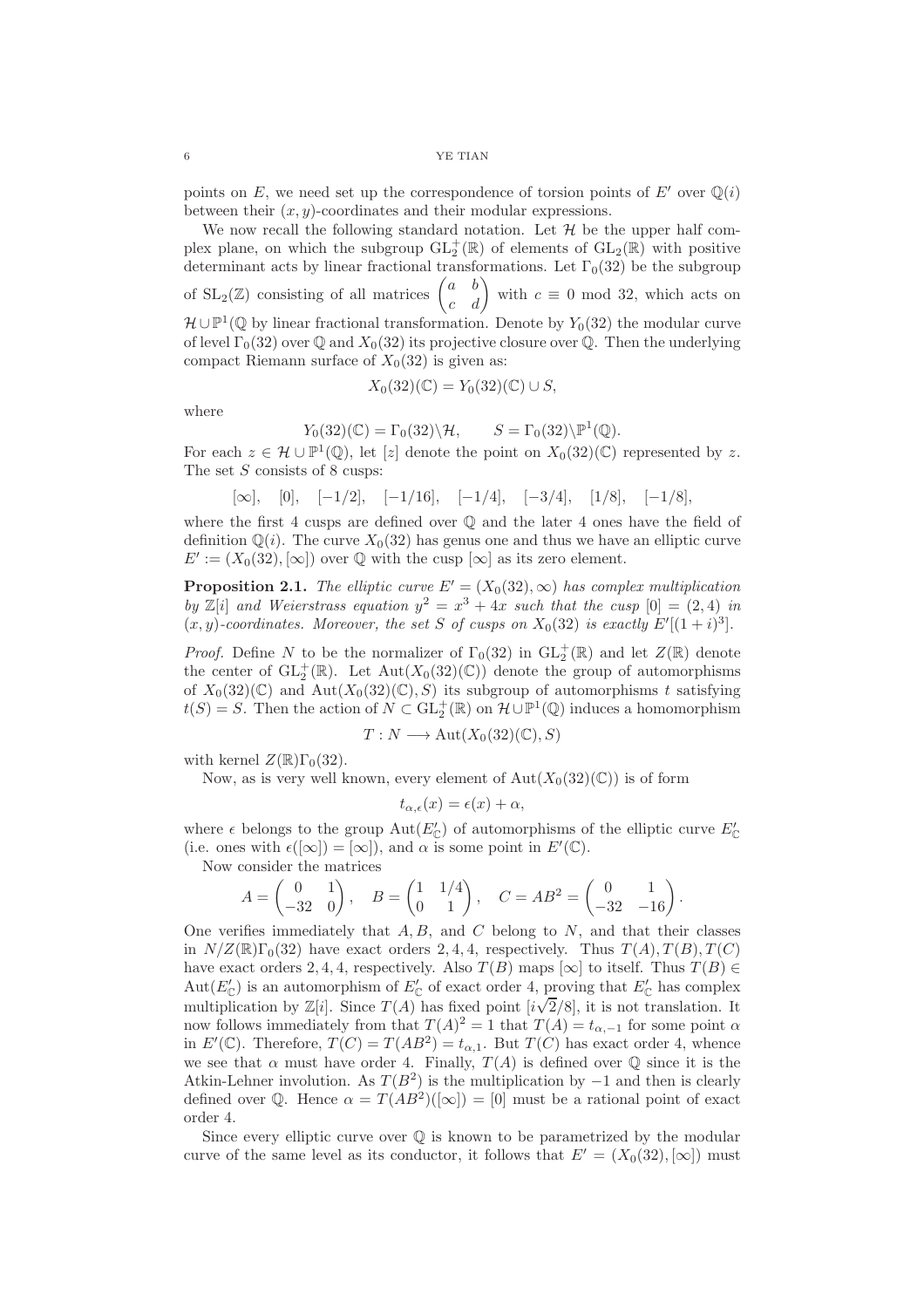be isogenous to the elliptic curve  $y^2 = x^3 + 4x$ . However, there are just two isomorphism classes of curves defined over  $\mathbb Q$  in the isogeny class of  $E'$ , and  $y^2 =$  $x^3 + 4x$  is the unique one with a rational point of order 4. Thus E' must be isomorphic to  $y^2 = x^3 + 4x$  over Q. Since rational points on  $y^2 = x^3 + 4x$  of exact order 4 are  $(2, \pm 4)$ , the isomorphism is unique if we require the order 4 point [0] on E' is mapped to  $(2, 4)$ . Thus E' has Weierstrass equation  $y^2 = x^3 + 4x$  for unique modular functions  $x, y$  such that the cusp [0] has coordinate (2, 4).

Let  $\psi$  denote the unique Gorssencharacter of any elliptic curve defined over  $\mathbb O$ with conductor 32 and complex multiplication by  $\mathbb{Z}[i]$ . Then the conductor of  $\psi$ must be  $(1 + i)^3 \mathbb{Z}[i]$  because the norm of this conductor times the absolute value 4 of the discriminant of  $\mathbb{Q}(i)$  must be 32. It then follows easily from the main theorem of complex multiplication that  $E'[(1+i)^3] = E'(\mathbb{Q}(i))_{\text{tor}}$ . But we know that  $S \subset E'(\mathbb{Q}(i))_{\text{tor}}$  and has cardinality 8, thus  $S = E'(\mathbb{Q}(i))_{\text{tor}} = E'[(1+i)^3]$ .  $\Box$ 

For any field extension F over Q, let  $X_0(32)_F$  be the base change of  $X_0(32)$  to F and write  $\text{Aut}(X_0(32)_F)$  for the group of automorphisms of  $X_0(32)_F$ . Similarly one defines  $Aut(E'_F)$ . Then it is easy to see that

$$
Aut(X_0(32)_F) \cong E'(F) \rtimes Aut(E'_F).
$$

Using the notations in the proof of Proposition [2.1,](#page-5-0) we have seen above that there is a natural homomorphism

 $T: N \longrightarrow \text{Aut}(X_0(32)(\mathbb{C}), S) \subset \text{Aut}(X_0(32)\mathbb{C}),$ 

with kernel  $Z(\mathbb{R})\Gamma_0(32)$ . Now we have that  $\text{Aut}(E'_{\mathbb{C}}) \cong \mathbb{Z}[i]^{\times}$  and  $T(B) \in \text{Aut}(E'_{\mathbb{C}})$ is of order 4. One can see that  $T(B)$  maps  $(x, y)$  to  $(-x, iy)$  by looking at actions of  $T(B)$  at 0 and B at  $[\infty]$ : at  $[\infty]$ , the differential is represented by dq with  $q = e^{2\pi i z}$ . It is clear that  $B^*dq = dB^*q = idq$ ; at  $0 \in E'$ , the morphism  $(x, y) \mapsto (-x, iy)$ brings the Neron differential  $dx/y$  to  $idx/y$ .

<span id="page-6-0"></span>**Proposition 2.2.** *With the notations above, the normalizer* N of  $\Gamma_0(32)$  *is gener*ated by  $Z(\mathbb{R})\Gamma_0(32)$ , A and B. The homomorphism T *induces an isomorphism* 

$$
N/Z(\mathbb{R})\Gamma_0(32) \stackrel{\sim}{\longrightarrow} \text{Aut}(X_0(32)_{\mathbb{Q}(i)}) \cong E'(\mathbb{Q}(i)) \rtimes \text{Aut}(E'_{\mathbb{Q}(i)}).
$$

*Moreover, if write*  $t_{\alpha} \in \text{Aut}(E'_{\mathbb{C}})$  *for the translation by*  $\alpha \in E'(\mathbb{C})$ *, then the following relations hold:*

$$
t_{(2,4)} = T \begin{pmatrix} 0 & 1 \\ -32 & -16 \end{pmatrix}, \t t_{(2,-4)} = T \begin{pmatrix} -16 & -1 \\ 32 & 0 \end{pmatrix}, \t t_{(0,0)} = T \begin{pmatrix} -2 & -1 \\ 32 & 14 \end{pmatrix},
$$
  
\n
$$
t_{(-2,4i)} = T \begin{pmatrix} -24 & -7 \\ 32 & 8 \end{pmatrix}, \t t_{(-2,-4i)} = T \begin{pmatrix} 8 & 7 \\ -32 & -24 \end{pmatrix},
$$
  
\n
$$
t_{(2i,0)} = T \begin{pmatrix} -4 & -3 \\ 32 & 20 \end{pmatrix}, \t t_{(-2i,0)} = T \begin{pmatrix} 4 & 1 \\ 32 & 12 \end{pmatrix}.
$$

*Proof.* Since  $E'(\mathbb{Q})$  has rank 0, we see that  $E'(\mathbb{Q}(i)) = E'[(1+i)^3]$  consists of the following 8 points:

 $[\infty]$ ,  $(0, 0)$ ,  $(2, \pm 4)$ ,  $(\pm 2i, 0)$ ,  $(-2, \pm 4i)$ .

Note that  $T(C) = t_{(2,4)}$  and  $T(B)$  generate  $E'(\mathbb{Q}(i)) \rtimes \text{Aut}(E'_{\mathbb{Q}(i)})$ . It follows that the image of T contains  $Aut(X_0(32)_{\mathbb{Q}(i)})$ . But any t in the image of T,  $t([\infty]) \in S = E'(\mathbb{Q}(i))$ . It follows that  $\text{Im}(T) \subseteq E'(\mathbb{Q}(i)) \rtimes \text{Aut}(E'_{\mathbb{Q}(i)})$ . Thus the image of T is  $Aut(X_0(32)_{\mathbb{O}(i)}$  and the homomorphism T induces an isomorphism  $N/Z(\mathbb{R})\Gamma_0(32) \stackrel{\sim}{\longrightarrow} \text{Aut}(X_0(32)_{\mathbb{O}(i)})$ . It also follows that N is generated by  $Z(\mathbb{R})\Gamma_0(32)$ , A, and B.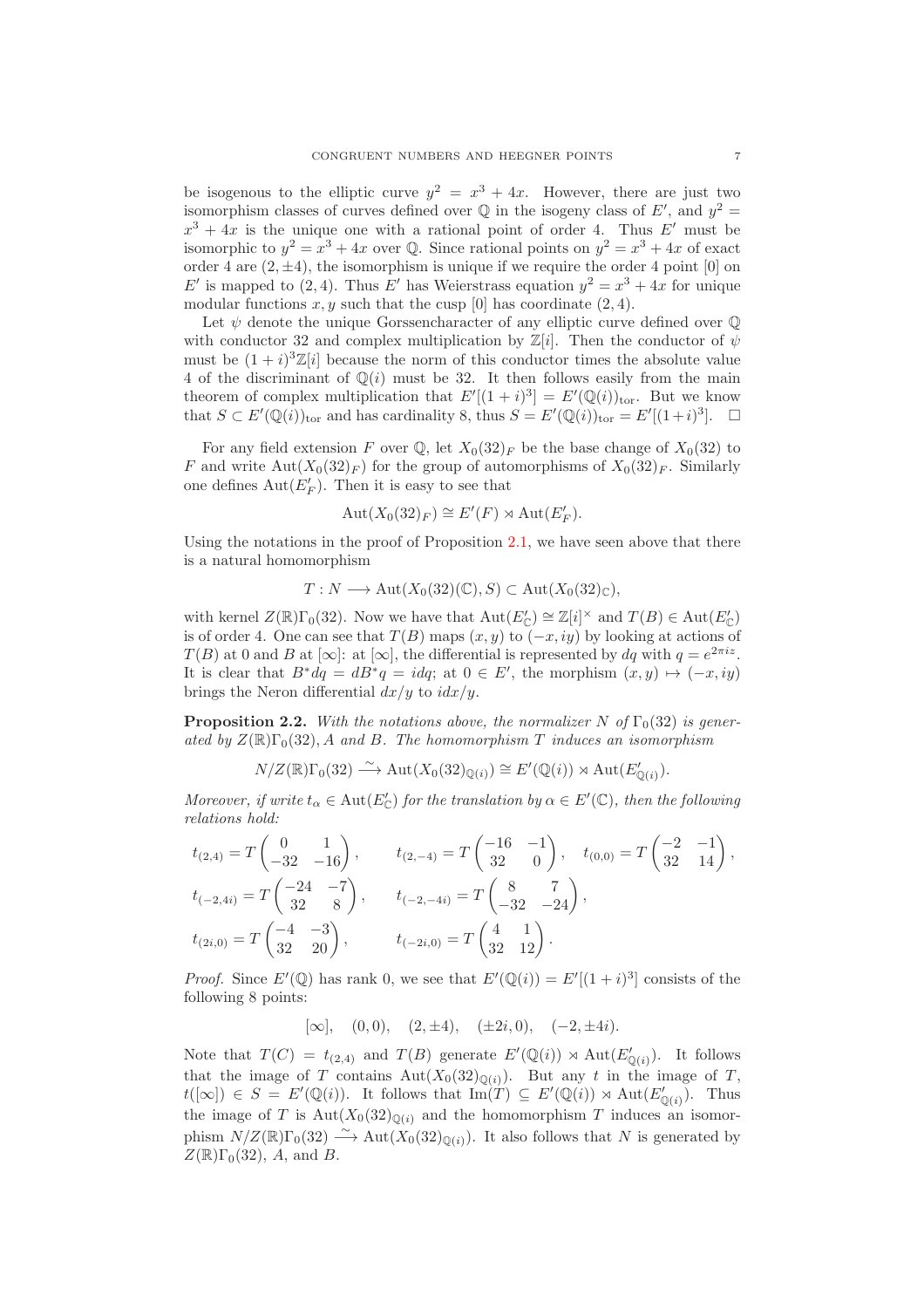Note that  $\alpha = (2, 4)$  and  $i\alpha$  generate  $E'(\mathbb{Q}(i))$  and

$$
t_{-i\alpha} = [-i] \circ [t_{\alpha}] \circ [i] = T(B^{-1}) \circ T(C) \circ T(B) = T(B^{-1}CB).
$$

The verifying of remaining relations is then straightforward.  $\Box$ 

There is a well known alternative adelic expression for the complex points of  $X_0(32)$ , which we will also need. Let A be the adeles of Q and A<sub>f</sub> its finite part. Let  $G = GL_{2,0}$ ,  $G(\mathbb{A}_f)$  its finite-adelic points, and  $U_0(32) \subset G(\mathbb{A}_f)$  the open compact subgroup defined by

$$
U_0(32) = \left\{ \begin{pmatrix} a & b \\ c & d \end{pmatrix} \in \text{GL}_2(\widehat{\mathbb{Z}}) \middle| c \equiv 0 \mod 32\widehat{\mathbb{Z}} \right\}.
$$

The complex uniformzation of  $X_0(32)$  has the following adelic form

$$
X_0(32)(\mathbb{C}) = G(\mathbb{Q})_+\backslash (\mathcal{H} \cup \mathbb{P}^1(\mathbb{Q})) \times G(\mathbb{A}_f)/U_0(32).
$$

For any  $z \in \mathcal{H} \cup \mathbb{P}^1(\mathbb{Q})$  and any  $g \in G(\mathbb{A}_f)$ . we denote by  $[z, g]$  its image in  $X_0(32)(\mathbb{C})$ .

The matrix  $B^2 \in G(\mathbb{Q}) \subset G(\mathbb{A}_f)$  normalizes both  $\Gamma = \Gamma_0(32)$  and  $U_0(32)$ . The morphism  $T(B^2)$  is represented by the Hecke action

$$
[z,g] \mapsto [z,gB^{-2}], \quad \forall z \in \mathcal{H}, g \in G(\mathbb{A}_f)
$$

which is defined over  $\mathbb Q$  by the functriality of canonical models of Shimura varieties. However, the matrix B does not normalize  $U_0(32)$ , though it normalizes  $\Gamma_0(32)$ . The morphism  $T(B)$  on  $X_0(32)$  can be written as

$$
[z,\gamma] \mapsto [z,\gamma B^{-1}], \quad \forall \gamma \in G(\mathbb{Q})_+, z \in \mathcal{H},
$$

but we can not conclude that it is defined over  $\mathbb{Q}$ . In fact, it is defined over  $\mathbb{Q}(i)$ .

We now construct suitable points on E from CM points on  $X_0(32)$ . We first consider the case with  $n \equiv 1 \mod 4$  and the case with  $n \equiv 3 \mod 4$  will be considered later in Theorem [2.8.](#page-10-0) Note that the set of torsion points with exact order 4 on  $E$  is the union of the following subsets:

$$
(i, 1-i) + E[2]
$$
,  $(1 + \sqrt{2}, 2 + \sqrt{2}) + E[2]$ , and  $(-1 - \sqrt{2}, i(2 + \sqrt{2})) + E[2]$ ,

whose doubles are  $(0, 0)$ ,  $(1, 0)$ , and  $(-1, 0)$ , respectively.

**Definition 2.3.** Let  $n \equiv 1 \mod 4$  be a positive integer and  $K = \mathbb{Q}(\sqrt{-2n})$ . Let  $P \in X_0(32)(K^{ab})$  be the image of  $\frac{i\sqrt{2n}}{8}$  $\frac{2\pi}{8}$  under the complex uniformization  $\mathcal{H} \rightarrow$  $X_0(32)$ *. Define the CM point on E* 

$$
z := f(P) + (1 + \sqrt{2}, 2 + \sqrt{2}) \in E(K^{ab}).
$$

*For each*  $t \in \hat{K}^{\times}$ , let  $z_t$  *denote the Galois conjugation*  $z^{\sigma_t}$  *of*  $z$ *.* 

<span id="page-7-0"></span>**Theorem 2.4.** *Assume that*  $n \equiv 1 \mod 4$  *is a positive integer. Then, for each*  $t \in \widehat{K}^{\times}$ *, we have* 

- (1) the point  $z_t$  is defined over the Hilbert class field  $H$  of  $K$  and only depends *on the class of t modulo*  $K^{\times} \mathcal{O}_K^{\times}$ ;
- (2) *the complex conjugation of*  $z_t$ *, denoted by*  $\overline{z}_t$ *, is equal to*  $z_{t-1}$ *; and*
- (3)  $z_{\varpi t} + z_t = 0$  *or* (0,0) *according to*  $n \equiv 1 \mod 8$  *or*  $\equiv 5 \mod 8$ *.*

*Remark* 2.5. The CM points  $z_t$  above are essentially the same as those Monsky studied in [\[19\]](#page-29-2) using modular functions on  $X(8)$ . Theorem [2.4](#page-7-0) still holds if we replace z by any CM point  $\pm f(P) + Q$  where Q is any 4-torsion point of E with  $2Q = (1, 0).$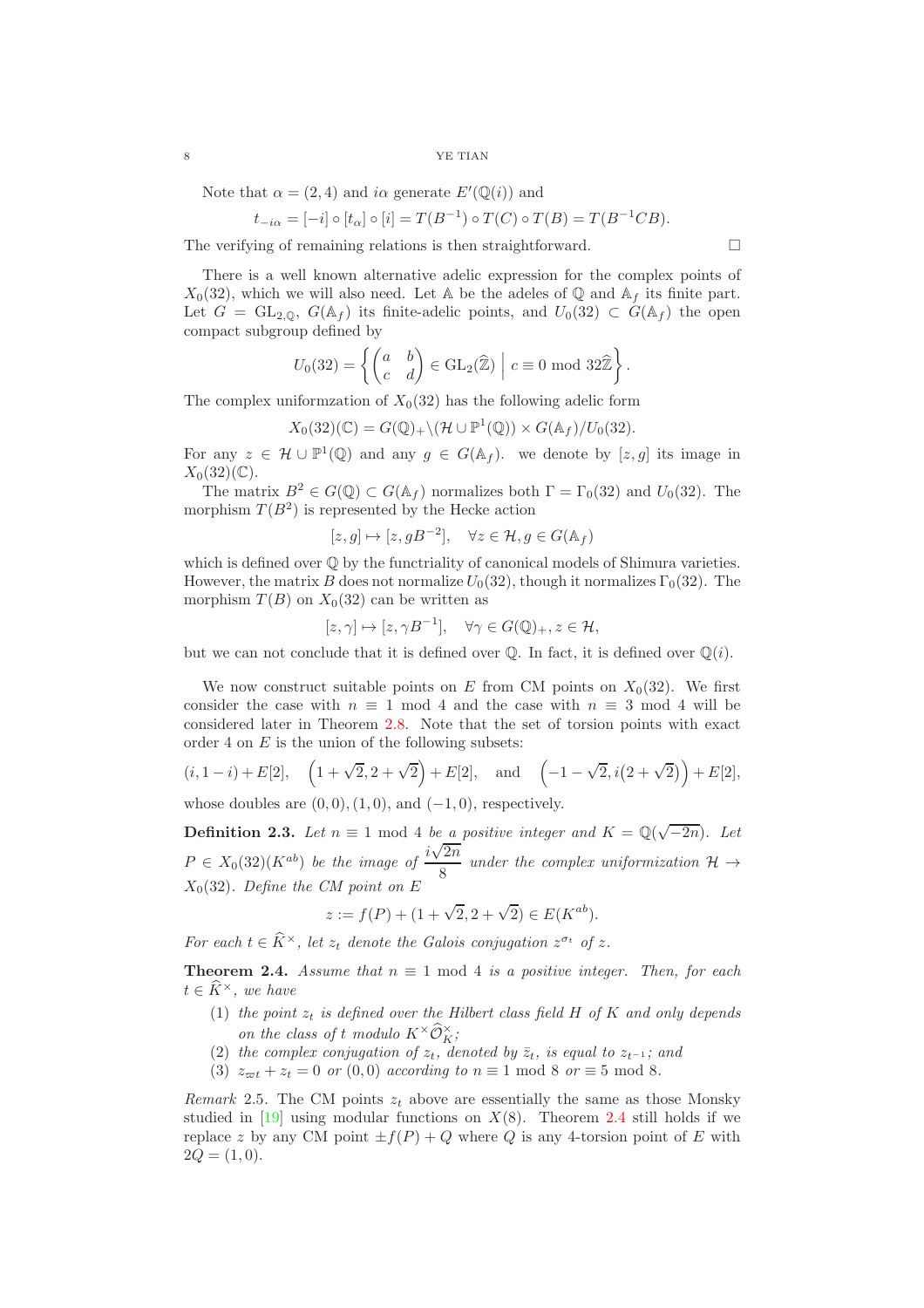We will show Theorem [2.4](#page-7-0) by showing the following corresponding result on  $X_0(32)$  via the modular parametrization f.

**Proposition 2.6.** *Let*  $n \equiv 1 \mod 4$  *be a positive integer and*  $K = \mathbb{Q}(\sqrt{-2n})$ *. Let*  $P \in X_0(32)$  *be the point defined by*  $i\sqrt{2n}/8 \in \mathcal{H}$  *via the complex uniformzation. Let* H′ *be the defining field of* P*. The the following hold:*

(1) *the field*  $H' \subset K^{ab}$  *of* P *over* K *is characterized by* 

$$
\operatorname{Gal}(H'/K) \stackrel{\sim}{\longrightarrow} \widehat{K}^{\times}/K^{\times}(\mathbb{Z}_2^{\times}(1+4\mathcal{O}_2))\widehat{\mathcal{O}}_K^{\times(2)}
$$

*via Artin reciprocity law. Here the supscript in*  $\widehat{\mathcal{O}}_K^{\times(2)}$  *means the component at the unique place of* K *above 2 is removed.*

- (2) *The extension* H′/K *is anticyclotomic in the sense that* H′ *is Galois over*  $\mathbb Q$  *such that the nontrivial involution on* K *over*  $\mathbb Q$  *acts on* Gal( $H'/K$ ) *by the inverse.*
- (3) *The field*  $H'$  *is a cyclic extension of degree 4 over*  $H$  *with*  $Gal(H'/H)$  *generated by*  $\sigma_{1+\infty}$ *, where recall that*  $\omega \in K_2^{\times}$  *is the uniformizor*  $\sqrt{-2n}$ *.*
- (4) *Moreover,*

$$
P^{\sigma_{1+\infty}} = P + (-2i, 0), \quad P^{\sigma_{\infty}} + P = (2, 4).
$$

*Proof.* Recall Shimura's reciprocity law (for example, see [\[17\]](#page-29-12)). Let  $w = i\sqrt{2n} \in$  $K^{\times}$  and view  $K^{\times}$  as a sub-torus of  $GL_{2,\mathbb{Q}}$  via the Q-embedding of  $K^{\times}$  into  $GL_{2,\mathbb{Q}}$ :  $a + bw \mapsto$  $\begin{pmatrix} a & -2nb \\ b & a \end{pmatrix}$ . Then  $w \in \mathcal{H}$  is the unique point on  $\mathcal{H}$  fixed by  $K^{\times}$ . For

any point

$$
x = [w, g] \in X_0(32)(\mathbb{C}) = G(\mathbb{Q})_+ \setminus (\mathcal{H} \cup \mathbb{P}^1(\mathbb{Q})) \times G(\mathbb{A}_f) / U_0(32), \quad g \in G(\mathbb{A}_f)
$$

and any  $t \in \hat{K}^{\times} \subset G(\mathbb{A}_f)$ , the action of  $\sigma_t$  on x is given by:  $[w, g]^{\sigma_t} = [w, tg]$ . It follows that the defining field  $K(x)$  of x is characterized by

$$
\text{Gal}(K(x)/K) \simeq \widehat{K}^{\times}/K^{\times}(\widehat{K}^{\times} \cap gU_0(32)g^{-1})
$$

via the reciprocity law.

Write the point  $P = \begin{bmatrix} w, \begin{pmatrix} 8 & 0 \\ 0 & 1 \end{pmatrix} \end{bmatrix} \in X_0(32)$  in adelic form. Then H' corresponds to the open compact subgroup

$$
\widehat{K}^{\times} \cap \begin{pmatrix} 8 & 0 \\ 0 & 1 \end{pmatrix} U_0(32) \begin{pmatrix} 8^{-1} & 0 \\ 0 & 1 \end{pmatrix} = \mathbb{Z}_2^{\times} (1 + 4\mathcal{O}_2) \widehat{\mathcal{O}}_K^{\times (2)}.
$$

It gives the statement (1) and

 $Gal(H'/H) \longrightarrow K^{\times} \widehat{\mathcal{O}}_{K}^{\times}/K^{\times}(\mathbb{Z}_{2}^{\times}(1+4\mathcal{O}_{2}))\widehat{\mathcal{O}}_{K}^{\times(2)} = \mathcal{O}_{2}^{\times}/\mathbb{Z}_{2}^{\times}(1+4\mathcal{O}_{2}) = (1+\varpi)^{\mathbb{Z}/4\mathbb{Z}}.$ Here we use the fact that  $\mathcal{O}_2^{\times} = {\pm 1} \times 5^{\mathbb{Z}_2} \times (1 + \varpi)^{\mathbb{Z}_2}$  as a  $\mathbb{Z}_2$ -module. Moreover, since

$$
\widehat{\mathbb{Q}}^{\times} \subset K^{\times} \cdot (\mathbb{Z}_2^{\times} (1 + 4\mathcal{O}_2) \widehat{\mathcal{O}}_K^{\times (2)}),
$$

the non-trivial involution of K acts on  $Gal(H'/K)$  by the inverse. The statements (2) and (3) are now proved.

By Proposition [2.2,](#page-6-0)  $t_{(-2i,0)} = T\begin{pmatrix} 4 & 1 \ 32 & 12 \end{pmatrix}$ . Note that  $(-2i,0)$  is of order 2. Thus the relation  $P^{\sigma_{1+\infty}} = P + (-2i, 0)$  is equivalent to

$$
P^{\sigma_{1+\varpi}} = T \begin{pmatrix} 4 & 1 \\ 32 & 12 \end{pmatrix} P,
$$

which is just

(2.1) 
$$
\qquad \qquad \left[w,(1+\varpi)\begin{pmatrix}8&0\\0&1\end{pmatrix}\right] = \left[w,\begin{pmatrix}8&0\\0&1\end{pmatrix}\begin{pmatrix}4&1\\32&12\end{pmatrix}\right]
$$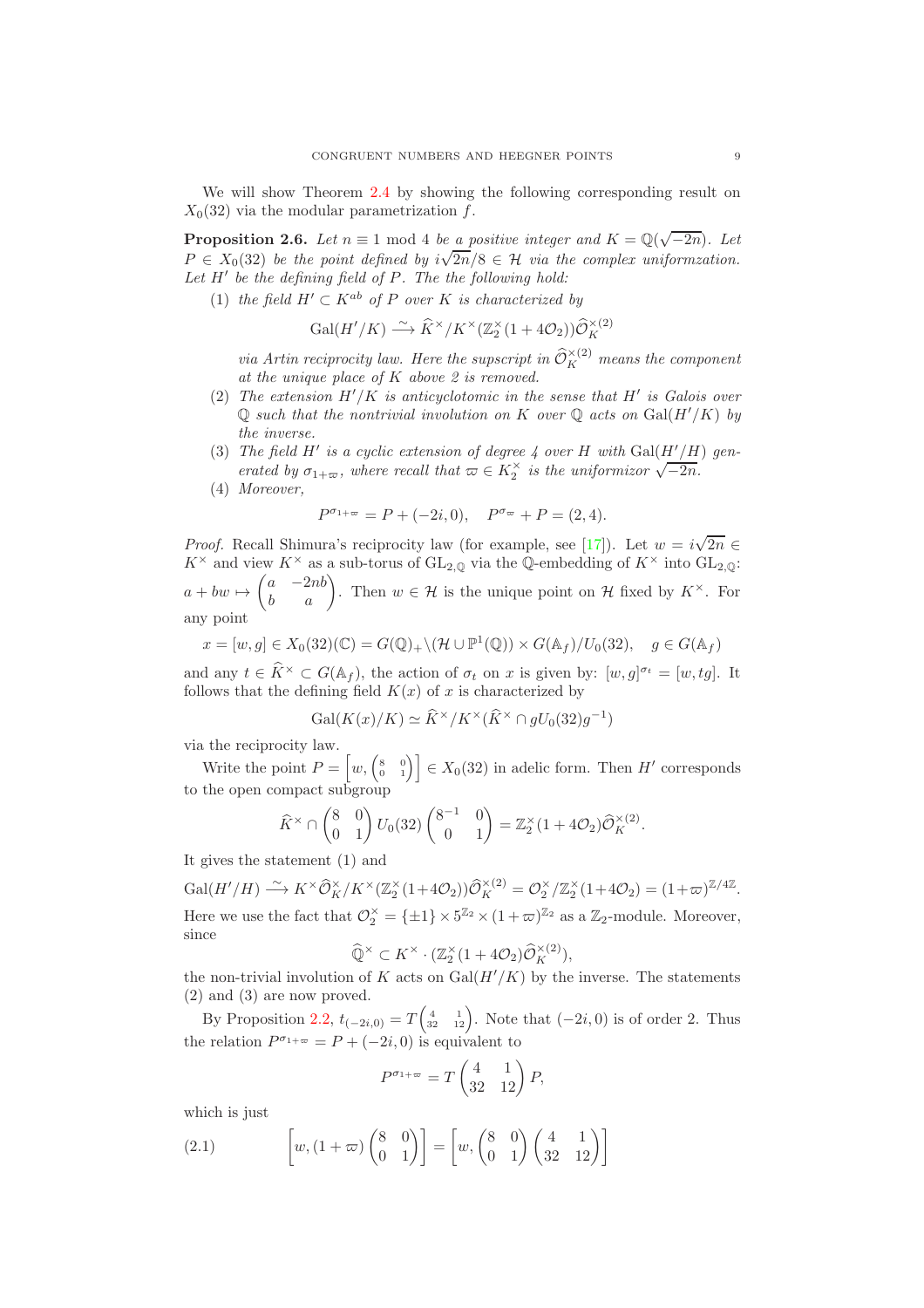It is further equivalent to

$$
(1+\varpi)\begin{pmatrix}8 & 0\\ 0 & 1\end{pmatrix}\in K^{\times}\begin{pmatrix}8 & 0\\ 0 & 1\end{pmatrix}\begin{pmatrix}4 & 1\\ 32 & 12\end{pmatrix}U_0(32),
$$

and then to

$$
(1+\varpi)\in K^{\times}(V\cap \widehat{K}^{\times}), \quad V=\begin{pmatrix}1&2\\1&3\end{pmatrix}\begin{pmatrix}8&0\\0&1\end{pmatrix}U_0(32)\begin{pmatrix}8^{-1}&0\\0&1\end{pmatrix}.
$$

It follows easily from  $n \equiv 1 \mod 4$  that

$$
V \cap \widehat{K}^{\times} = \widehat{\mathcal{O}}_K^{\times (2)} \mathbb{Z}_2^{\times} (1 + \varpi + 4\mathcal{O}_2).
$$

Then (2.1) is equivalent to

$$
1 + \varpi \in K^{\times} \widehat{\mathcal{O}}_K^{\times (2)} \mathbb{Z}_2^{\times} (1 + \varpi + 4\mathcal{O}_2),
$$

which is obvious.

By proposition [2.2,](#page-6-0)  $t_{(2,4)} = T\begin{pmatrix} -16 & -1 \\ 32 & 0 \end{pmatrix}^{-1}$ , thus the relation  $P^{\sigma_{\infty}} + P = (2, 4)$  is equivalent to

$$
P^{\sigma_{\infty}} = T \begin{pmatrix} -16 & -1 \\ 32 & 0 \end{pmatrix}^{-1} (T(B^2)P),
$$

which is just

(2.2) 
$$
\left[w, \varpi\begin{pmatrix}8 & 0\\ 0 & 1\end{pmatrix}\right] = \left[w, \begin{pmatrix}8 & 0\\ 0 & 1\end{pmatrix}\begin{pmatrix}1 & 1/2\\ 0 & 1\end{pmatrix}\begin{pmatrix}-16 & -1\\ 32 & 0\end{pmatrix}\right]
$$

It is further equivalent to

$$
\varpi\begin{pmatrix}8 & 0\\ 0 & 1\end{pmatrix}\in K^{\times}\begin{pmatrix}8 & 0\\ 0 & 1\end{pmatrix}\begin{pmatrix}0 & -1\\ 32 & 0\end{pmatrix}U_0(32)
$$

and then to

$$
\varpi \in K^{\times}(V \cap \widehat{K}^{\times}), \quad V = \begin{pmatrix} 0 & -2 \\ 1 & 0 \end{pmatrix} \begin{pmatrix} 8 & 0 \\ 0 & 1 \end{pmatrix} U_0(32) \begin{pmatrix} 8^{-1} & 0 \\ 0 & 1 \end{pmatrix}.
$$

It is easy to have that

 $\sigma_1$ 

$$
V \cap \widehat{K}^{\times} = \widehat{\mathcal{O}}_K^{\times (2)} \mathbb{Z}_2^{\times} (\varpi + 8\mathcal{O}_2).
$$

Then (2.2) is equivalent to  $\varpi \in K^{\times} \widehat{\mathcal{O}}_K^{\times (2)} \mathbb{Z}_2^{\times} (\varpi + 8\mathcal{O}_2)$ , which is obvious. The proof of  $(4)$  is complete.

*Proof of Theorem [2.4.](#page-7-0)* Recall that the defining field  $H' = K(P)$  of P over K corresponds to the subgroup  $K^{\times}\widehat{\mathcal{O}}_K^{\times(2)}\mathbb{Z}_2^{\times}(1+4\mathcal{O}_2) \subset \widehat{K}^{\times}$ . The norm of this subgroup over the extension  $K/\mathbb{Q}$  is  $\mathbb{Q} \times \widehat{Z}^{\times(2)} \mathbb{Z}_2^{\times 2} (1 + 8\mathbb{Z}_2)$ , which corresponds to the abelian extension  $\mathbb{Q}(\sqrt{2}, i)$  over  $\mathbb{Q}$ . Thus  $\sqrt{2}, i \in H'$ .

For any  $t \in \widehat{K}^{\times}$ , let  $P_t = \begin{bmatrix} w, t \binom{8}{1} \end{bmatrix} = P_1^{\sigma_t} \in X_0(32)$ , then

$$
z_t := z^{\sigma_t} = f(P_t) + (1 + \sqrt{2}, 2 + \sqrt{2})^{\sigma_t} \in E(H').
$$

Since  $H'/K$  is anti-cyclotomic and  $P \in X_0(32)(\mathbb{R})$ , the complex conjugation of  $f(P_t)$  is  $f(P_{t-1})$  and therefore the complex conjugation of  $z_t$  is equal to  $z_{t-1}$ . This proves (2).

To show (1), we only need to consider the case with  $t = 1$ , i.e.  $z := z_1 \in E(H)$ . Note that

$$
+\varpi(\sqrt{2}) = [1 + \varpi, K^{ab}/K](\sqrt{2}) = [(1 + 2n)_2, \mathbb{Q}^{ab}/\mathbb{Q}](\sqrt{2}) = -\sqrt{2}.
$$

Since  $\sigma_{1+\varpi}$  generates Gal $(H'/H)$ ,  $z \in E(H)$  is equivalent to the relation  $z^{\sigma_{1+\varpi}} = z$ , and therefore is equivalent to

$$
f(P^{\sigma_{1+\infty}}) = f(P) + (1+\sqrt{2}, 2+\sqrt{2}) - (1+\sqrt{2}, 2+\sqrt{2})^{\sigma_{1+\infty}} = f(P) + (0, 0) = f(P + (-2i, 0))
$$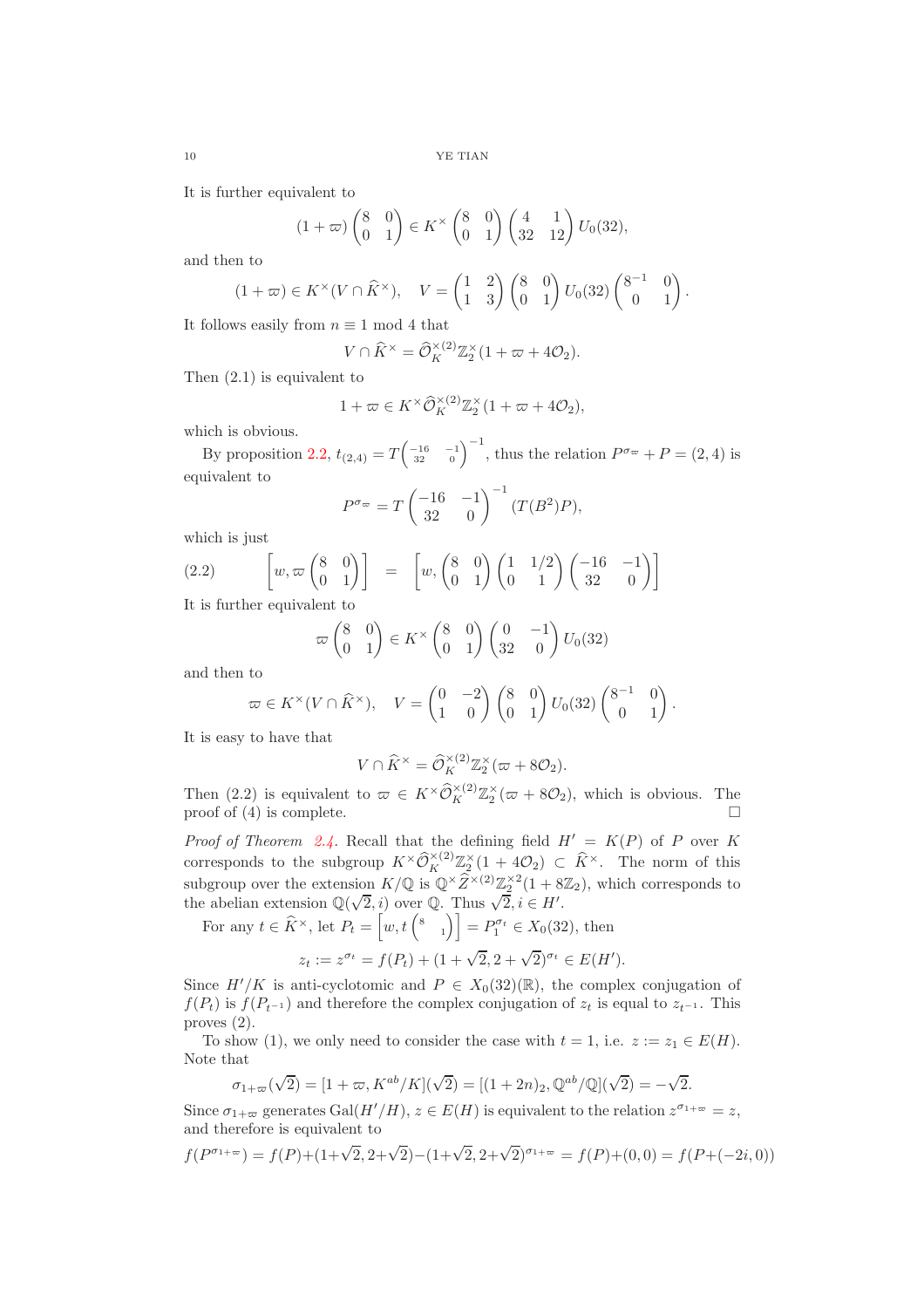which follows from the first equality in Proposition 2.6 (4).

To show (3), we only need to show that  $z_{\varpi} + z = 0$  or (0,0) according to  $n \equiv 1 \mod 8$  or  $\equiv 5 \mod 8$ . Note that

$$
[\varpi, K^{ab}/K](\sqrt{2}) = [(2n)_2, \mathbb{Q}^{ab}/\mathbb{Q}](\sqrt{2}) = [n_2, \mathbb{Q}^{ab}/\mathbb{Q}](\sqrt{2}) = (-1)^{(n-1)/4}\sqrt{2}
$$
  
and that  $f((2, 4)) = (1, 0)$ . It follows that

$$
z^{\sigma_{\varpi}} + z = f(P^{\sigma_{\varpi}} + P) + \begin{cases} (1,0), & \text{if } n \equiv 1 \text{ mod } 8, \\ (-1,0), & \text{if } n \equiv 5 \text{ mod } 8. \end{cases}
$$

$$
= f(P^{\sigma_{\varpi}} + P - (2,4)) + \begin{cases} 0, & \text{if } n \equiv 1 \text{ mod } 8, \\ (0,0), & \text{if } n \equiv 5 \text{ mod } 8. \end{cases}
$$

Thus the desired follows then from the second equality in Proposition 2.6 (4).

 $\Box$ 

We now consider the case with  $n \equiv 3 \mod 4$ .

**Definition 2.7.** *Let*  $n \equiv 3 \mod 4$  *be a positive integer and*  $K = \mathbb{Q}(\sqrt{-2n})$ *. Let*  $P \in X_0(32)$  *be the image of*  $\frac{2 + i\sqrt{2n}}{8}$ 8 *under the complex uniformization and define a CM point*

$$
z := f(P) + (1 + \sqrt{2}, 2 + \sqrt{2}) \in E(K^{ab}).
$$

*For any*  $t \in \hat{K}^{\times}$  *satisfying*  $\sigma_t$  *fixing i*, *define*  $z_t := z^{\sigma_t}$ *.* 

<span id="page-10-0"></span>**Theorem 2.8.** *Assume that*  $n \equiv 3 \mod 4$  *is a positive integer. Then, for each*  $t \in K^{\times}$  *with*  $\sigma_t$  *fixing i*, we have

- (1) *the point*  $z_t \in E(H(i))$  *and the involution*  $\sigma_{1+\varpi}$  *of* Gal( $H(i)/H$ ) *maps*  $z_t$  $to z_t + (0,0);$
- (2) *the complex conjugation of*  $z_t$ *, denoted by*  $\overline{z}_t$ *, is equal to*  $-z_{t-1} + (1,0)$ *;*
- (3) *let*  $\varpi' = \varpi(1 + \varpi) \in K_2^{\times}$  *(so that*  $\sigma_{\varpi'}$  *fixes i), then*  $z_{\varpi' t} z_t = (1, 0)$  *or*  $(-1, 0)$  *according to*  $n \equiv 7 \mod 8$  *or* 3 mod 8*.*

We will give the proof of Theorem [2.8](#page-10-0) after we prove the following

**Proposition 2.9.** *Let*  $n \equiv 3 \mod 4$  *be a positive integer and*  $P \in X_0(32)$  *be the CM point corresponding*  $\frac{2 + i\sqrt{2n}}{n}$  $\frac{8 \times 216}{8} \in \mathcal{H}$  *via complex uniformzation. The defining field*  $H' \subset K^{ab}$  *of* P *over* K *is characterized by* 

$$
\operatorname{Gal}(H'/K) \stackrel{\sim}{\longrightarrow} \widehat{K}^{\times}/K^{\times}(\mathbb{Z}_2^{\times}(1+4\mathcal{O}_2))\widehat{\mathcal{O}}_K^{\times(2)}
$$

*via Artin reciprocity law so that* Gal( $H'/H$ ) *is generated by*  $\sigma_{1+\varpi}$ *. Moreover,* 

$$
P^{\sigma_{1+\varpi}} = P + (2i, 0), \qquad P^{\sigma_{\varpi'}} - P = (2, 4).
$$

*Here*  $\varpi' = \varpi(1 + \varpi) \in K_2^{\times}$  *so that*  $\sigma_{\varpi'}$  *fixes i.* 

*Proof.* The proof of the first part is the same as in the case  $n \equiv 1 \mod 4$ . By Proposition 2.2,  $t_{(2i,0)} = T$  $\begin{pmatrix} -4 & -3 \\ 32 & 20 \end{pmatrix}$ . The relation  $P^{\sigma_{1+\infty}} = P + (2i, 0)$  is equivalent to

$$
P^{\sigma_{1+\varpi}} = T \begin{pmatrix} -4 & -3 \\ 32 & 20 \end{pmatrix} P
$$

which is

(2.3) 
$$
\left[w,(1+\varpi)\begin{pmatrix}8&-2\\0&1\end{pmatrix}\right]=\left[w,\begin{pmatrix}8&-2\\0&1\end{pmatrix}\begin{pmatrix}-4&-3\\32&20\end{pmatrix}^{-1}\right].
$$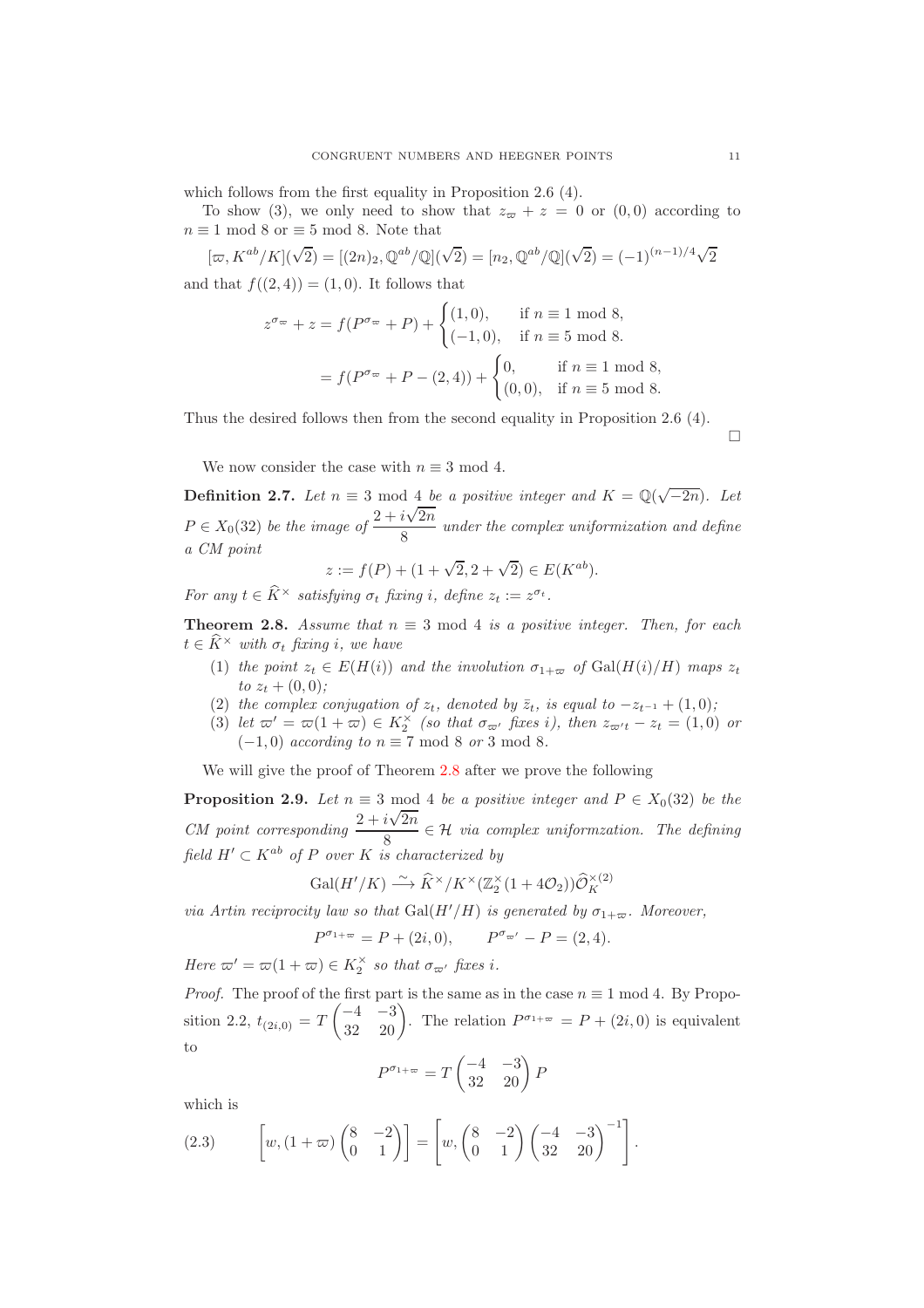It is further equivalent to,

$$
(1+\varpi)\begin{pmatrix}8&-2\\0&1\end{pmatrix}\in K^{\times}\begin{pmatrix}8&-2\\0&1\end{pmatrix}\begin{pmatrix}20&3\\-32&-4\end{pmatrix}U_0(32),
$$

and then to

$$
(1+\varpi)\in K^{\times}(V\cap\widehat{K}^{\times}),\quad V=\begin{pmatrix}7&8\\-1&-1\end{pmatrix}\begin{pmatrix}8&0\\0&1\end{pmatrix}U_0(32)\begin{pmatrix}8&0\\0&1\end{pmatrix}^{-1}\begin{pmatrix}1&-2\\0&1\end{pmatrix}^{-1}.
$$

But it is easy to see that  $V \cap \widehat{K}^{\times} = \widehat{\mathcal{O}}_K^{\times (2)} \mathbb{Z}_2^{\times} (1 + \varpi + 4\mathcal{O}_2)$  provided that  $n \equiv 3 \mod 4$ . Therefore (2.3) is equivalent to

$$
1 + \varpi \in K^{\times} \widehat{\mathcal{O}}_K^{\times (2)} \mathbb{Z}_2^{\times} (1 + \varpi + 4\mathcal{O}_2),
$$

which is obvious.

By Proposition 2.2,  $t_{(2,4)} = T$  $\begin{pmatrix} 0 & 1 \\ -32 & -16 \end{pmatrix}$ . Thus the relation  $P^{\sigma_{\varpi'}} - P = (2, 4)$ is equivalent to

$$
(2.4) \qquad \left[ w, \varpi(1+\varpi) \begin{pmatrix} 8 & -2 \\ 0 & 1 \end{pmatrix} \right] = \left[ w, \begin{pmatrix} 8 & -2 \\ 0 & 1 \end{pmatrix} \begin{pmatrix} 0 & 1 \\ -32 & -16 \end{pmatrix}^{-1} \right].
$$

It is further equivalent to,

$$
\varpi(1+\varpi)\begin{pmatrix}8&-2\\0&1\end{pmatrix}\in K^{\times}\begin{pmatrix}8&-2\\0&1\end{pmatrix}\begin{pmatrix}-16&-1\\32&0\end{pmatrix}U_0(32),
$$

and then to

$$
\varpi(1+\varpi) \in K^{\times}(V \cap \widehat{K}^{\times}), \quad V = \begin{pmatrix} -6 & -2 \\ 1 & 0 \end{pmatrix} \begin{pmatrix} 8 & 0 \\ 0 & 1 \end{pmatrix} U_0(32) \begin{pmatrix} 8 & 0 \\ 0 & 1 \end{pmatrix}^{-1} \begin{pmatrix} 1 & -2 \\ 0 & 1 \end{pmatrix}^{-1}
$$

.

 $\Box$ 

But it is easy to see that  $V \cap \hat{K}^{\times} = \hat{\mathcal{O}}_K^{\times(2)} \mathbb{Z}_2^{\times} (2 + \varpi + 8\mathcal{O}_2)$ . Therefore (2.4) is equivalent to

$$
\varpi(1+\varpi) \in K^{\times} \widehat{\mathcal{O}}_K^{\times (2)} \mathbb{Z}_2^{\times} (2+\varpi + 8\mathcal{O}_2),
$$

which is obvious since  $n \equiv 3 \mod 4$ .

*Proof of Theorem 2.8.* It is clear that 
$$
\sqrt{2} \in H
$$
 but  $i \notin H$  and that the Galois group  
Gal( $H'/H(i)$ ) = {1,  $\sigma_{1+\varpi}^2$ }. Thus the item (1) follows from the relation  $z^{\sigma_{1+\varpi}} =$   
 $z + (0,0)$ . It is clearly that the relation is equivalent to  $f(P^{\sigma_{1+\varpi}} - P - (2i,0)) = 0$   
by noting  $f((2i,0)) = (0,0)$ , which is given in Proposition 2.9.

Note that the point  $[i\sqrt{2n}/8]$  is real. Then the complex conjugation of  $f(P)$  is  $-f(P)$  and therefore the complex conjugation  $\overline{z}$  of z is equal to  $-z + (1,0)$ . Thus we have that for any  $t \in \widehat{K}^{\times}$  fixing  $i, \overline{z_t} = \overline{z}^{t^{-1}} = -z_{t^{-1}} + (1, 0)$ . This proves the item (2).

For item (3), it is enough to show the case with  $t = 1$ . Now  $\sigma_{\varpi'}(\sqrt{2}) = \sigma_{\varpi}(\sqrt{2}) =$  $[(2n)_2, \mathbb{Q}^{ab}/\mathbb{Q}](\sqrt{2}) = (-1)^{(n^2-1)/8}\sqrt{2}$ . By the relation  $P^{\sigma_{\infty'}} - P = (2, 4)$  and  $f((2, 4)) = (1, 0)$ , we have

$$
z_{\varpi'} - z = f(P^{\sigma_{\varpi'}} - P) + (1 + \sqrt{2}, 2 + \sqrt{2})^{\sigma_{\varpi}} - (1 + \sqrt{2}, 2 + \sqrt{2})
$$
  
= (1,0) +  $\begin{cases} (0,0), & \text{if } n \equiv 3 \text{ mod } 8, \\ 0, & \text{if } n \equiv 7 \text{ mod } 8, \end{cases}$ 

which is equal to  $(-1, 0)$  or  $(1, 0)$  according to  $n \equiv 3 \mod 8$  or  $\equiv 7 \mod 8$ ,  $\Box$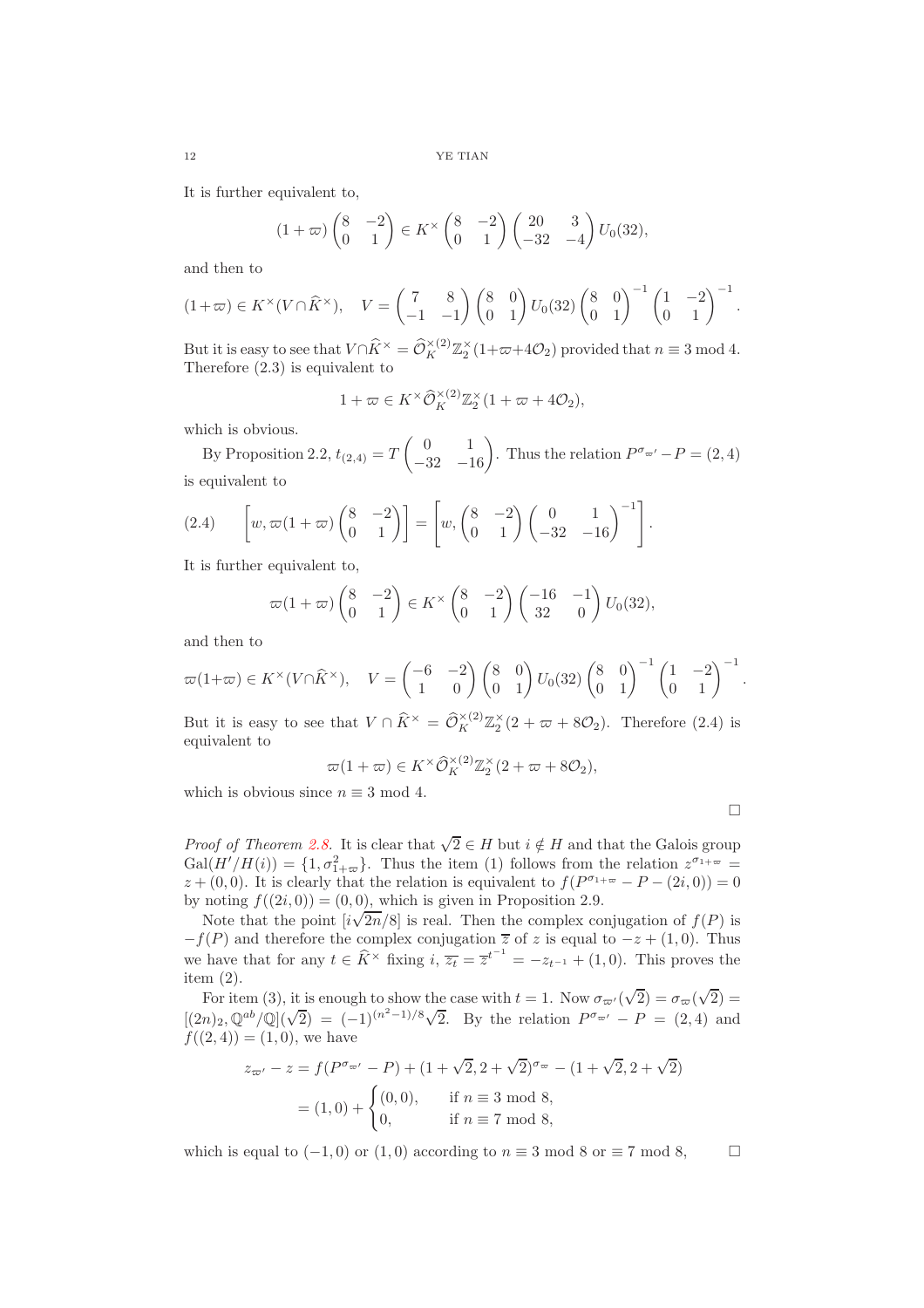#### 3. Comparsion of Heegner Points

<span id="page-12-0"></span>Let  $n = p_0 p_1 \cdots p_k$  be a product of distinct odd primes with  $p_i \equiv 1 \mod 8$  for  $1 \leq i \leq k$  and  $p_0 \not\equiv 1 \mod 8$ . Let  $m_0$  be a positive divisor of  $2n$  such that  $m_0 \equiv 5, 6$ , or 7 mod 8. In this section, we will generalize the construction in Theorem [1.5](#page-2-0) to define a point  $P^{\chi}(f) \in E(\mathbb{Q}(\sqrt{m_0^*}))^-$ , where  $m_0^* = (-1)^{(n-1)/2}m_0$ . With n replaced by the odd part  $n_0$  of  $m_0$ , this construction gives a point  $P^{\chi_0}(f)$  already define in Theorem [1.5](#page-2-0) for  $n = n_0$ . By Gross-Zagier and Kolyvagin, these two points are actually linearly dependent modulo  $E[2]$ . The main result of this section is a comparison of 2-divisibility of these two points using the generalized Gross-Zagier formula and the 2-divisibility of special values of L-series. The comparison will be a key ingredient in the induction argument of proving Theorem [1.5](#page-2-0) in the next section. Let us begin with some notations.

Put

$$
K = \mathbb{Q}(\sqrt{-2n}), \qquad K_0 = \mathbb{Q}(\sqrt{-2n_0}),
$$

and write  $\eta$ ,  $\eta_0$  for the abelian characters of  $\mathbb Q$  defining these two quadratic fields. Let  $m_0^* = (-1)^{\frac{n_0-1}{2}} m_0$  and we will also consider the two extensions

$$
J = K(\sqrt{m_0^*}), \qquad J_0 = K_0(\sqrt{m_0^*})
$$

and write  $\chi, \chi_0$  for the abelian characters of K and  $K_0$ , respectively, defining them. These two extensions are both unramified. In fact, it is easy to see that they are contained in genus subfields of  $K, K_0$ , respectively. For any non-zero integer d, let us write  $L(E^{(d)}, s)$  for the complex L-function of the elliptic curve  $E^{(d)}$ :  $dy^2 = x^3 - x$ over Q. On the other hand, we write  $L(E/K, \chi, s)$ ,  $L(E/K_0, \chi_0, s)$  for the complex L-functions of E over K,  $K_0$ , twisted by the characters  $\chi$ ,  $\chi_0$ , respectively.

**Lemma 3.1.** Let  $c \in \{1,2\}$  denote the integer  $2n_0/m_0$ . Then the following equal*ities hold:*

$$
L(E/K, \chi, s) = L(E^{(cn/n_0)}, s) L(E^{(m_0)}, s), \quad L(E/K_0, \chi_0, s) = L(E^{(c)}, s) L(E^{(m_0)}, s).
$$

The proof is an immediate consequence of the Artin formalism applied to the L-functions of E for the extensions  $J, J_0$  of  $\mathbb{Q}$ , which are quartic when  $m_0^* \neq -2n$ . For example, the first equality follows on noting that the induced character of  $\chi$ is the sum of the characters defining the two quadratic extensions  $\mathbb{Q}(\sqrt{m_0^*})$  and  $\mathbb{Q}(\sqrt{-2n/m_0^*})$ . Note also that, for any non-zero integer d, the curves  $E^{(d)}$  and  $E^{(-d)}$  are isomorphic over Q. We hope that the usefulness of such a Lemma in an inductive argument is immediately clear. Indeed, it is very well known that  $L(E^{(c)}, s)$  does not vanish at  $s = 1$ . Thus  $L(E/K, \chi, s)$  and  $L(E/K_0, \chi_0, s)$  will have a zero of the same order at  $s = 1$  if and only if  $L(E^{(cn/n_0)}, s)$  does not vanish at  $s = 1$ . We note that this latter assertion does not always hold. For example, if we take  $n = p_0 p_1$ ,  $n_0 = p_0 \equiv 5 \mod 8$  to be any prime, and  $p_1 = 17$ , then  $2n/n_0 = 34$ and  $L(E^{(34)}, s)$  has a zero of order 2 at  $s = 1$  (indeed, 34 is the smallest square free congruent number which does not lie in the residue classes of 5, 6, 7 mod 8). Nevertheless, the work of Zhao (See Proposition [3.8\)](#page-17-0) always provides a lower bound of the power of 2 dividing the algebraic part of  $L(E^{(cn/n_0)}, 1)$ , which is precisely what we will need to carry out an induction argument on  $k$ , via the comparison of the heights of two Heegner points on  $E$ , which we now construct.

View K as a Q-subalgebra of  $M_2(\mathbb{Q})$  via the embedding

$$
K\longrightarrow M_{2\times 2}(\mathbb{Q}),\quad a+b\sqrt{-2n}/8\longmapsto \begin{pmatrix} a&-2nb/64\\ b&a\end{pmatrix},\quad \forall a,b\in \mathbb{Q},
$$

with which  $K^{\times}$  is a Q-subtorus of  $GL_{2,\mathbb{Q}}$  such that  $i\sqrt{2n}/8$  is the unique fixed point of  $K^{\times}$  on the upper half complex plane H. Define a CM point  $P \in X_0(32)$  to be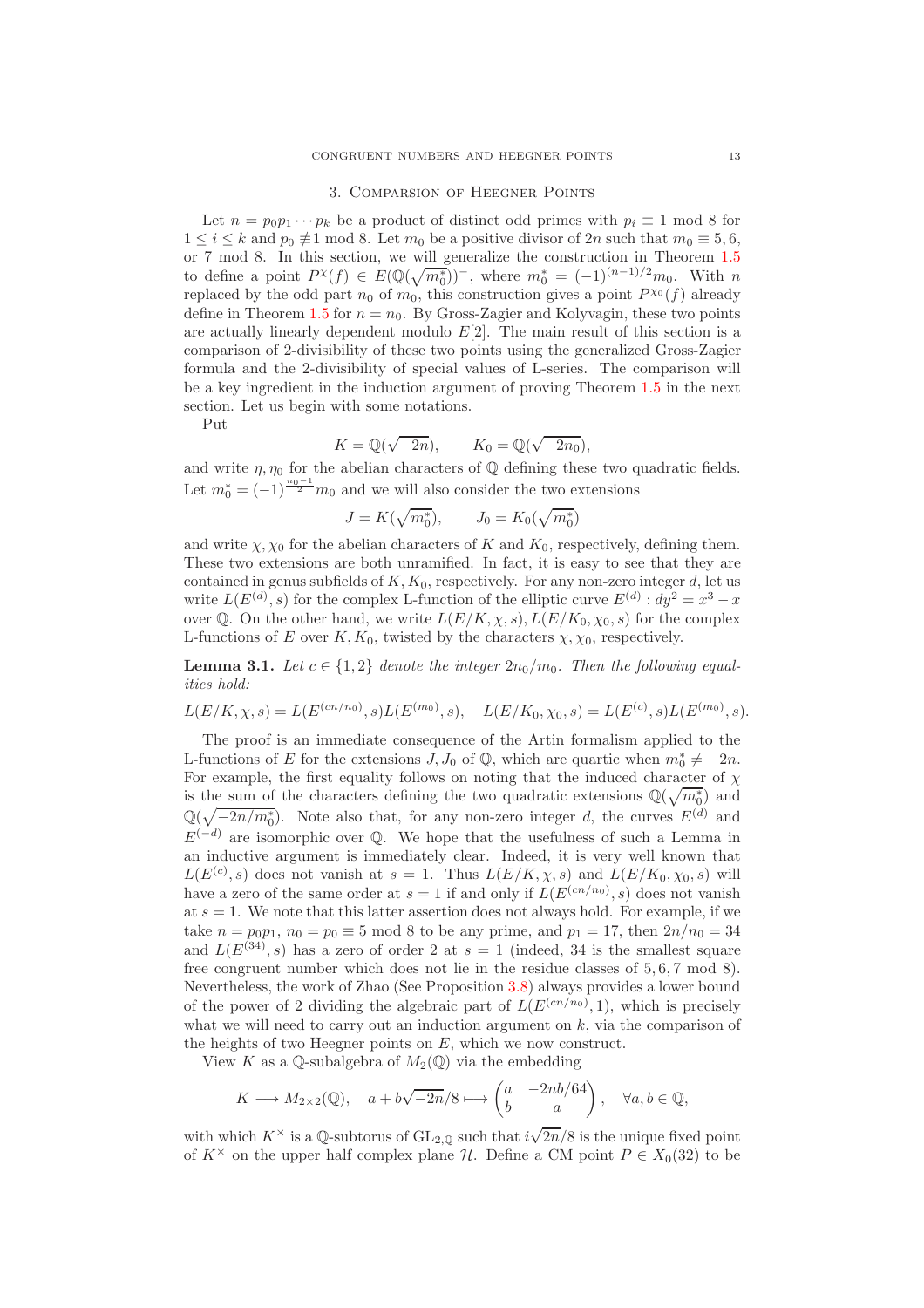$[w/8, 1]$  if  $n \equiv 1 \mod 4$  and  $[(w + 2)/8, 1]$  if  $n \equiv 3 \mod 4$ . Let  $f : X_0(32) \to E$ be a modular parametrization of degree 2 of the elliptic curve  $E : y^2 = x^3 - x$ . By Theorem [2.4](#page-7-0) and [2.8,](#page-10-0) we have that  $f(P) + (1 + \sqrt{2}, 2 + \sqrt{2}) \in E(H(i))$ . Thus  $f(P) \in E(H(i))$  since  $\sqrt{2} \in H(i)$ . Here H is the Hilbert class field of K. Define

$$
P^{\chi}(f) = \sum_{\sigma \in \text{Gal}(H(i)/K)} f(P)^{\sigma} \chi(\sigma) \in E(K(\sqrt{m_0^*}))^-,
$$

where  $E(K(\sqrt{m_0^*}))$ <sup>-</sup> is the subgroup of points in  $E(K(\sqrt{m_0^*}))$  which are mapped to their inverses under the involution of  $K(\sqrt{m_0^*})$  over K. Similarly, let  $E(\mathbb{Q}(\sqrt{m_0^*}))^$ denote the subgroup of points in  $E(\mathbb{Q}(\sqrt{m_0^*}))$  which are mapped to their inverses under the non-trivial involution of  $\mathbb{Q}(\sqrt{m_0^*})$  over  $\mathbb{Q}$ . Note that  $\chi$  in this section is the character defining the extension  $K(\sqrt{m_0^*})$  over K, but is not the one in the introduction defining  $K(\sqrt{m^*})$  if  $m_0 \neq m$ .

**Lemma 3.2.** *The point*  $P^{\chi}(f)$  *belongs to*  $E(\mathbb{Q}(\sqrt{m_0^*}))^{-1}$ .

*Proof.* Note that when  $m_0^* \neq -2n$ , the extension  $K(\sqrt{m_0^*})$  over  $\mathbb Q$  is quartic and its Galois group is generated by complex conjugation and the non-trivial element in  $Gal(K(\sqrt{m_0^*})/K)$ . In this case, we only need to check that  $P^{\chi}(f) \in E(\mathbb{Q}(\sqrt{m_0^*}))$ . If  $n \equiv 5 \mod 8$ , then  $m_0^* = m_0 = n_0$  is positive. Note that  $P = [i\sqrt{2n}/8, 1]$  is

defined over  $\mathbb R$  since  $i\sqrt{2n}$  is pure imaginary. Note also that the complex conjugation acts on  $Gal(H(i)/K)$  by the inverse. It follows that  $P^{\chi}(f)$  is invariant under complex conjugation, and therefore belongs to  $E(\mathbb{Q}(\sqrt{m_0^*}))$ .

Now assume  $n \equiv 3 \mod 4$ , then  $m_0^* = -m_0$ . Note that P is the multiplication of a real point by  $[i]$  and therefore is mapped to its negative under the complex conjugation. It follows that  $P^{\chi}(f)$  is mapped to  $-P^{\chi}(f)$  under the complex conjugation. If  $m_0 = 2n$ , it is now clear that  $P^{\chi}(f) \in E(\mathbb{Q}(\sqrt{-m_0}))^-$ . When  $m_0 \neq 2n$ , choose  $\sigma \in \text{Gal}(H(i)/K(i))$  mapping  $\sqrt{-m_0}$  to  $-\sqrt{-m_0}$ , then both  $\sigma$  and the complex conjugation take  $P^{\chi}(f)$  to  $-P^{\chi}(f)$ . Therefore their composition fixes  $P^{\chi}(f)$  and has fixed field  $\mathbb{Q}(\sqrt{-m_0})$  in  $K(\sqrt{-m_0})$ . This shows that  $P^{\chi}(f) \in E(\mathbb{Q}(\sqrt{-m_0}))$ .  $\square$ 

Analogously for  $K_0$ , let  $P_0 \in X_0(32)(K_0^{ab})$  be the point  $\left[\sqrt{-2n_0}/8, 1\right]$  if  $n_0 \equiv$ 1 mod 4 and  $[(\sqrt{-2n_0}+2)/8, 1]$  if  $n_0 \equiv 3 \mod 4$ . Replacing  $K, P, \chi$  by  $K_0, P_0, \chi_0$ , we similarly obtain another point  $P^{\chi_0}(f) \in E(\mathbb{Q}(\sqrt{m_0^*}))$ .

The main goal of this section is to compare 2-divisibilities of the two points  $P^{\chi}(f)$ and  $P^{\chi_0}(f)$  in the group  $E(\mathbb{Q}(\sqrt{m_0^*}))^-$ , which is given by the following result.

<span id="page-13-0"></span>**Theorem 3.3.** Let  $n = p_0 p_1 \cdots p_k$  and  $n_0$ ,  $m$ , and  $m_0$  be integers as above. Assume *that*  $n_0 = p_0 p_{i_1} \cdots p_{i_{k-s}}$  *is a proper divisor of n, i.e.*  $s > 0$ *, and that*  $P^{\chi_0}(f)$  *belongs*  $to 2<sup>t</sup>E(\mathbb{Q}(\sqrt{m_0^*}))^- + E[2]$  *for some integer*  $t \geq 0$ *. Then* 

$$
P^\chi(f)\in 2^{t+s+1}E(\mathbb{Q}(\sqrt{m_0^*}))^-+E[2].
$$

The proof of Theorem [3.3](#page-13-0) is divided into three steps. First, reduce the comparison of the two points in Mordell-Weil group to the comparison of their heights via Kolyvagin's result; second, further reduce to the comparison of two Special L-values via generalized Gross-Zagier formula; third, estimate 2-adic valuations of these special L-values.

<span id="page-13-1"></span>**Proposition 3.4.** *If either*  $P^{\chi_0}(f)$  *or*  $P^{\chi}(f)$  *is not torsion, then*  $E(Q(\sqrt{m_0^*}))^-\otimes_{\mathbb{Z}}$  $\mathbb Q$  is one dimensional  $\mathbb Q$ -vector space. In this case, the ratio  $[P^{\chi}(f): P^{\chi_0}(f)] \in$ Q ∪ {∞} *of the two points in this one dimensional space is given by*

(3.1) 
$$
[P^{\chi}(f): P^{\chi_0}(f)]^2 = [\hat{h}(P^{\chi}(f)) : \hat{h}(P^{\chi_0}(f))],
$$

*where*  $\widehat{h}: E(\overline{\mathbb{Q}}) \to \mathbb{R}$  *denotes the Néron-Tate height function.*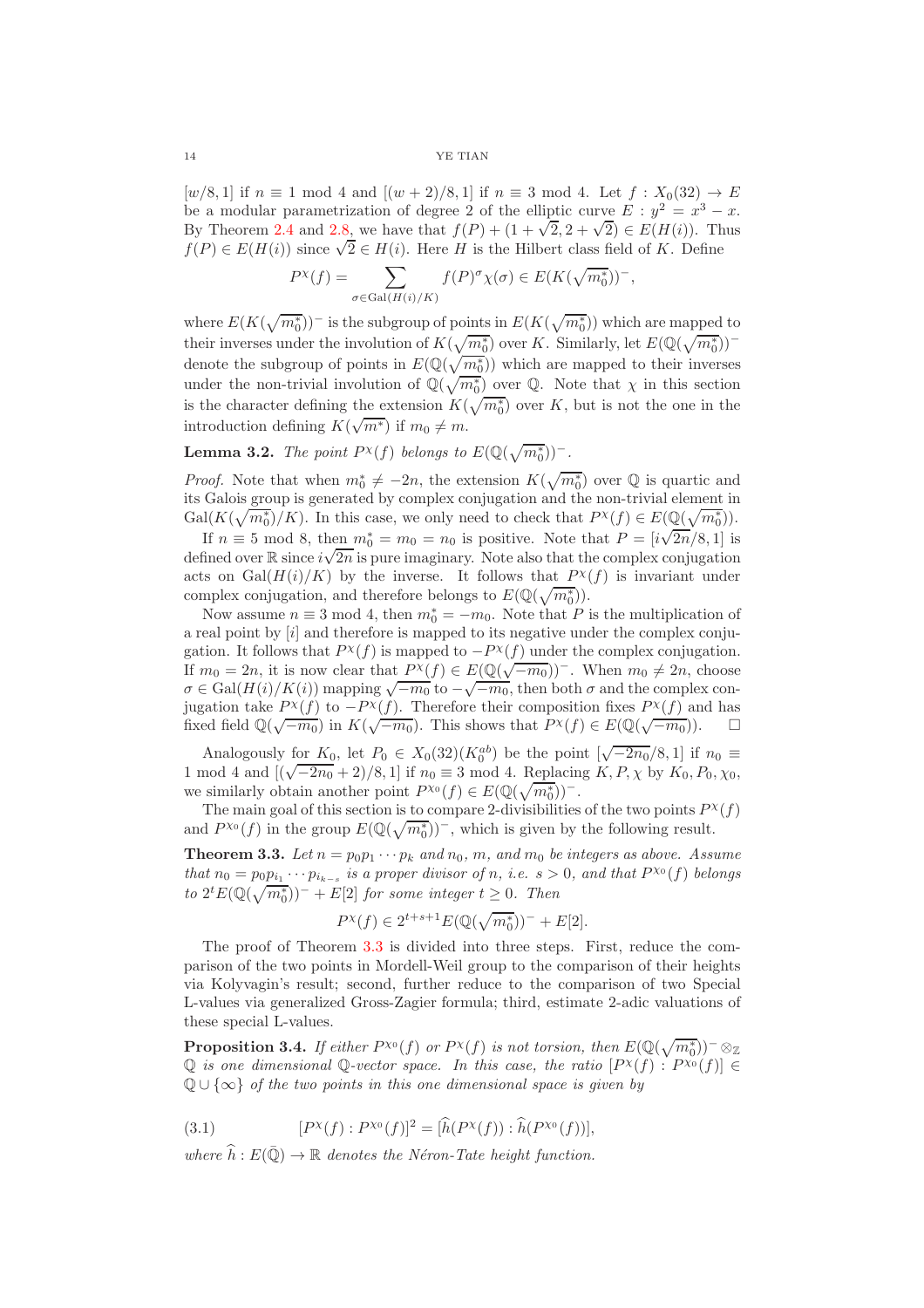*Proof.* Note that Heegner hypotheis is not satisfied for  $(E, K, \chi)$ , but one can still use Kolyvagin's Euler system method to see that  $E(K(\sqrt{m_0^*}))^-$  is of rank one if  $P^{\chi}(f)$  is not torsion (for example, see Theorem 3.2 of [\[20\]](#page-29-13)) and therefore  $E(\mathbb{Q}(\sqrt{m_0^*}))$ <sup>-</sup> is of rank one by Lemma 3.2. Another argument with Kolyvagin's original result is as follows. Using the generalized Gross-Zagier formula (Theorem 1.2 in [\[27\]](#page-29-6)), we know the L-series  $L(s, E, \chi) = L(s, E^{(2n/m_0)}) L(s, E^{(m_0)})$ has vanishing order 1 at the central point  $s = 1$ . Considering  $\epsilon$ -factor, we then know that  $L(s, E^{(m_0)})$  has vanishing order 1 at  $s = 1$ . Taking an imaginary quadratic field K' such that the Heegner hypothesis is satisfied for  $(E^{(m_0)}, K')$  and  $L(s, E_{K'}^{(m_0)})$  has vanishing order 1 at  $s = 1$ , then Kolyvagin's original result shows that  $E^{(m_0)}(\mathbb{Q}) \cong E(\mathbb{Q}(\sqrt{m_0^*}))$  is of rank one. Similarly, if  $P^{\chi_0}(f)$  is not torsion then  $E(\mathbb{Q}(\sqrt{m_0^*}))^-$  is of rank one.

The equality (3.1) now follows from that the height function  $\hat{h}$  is quadratic.  $\Box$ 

Using the generalized Gross-Zagier formula (Theorem 1.2 in [\[27\]](#page-29-6)), we further express this ratio in term of special L-values. For any square-free integer  $d \geq 1$ , let  $\Omega^{(d)}$  denote the real period of  $E^{(d)}$ , defined by

$$
\Omega^{(d)} := \frac{2}{\sqrt{d}} \int_1^{\infty} \frac{dx}{\sqrt{x^3 - x}}.
$$

It is known that the algebraic part of L-values

$$
L^{\mathrm{alg}}(E^{(d)}, 1) := L(E^{(d)}, 1) / \Omega^{(d)}
$$

is a rational number. Note that  $L^{\text{alg}}(E^{(c)}, 1) \neq 0$  for  $c = 1$  and 2 (see [\[2\]](#page-28-4) p. 87).

<span id="page-14-0"></span>Proposition 3.5. *We have that*

(3.2) 
$$
\widehat{h}(P^{\chi}(f)) = \frac{L^{\text{alg}}(E^{(cn/n_0)}, 1)}{L^{\text{alg}}(E^{(c)}, 1)} \cdot \widehat{h}(P_0^{\chi_0}(f)).
$$

*Remark* 3.6*.* In the proof of this proposition, we will use the language of automorphic representation. Let  $\pi^{(d)}$  denote the automorphic representation associated to the elliptic curve  $E^{(d)}$ . Let  $L(s, \pi^{(d)})$  denote its complete L-series and  $L^{(\infty)}(s, \pi^{(d)})$ its finite part. Then

$$
L^{(\infty)}(s, \pi^{(d)}) = L(E^{(d)}, s + \frac{1}{2}).
$$

Moreover, we have that

$$
\frac{L^{\mathrm{alg}}(E^{(cn/n_0)}, 1)}{L^{\mathrm{alg}}(E^{(c)}, 1)} = \frac{L(1/2, \pi^{(cn/n_0)})/\Omega^{(cn/n_0)}}{L(1/2, \pi^{(c)})/\Omega^{(c)}}.
$$

Before the proof of this proposition, we need to recall the generalized Gross-Zagier formula in [\[27\]](#page-29-6).

Let  $G = GL_{2,\mathbb{Q}}$ . Let  $X = \varprojlim_{U} X_{U}$  be the projective limit of modular curves indexed by open compact subgroup  $U \subset G(\mathbb{A}_f)$ . Let  $\xi = (\xi_U)$  be the compatingible system of Hodge class such that  $\xi_U$  is represented by  $\infty$  on each geometric irreducible component of  $X_U$ . For the elliptic curve  $E: y^2 = x^3 - x$ , define

$$
\pi_E := \operatorname{Hom}_{\xi}^{0}(X, E) := \varinjlim_{U} \operatorname{Hom}_{\xi_U}^{0}(X_U, E)
$$

where  $\text{Hom}_{\xi_U}^0(X_U, E)$  is the group of the morphisms f in  $\text{Hom}_{\mathbb{Q}}(X_U, E) \otimes \mathbb{Q}$  satisfying  $f(\infty) = 0$ . The Q-vector space  $\pi_E$  is endowed with the natural  $G(\mathbb{A}_f)$ structure. Let H be the division quaternion algebra over R and let  $\pi_{\infty} = \mathbb{Q}$  be the trivial representation of  $\mathbb{H}^{\times}$ . Then the representation  $\pi = \pi_E$  is a restricted tensor product  $\pi = \otimes_{v \leq \infty} \pi_v$  (with respect to a spherical family  $f_v^{\circ}$ ) as a representation of the incoherent group  $\mathbb{G} = G(\mathbb{A}_f) \times \mathbb{H}^\times$ . We call  $\pi_E$  the rational automoorphic representation associated to the elliptic curve E.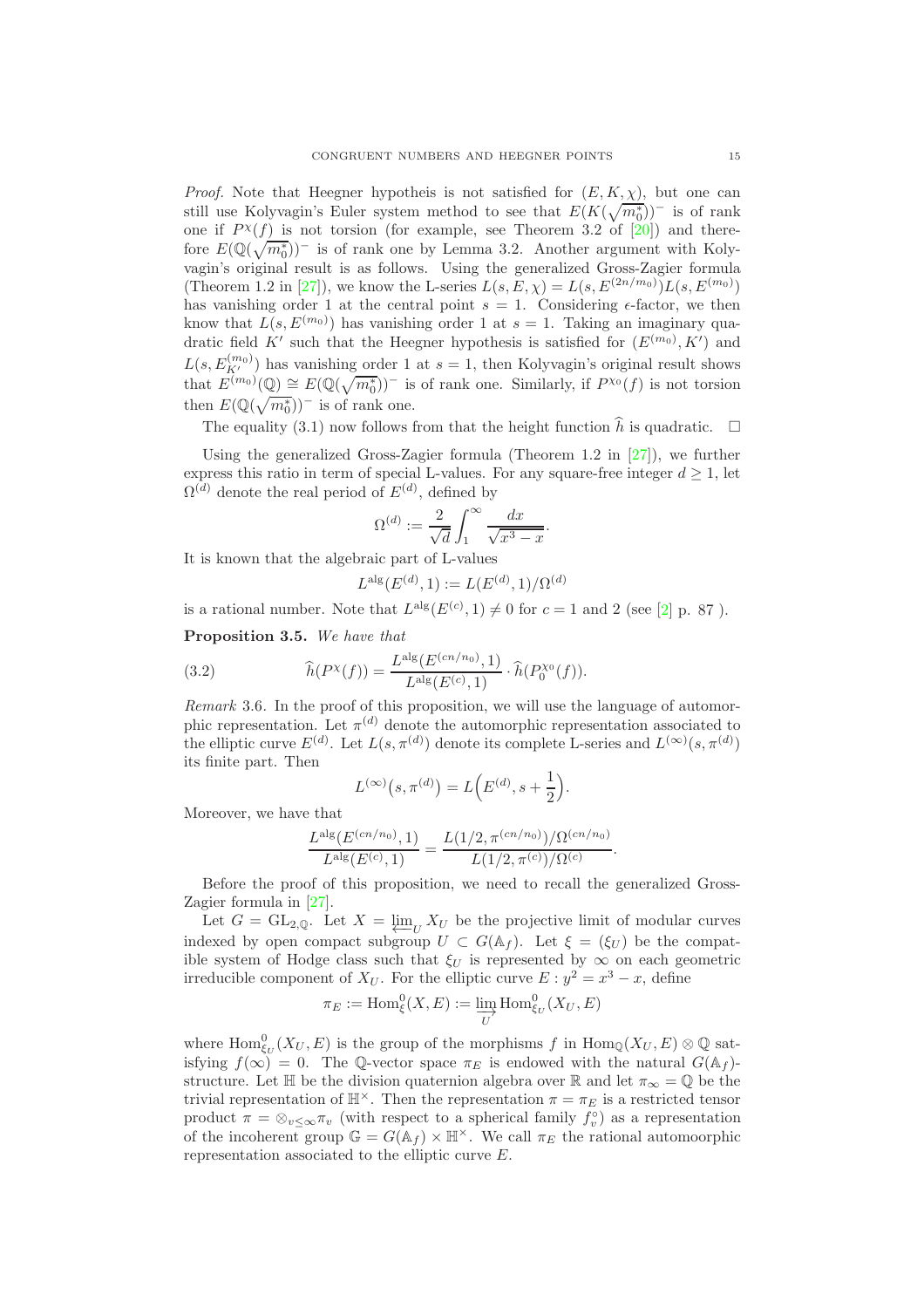The representation  $\pi = \pi_E$  is self-dual via the perfect G-invariant pairing

$$
(\ ,\ ):\pi\times\pi\longrightarrow\mathbb{Q}
$$

given by

$$
(f_1, f_2) = \text{Vol}(X_U)^{-1} f_{1,U} \circ f_{2,U}^{\vee}, \qquad \text{Vol}(X_U) = \int_{X_U(\mathbb{C})} \frac{dx dy}{2\pi y^2}
$$

where  $f_i$  is represented by  $f_{i,U} \in \text{Hom}_{\xi_U}(X_U, E) = \text{Hom}^0(J_U, E)$  with  $J_U$  the Jacobin of  $X_U$ , and  $f_{2,U}^{\vee}: E \to J_U$  is the dual of  $f_{2,U}$  so that  $f_{1,U} \circ f_{2,U}^{\vee} \in \mathbb{Q} =$ End<sup>0</sup>(E). For each place v, let (, )<sub>v</sub> be a  $G(\mathbb{Q}_v)$ -invariant pairing such that for almost all unramified  $v \nmid \infty$ ,  $(f_v^0, f_v^0)_v = 1$  and such that for  $f = \otimes_v f_v \in \pi_E$ ,  $(f, f) = \prod_{v} (f_v, f_v)_v.$ 

Let  $\eta : \widehat{\mathbb{Q}}^{\times}/\mathbb{Q}^{\times} \to {\{\pm 1\}}$  be the character associated to the quadratic extension K/Q. Let  $K^1 = K^\times/\mathbb{Q}^\times$ . Fix a Haar measure  $dt_v$  on  $K^1(\mathbb{Q}_v) = K_v^\times/\mathbb{Q}_v^\times$  for each place v of  $\mathbb Q$  such that the product measure over all v is the Tamagawa measure on  $K^1 \backslash K^1(\mathbb{A})$  multiple by  $L(1, \eta)$ . Define

$$
\beta_v(f_v) = \frac{L(1,\eta_v)L(1,\pi_v,\mathrm{ad})}{\zeta_{\mathbb{Q}_v}(2)L(1/2,\pi_v,\chi_v)} \int_{K_v^\times/\mathbb{Q}_v^\times} (\pi_v(t)f_v,f_v)_{v}\chi_v(t)dt_v.
$$

TheGross-Zagier formula  $(27)$  Theorem 1.2) says:

(3.3) 
$$
(2h_K)^{-2} \widehat{h}(P_X(f)) = \frac{\zeta_{\mathbb{Q}}(2)L'(1/2, \pi, \chi)}{4L(1, \eta)^2 L(1, \pi, \text{ad})} \prod_v \beta_v(f_v), \quad \forall \ f = \otimes_v f_v
$$

where all L-functions, including  $\zeta_0$ , are all complete L-series and  $L(s, \pi, \chi)$  (resp  $L(s, \pi, \text{ad})$  is L-series defined for Jacquet-Langlands correspondence of  $\pi$ , and  $h_K$ is the ideal class number of  $K$ . Similarly,

$$
(3.4) \qquad (2h_{K_0})^{-2}\widehat{h}(P^{\chi_0}(f)) = \frac{\zeta_{\mathbb{Q}}(2)L'(1/2, \pi, \chi_0)}{4L(1, \eta_0)^2L(1, \pi, \text{ad})} \prod_v \beta_{0,v}(f_v), \quad \forall \ f = \otimes_v f_v
$$

where the subscript 0 correspondes to  $K_0 = \mathbb{Q}(\sqrt{-2n_0})$ .

We use the formulaes (3.3) and (3.4) to compute the ratio of  $P^{\chi}(f)$  and  $P_0^{\chi_0}(f)$ . It is more convenient to fix Haar measures as follows (which are used in [\[27\]](#page-29-6)).

- for each place v of  $\mathbb{Q}$ , the Haar measure  $dx_v$  on  $\mathbb{Q}_v$  is self dual with respect to the standard additive character  $\psi_v$  on  $\mathbb{Q}_v$ :  $\psi_\infty(x) = e^{2\pi ix}$  and  $\psi_v(x) =$  $e^{-2\pi i \iota_v(x)}$  for  $v \nmid \infty$  where  $\iota_v : \mathbb{Q}_v/\mathbb{Z}_v \to \mathbb{Q}/\mathbb{Z}$  is the natural embedding. The Haar measure  $dx_v^{\times}$  on  $\mathbb{Q}_v^{\times}$  is given by  $\zeta_{\mathbb{Q}_v}(1)|x|_v^{-1}dx_v$ , where  $| \ |_v$  is the normalized absolute value on  $\mathbb{Q}_v$ .
- the Haar measure dy on  $K_v$  is such that the Fourier transformation

$$
\widehat{\Phi}(x) = \int_{K_v} \Phi(y) \psi_v(\langle x, y \rangle) dy
$$

satisfies  $\Phi(x) = \Phi(-x)$  where the pairing is

$$
\langle x, y \rangle = \mathcal{N}_{K_v/\mathbb{Q}_v}(x+y) - \mathcal{N}_{K_v/\mathbb{Q}_v}(x) - \mathcal{N}_{K_v/\mathbb{Q}_v}(y).
$$

The Haar measure  $d^{\times}y$  on  $K_v^{\times}$  is given by

$$
d^{\times}y = \zeta_{K_v}(1)|N_{K_v/\mathbb{Q}_v}(y)|_v^{-1}dy
$$

where  $\zeta_{K_v}(s) = \zeta_{\mathbb{Q}_v}(s)^2$  for v splits in K. For any  $v \nmid \infty$ , let D be the discriminant of  $K_v$  in  $\mathbb{Z}_p$ , then

$$
Vol(\mathcal{O}_{K_v}, dy) = Vol(\mathcal{O}_{K_v^{\times}}, d^{\times} x) = |D|_v^{1/2}.
$$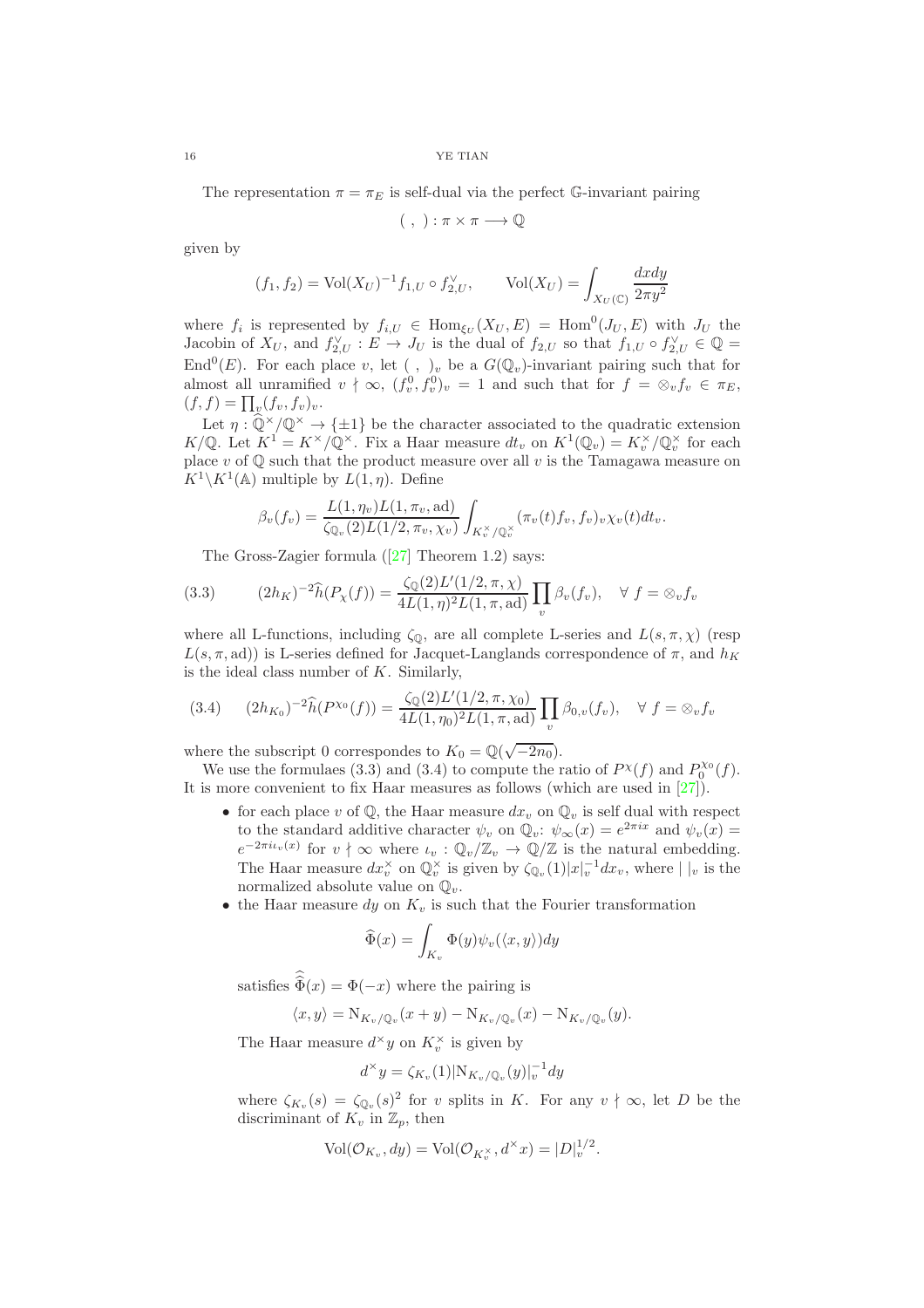• take the quotient Haar measure  $dt_v$  on  $K_v^1 = K_v^{\times}/\mathbb{Q}_v^{\times}$  and then the product Haar measure  $\otimes_v dt_v$  has the total volume of  $K^1(\mathbb{Q})\backslash K^1(\mathbb{A})$  equal to  $2L(1, \eta)$ , which satisfies the requirement in the Gross-Zagier formula above. Then

$$
\text{Vol}(K_v^1, dt_v) = \begin{cases} 2, & \text{if } v = \infty, \\ 1, & \text{if } v \text{ is inert in } K, \\ 2|D|_v^{1/2}, & \text{if } K_v/\mathbb{Q}_p \text{ is ramified.} \end{cases}
$$

**Lemma 3.7.** *Let*  $f : X_0(32) \to E$  *be a degree* 2 *modular parametrization. With the above fixed Haar measure, we have*

$$
\beta_v(f_v)/\beta_{0,v}(f_v) = \begin{cases} p^{-1/2}, & \text{if } v = p \Big| \frac{n}{n_0}, \\ 1, & \text{otherwise.} \end{cases}
$$

*Proof.* Note that  $\beta_v(f_v)/(f_v, f_v) = 1$  in the following spherical case:  $K_v/\mathbb{Q}_v, \pi_v, \chi_v$ are all unramified and  $f \in \pi^{G(\mathbb{Z}_v)}$  and  $\mathcal{O}_{K_v}^{\times}/\mathbb{Z}_v^{\times}$  has volume one. Thus

$$
\beta_v(f_v)/(f_v, f_v) = 1, \ \forall v \nmid 2n\infty, \qquad \beta_{0,v}(f_v)/(f_v, f_v) = 1, \ \forall v \nmid 2n_0 \infty
$$

and therefore  $\frac{\beta_v(f_v)}{\beta_{0,v}(f_v)} = 1$  for any  $v \nmid 2n\infty$ .

Now let p be an odd prime. Then  $\pi_p$  is unramified and  $f_p$  is a non-zero (spherical) vector in the one-dimensional space  $\pi_p^{G(\mathbb{Z}_p)}$ . Then the normalized matrix coefficient

$$
\Psi_p(g) := (\pi_p(g)f_p, f_p) / (f_p, f_p), \qquad g \in G(\mathbb{Q}_p)
$$

is bi- $G(\mathbb{Z}_p)$ -invariant and satisfies the Macdonald formula (See [\[3\]](#page-28-5) Theorem 4.6.6):

$$
\Psi_p\left(\begin{pmatrix}p^m & 1\\ & 1\end{pmatrix}\right) = \frac{p^{-m/2}}{1+p^{-1}} \left(\alpha^m \frac{1-p^{-1}\alpha^{-2}}{1-\alpha^{-2}} + \alpha^{-m} \frac{1-p^{-1}\alpha^2}{1-\alpha^2}\right), \quad m \ge 0.
$$

Here  $(\alpha, \alpha^{-1})$  are the Satake parameteers of  $\pi_p$ .

For p|n which is then ramified in K and let  $\varpi_p$  be a uniformizor of  $K_p$ , using the above formula and the decomposition

$$
K_p^{\times}/\mathbb{Q}_p^{\times} = (\mathcal{O}_{K_p}^{\times}/\mathbb{Z}_p^{\times}) \cup (\varpi_p \mathcal{O}_{K_p}^{\times}/\mathbb{Z}_p^{\times}), \qquad \varpi_p = \sqrt{-2n} \in G(\mathbb{Z}_p) \begin{pmatrix} p \\ & 1 \end{pmatrix} G(\mathbb{Z}_p),
$$

we compute the integral

$$
\int_{K_p^\times/\mathbb{Q}_p^\times} \Psi_p(t)\chi_p(t)dt = \left(1 + \Psi_p(\varpi_p)\chi_p(\varpi_p)\right) \text{Vol}(\mathcal{O}_{K_p}^\times/\mathbb{Z}_p^\times)
$$
\n
$$
= \frac{\text{Vol}(\mathcal{O}_{K_p}^\times/\mathbb{Z}_p^\times)}{1 + p^{-1}} \cdot \left(1 + \alpha\chi_p(\varpi_p)p^{-1/2}\right) \left(1 + \alpha^{-1}\chi_p(\varpi_p)p^{-1/2}\right)
$$

By the following formula for local factors:

$$
L(1, \pi_p, \text{ad}) = (1 - \alpha^2 p^{-1})^{-1} (1 - \alpha^{-2} p^{-1})^{-1} (1 - p^{-1})^{-1}
$$
  

$$
L(1/2, \pi_p, \chi_p) = (1 - \alpha \chi_p(\varpi) p^{-1/2})^{-1} (1 - \alpha^{-1} \chi_p(\varpi) p^{-1/2})^{-1},
$$

we have

$$
\frac{\beta_p(f_p)}{(f_p,f_p)} = \frac{L(1,\eta_p)L(1,\pi_p,\mathrm{ad})}{\zeta_{\mathbb{Q}_p}(2)L(1/2,\pi_p,\chi_p)} \cdot \int_{K_p^\times/\mathbb{Q}_p^\times} \Psi_p(t)\chi_p(t)dt = \mathrm{Vol}(\mathcal{O}_{K_p}^\times/\mathbb{Z}_p^\times) = p^{-1/2}.
$$

It follows that  $\beta_p(f_p)/\beta_{0,p}(f_p) = p^{1/2}$  for each  $p|(n/n_0)$  and  $= 1$  for all  $p \nmid$  $2\infty n/n_0$ . But  $n/n_0 \equiv 1 \mod 8$  implies that  $n/n_0 = \gamma^2$  for some  $\gamma \in \mathbb{Q}_2^{\times}$ , i.e.  $K_2 \simeq K_{0,2}$ . Note that  $f_2$  is a newvector in  $\pi_2$ , i.e. invariant under the 2-component  $U_0(32)_2$  of  $U_0(32)$  and that the two embeddings of  $K_2^{\times} = K_{0,2}^{\times}$  into  $GL_2(\mathbb{Q}_2)$  are conjugate by  $\binom{1}{1}$  $\gamma$  $\setminus$  $\in U_0(32)_2$ . Now it is easy to see that  $\beta_2(f_2)/\beta_{0,2}(f_2) = 1$ .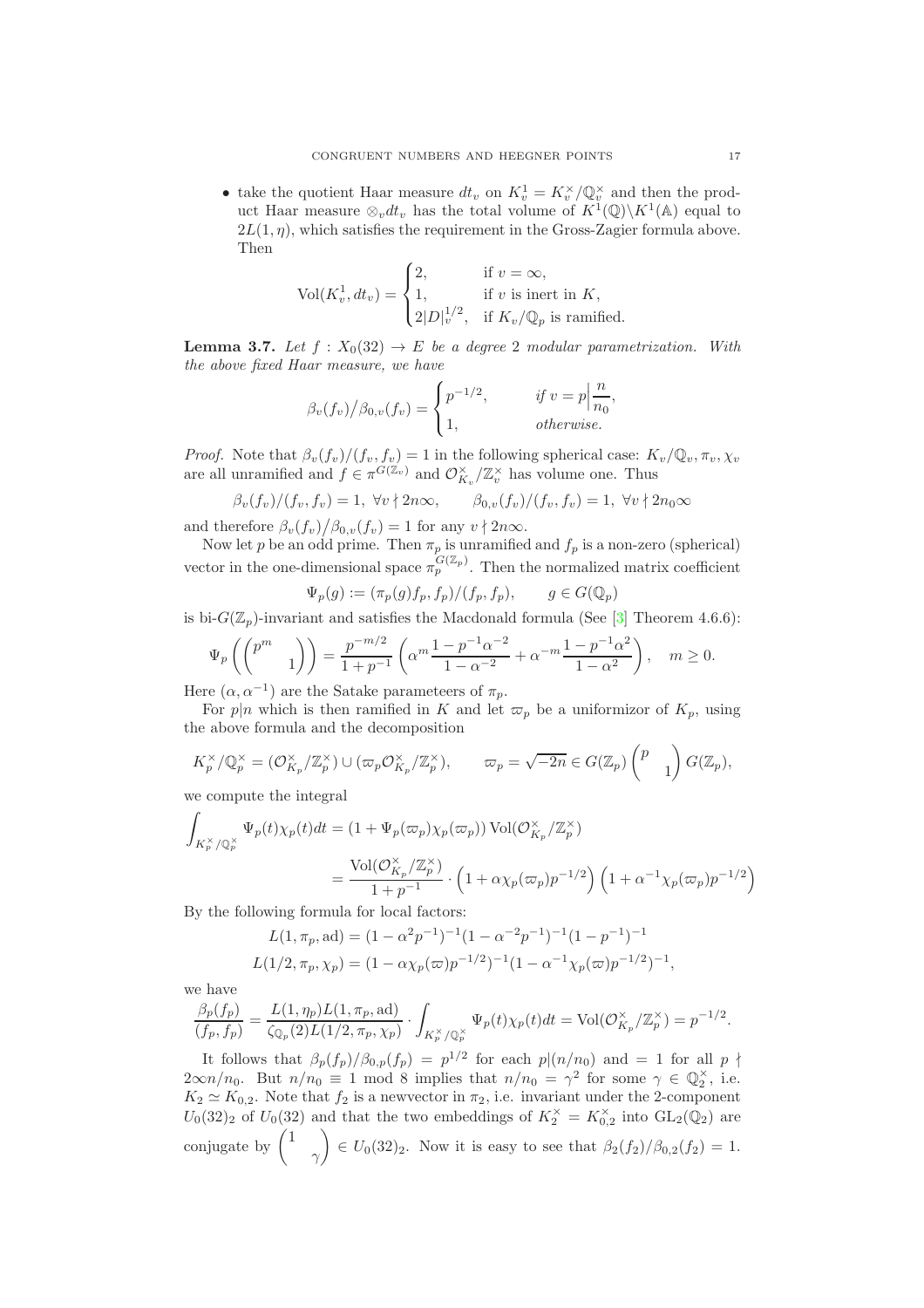Note that  $\pi_{\infty} = \mathbb{Q}$  is the trivial representation of  $\mathbb{H}^{\times}$ , one can also easily check that  $\beta_{\infty}(f_{\infty})/\beta_{0,\infty}(f_{\infty})=1$ .

*Proof of Proposition [3.5.](#page-14-0)* Recall that for a non-zero integer square-free d, we denote by  $\pi^{(d)}$  the automorphic representation corresponding to the elliptic curve  $E^{(d)}$ :  $dy^2 = x^3 - x$ . Then  $\pi^{(d)} = \pi^{(-d)}$  and by Lemma 3.1,

$$
L(s,\pi,\chi) = L(s,\pi^{(m_0)})L(s,\pi^{(cn/n_0)}), \quad L(s,\pi,\chi_0) = L(s,\pi^{(m_0)})L(s,\pi^{(c)}).
$$

Note that the functional equation of  $L(s, \pi^{(m_0)})$  (resp.  $L(s, \pi^{(2n/m_0)})$ ) has sign -1 (resp. 1) since  $m_0 \equiv m \equiv 5, 6$ , or 7 mod 8 by our assumption. Thus

$$
L'(1/2, \pi, \chi)/L'(1/2, \pi, \chi_0) = L(1/2, \pi^{(cn/n_0)})/L(1/2, \pi^{(c)}).
$$

Since the special value  $L(1/2, \pi^{(c)}) \neq 0$  for  $c = 1, 2$ , thus  $P_0^{\chi_0}(f)$  is torsion if and only if  $L'(1/2, \pi^{(m_0)}) = 0$ . It follows that if  $P^{\chi_0}(f)$  is torsion then  $P^{\chi}(f)$  is torsion. By the ideal class number formula for imaginary quadratic field, we have that the special value of L-series removed infinite factor

$$
L^{(\infty)}(1,\eta) = \pi h_K / \sqrt{8n}, \qquad L^{(\infty)}(1,\eta_0) = \pi h_{K_0} / \sqrt{8n_0}.
$$

Put all together, we have that

$$
\frac{\widehat{h}(P^{\chi}(f))}{\widehat{h}(P^{\chi_0}(f))} = \frac{L'(1/2, \pi, \chi)}{L'(1/2, \pi, \chi_0)} \cdot \frac{h_{K_0}^{-2}L(1, \eta_0)^2}{h_{K_0}^{-2}L(1, \eta)^2} \cdot \prod_{v|\infty 2n} \frac{\beta_v(f)}{\beta_{0,v}(f)}
$$
\n
$$
= \frac{L(1/2, \pi^{(cn/n_0)})}{L(1/2, \pi^{(c)})} \cdot \frac{n}{n_0} \cdot \prod_{p|(n/n_0)} p^{-1/2}
$$
\n
$$
= \frac{L(1/2, \pi^{(cn/n_0)})/\Omega^{(cn/n_0)}}{L(1/2, \pi^{(c)})/\Omega^{(c)}} = \frac{L^{\text{alg}}(E^{(cn/n_0)}, 1)}{L^{\text{alg}}(E^{(c)}, 1)},
$$

which completes the proof of Proposition [3.5.](#page-14-0)  $\Box$ 

We have the following estimation of the 2-adic valuation of  $L^{alg}(E^{(cn/n_0)}, 1)$ . Note that all prime divisor of  $n/n_0$  are congruent to 1 modulo 8.

<span id="page-17-0"></span>**Proposition 3.8** (Zhao [\[28\]](#page-29-7), [\[29\]](#page-29-14)). Let  $s \geq 1$  be an integer and let  $m = p_1 \cdots p_s$ *be a product of dictinct primes*  $p_i \equiv 1 \text{ mod } 8$ *. Then* 

- (1) *the* 2-*adic additive valuation of*  $L^{alg}(E^{(2m)}, 1)$  *is not less than*  $2s 1$ *.*
- (2) *the* 2-*adic additive valuation of*  $L^{alg}(E^{(m)}, 1)$  *is not less than* 2*s* 1 *and the equality holds if and only if the ideal class group*  $\mathcal A$  *of*  $\mathbb Q(\sqrt{-2m})$  *satisfies*  $(2)$

that dim<sub>F<sub>2</sub></sub> 
$$
\mathcal{A}[4]/\mathcal{A}[2] = 1
$$
 and  $\prod_{i=1}^{s} \left(\frac{2}{p_i}\right)_4 \cdot (-1)^{(p_i-1)/8} = -1.$ 

*Proof.* By Corollary 2 in [\[28\]](#page-29-7), for any m a product of s distinct odd primes  $p_i \equiv$ 1 mod 4, the 2-adic valuation of  $L^{\text{alg}}(1/2, \pi^{(2m)})$  is not less than 2s – 2 and is equal to 2s−2 if and only if there are exactly an odd number of spanning subtrees in the graph  $\widetilde{G}_{-m}$  whose vertices are  $-1, p_1, \cdots, p_s$  and whose edges are those  $(-1, p_i)$ with  $p_i \equiv 5 \mod 8$  and those  $(p_i, p_j), i \neq j$ , with  $\left(\frac{p_i}{p_j}\right)$  $= -1.$  Since all primes  $p_i$  in the proposition are  $\equiv 1 \mod 8$ , the graph  $G_{-m}$  is not connected so that the 2-adic valuation can not reach the lower bound  $2s - 2$  and therefore (1) follows. The statement (2) is just Theorem 1 in [\[29\]](#page-29-14).

 $\Box$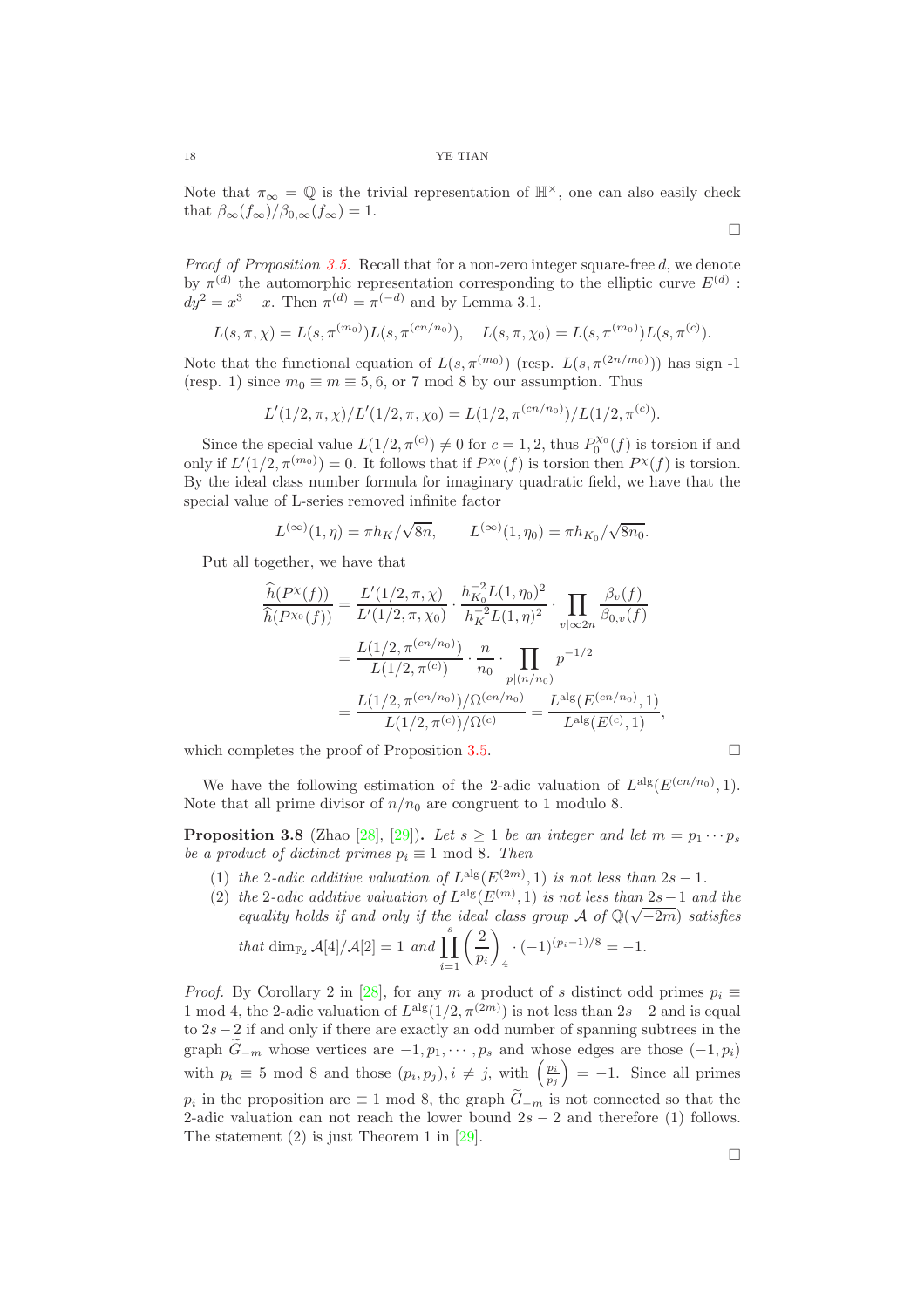It is known that 2-adic valuations of  $L^{alg}(1/2, \pi^{(1)})$  and  $L^{alg}(1/2, \pi^{(2)})$  are  $-3$ and  $-2$ , respectively (See [\[2\]](#page-28-4) p.87). In fact, it is also known that the full BSD conjecture holds for  $E^{(1)}$  and  $E^{(2)}$ .

<span id="page-18-0"></span>Now Theorem [3.3](#page-13-0) follows from Propositions [3.4,](#page-13-1) [3.5,](#page-14-0) and [3.8.](#page-17-0)

## 4. Induction Argument on Quadratic Twists

We now prove Theorem  $1.5$  by induction on k. Recall that a non-zero integer m is a congruent number if and only if the Mordell-Weil group  $E^{(m)}(\mathbb{Q})$  of the elliptic curve  $E^{(m)}$ :  $my^2 = x^3 - x$  has rank greater than zero. Note that  $E^{(m)} \cong E^{(-m)}$  only depends on the square-free part of m. Let  $n = p_0 p_1 \cdots p_k$  be a product of distinct odd primes with  $k > 0$ ,  $m = n$  or  $2n$  such that  $m \equiv 5, 6$ , or 7 mod 8, and  $m^* = (-1)^{(n-1)/2}m$ . It is known that  $E^{(m)}(\mathbb{Q}) \cong E(\mathbb{Q}(\sqrt{m^*}))^-$ , where  $E(\mathbb{Q}(\sqrt{m^*}))$  is the group of points  $P \in E(\mathbb{Q}(\sqrt{m^*}))$  such that  $P^{\sigma} = -P$ where  $\sigma \in \text{Gal}(\mathbb{Q}(\sqrt{m^*})/\mathbb{Q})$  is the non-trivial element. Note that the torsion subgroup of  $E(\mathbb{Q}(\sqrt{m^*}))^-$  is  $E[2]$ . Thus m is congruent if we can construct a point  $y \in E(\mathbb{Q}(\overline{m^*}))^- \setminus E[2]$ . In this section, we will show the Heegner divisor  $P^{\chi}(f) \in E(\mathbb{Q}(\sqrt{m^*}))^-$  defined in section 3 is of infinite order for *n* satisfying the condition (1.1) in Theorem [1.3](#page-1-0) and the abelian character  $\chi : \text{Gal}(H(i)/K) \to {\pm 1}$ defining the extension  $K(\sqrt{m^*})$  over K. In fact, to prove the non-triviality of  $P^{\chi}(f)$ , we will construct a point  $y_m \in E(\mathbb{Q}(\sqrt{m^*}))$  following Monsky [\[19\]](#page-29-2) which satisfies  $4y_m = P^{\chi}(f)$ , and study its 2-divisibility.

Recall that  $K = \mathbb{Q}(\sqrt{-2n})$  and  $\varpi = \sqrt{-2n} \in K_2^{\times}$  is a uniformizor at 2.

<span id="page-18-1"></span>4.1. The Case  $n \equiv 1 \mod 4$ . We first handle the case with  $p_0 \equiv 5 \mod 8$ . In this case,  $m = n$  and the condition (1.1) in Theorem [1.3](#page-1-0) says that the ideal class group A of  $K = \mathbb{Q}(\sqrt{-2n})$  has no order 4 elements, or equivalently that  $2\mathcal{A} \cong \text{Gal}(H/H_0)$ has odd cardinality.

Let  $P \in X_0(32)$  be the image of  $i\sqrt{2n}/8$  under the complex uniformization of  $X_0(32) \cong \Gamma_0(32) \setminus (\mathcal{H} \cup \mathbb{P}^1(\mathbb{Q}))$ . Let  $f : X_0(32) \to E$  be a degree 2 modular parametrization. Define

$$
z = f(P) + (1 + \sqrt{2}, 2 + \sqrt{2}) \in E(K^{ab})
$$

which is actually defined over  $H$  by Theorem [2.4,](#page-7-0) and define

(4.1) 
$$
y_n = \text{Tr}_{H/K(\sqrt{n})} z \in E(K(\sqrt{n})),
$$

which is our desired point. It turns out that  $4y_n = P^{\chi}(f)$ , the point we defined in Theorem [1.5](#page-2-0) and studied in section 3.

<span id="page-18-2"></span>**Theorem 4.1.** Let  $k \geq 0$  be an integer and  $n = p_0 p_1 \cdots p_k$  a product of distinct *primes with*  $p_0 \equiv 5 \mod 8$  *and*  $p_1, \cdots, p_k \equiv 1 \mod 8$ *. Then the point* 

$$
y_n := \text{Tr}_{H/K(\sqrt{n})} z
$$

*is actually defined over*  $\mathbb{Q}(\sqrt{n})$  *and belongs to*  $2^{k-1}E(\mathbb{Q}(\sqrt{n}))^- + E[2]$ *. Moreover, the point*  $y_n \notin 2^k E(\mathbb{Q}(\sqrt{n}))^- + E[2]$  *if the ideal class group of*  $K = \mathbb{Q}(\sqrt{-2n})$  *does not contain order* 4 *elements.*

We start with the case  $k = 0$ , where the statement  $y_n \in 2^{-1} E(\mathbb{Q}(\sqrt{n}))^- + E[2]$ in the theorem is understood as  $2y_n \in E(\mathbb{Q}(\sqrt{n}))$ . When  $k = 0$  the above theorem is due to Monsky [\[19\]](#page-29-2):

**Proposition 4.2.** *Let*  $n = p_0 \equiv 5 \mod 8$  *be a prime. Then the point*  $y_{p_0}$  *satisfies:*  $y_{p_0} \in E(\mathbb{Q}(\sqrt{p_0})) \setminus E(\mathbb{Q}(\sqrt{p_0}))^- \quad \text{and} \quad 2y_{p_0} \in E(\mathbb{Q}(\sqrt{p_0}))^- \setminus (2E(\mathbb{Q}(\sqrt{p_0}))^- + E[2])$ . *In particular,*  $2y_{p_0} \in E(\mathbb{Q}(\sqrt{p_0}))^-$  *is of infinite order and therefore*  $p_0$  *is a congruent number.*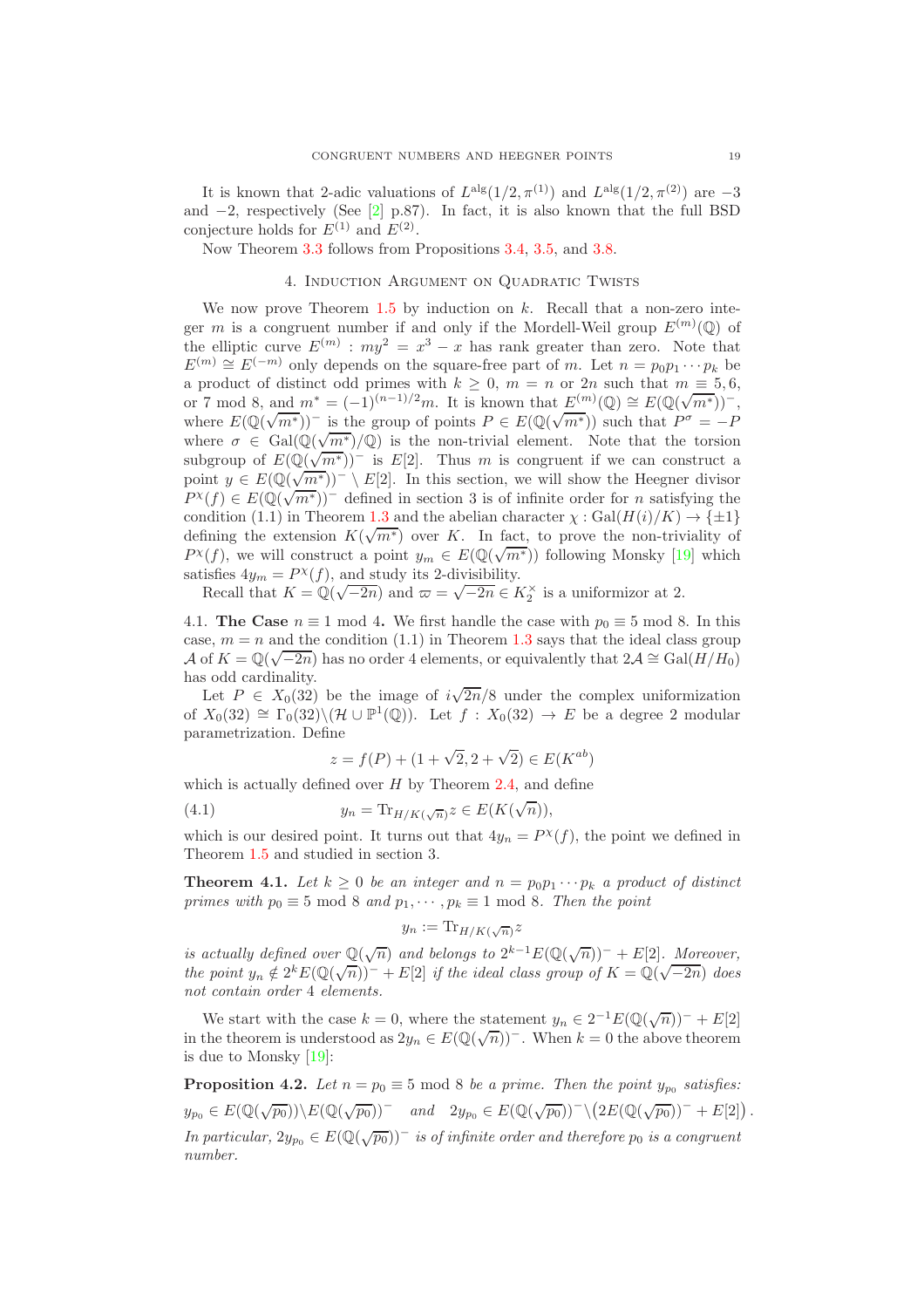*Proof.* In this case  $K(\sqrt{p_0}) = H_0$  and the ideal class group A of  $K = \mathbb{Q}(\sqrt{-2p_0})$ satisfies that  $2\mathcal{A} \cong \text{Gal}(H/H_0)$  has odd cardinality. Note that the action of the complex conjugation on  $Gal(H/K)$  is given by inverse and  $Gal(H/K(\sqrt{p_0}))$  is stable under this action. It follows that the point  $y_{p_0} = \text{Tr}_{H/K(\sqrt{p_0})} z$  is fixed by the action of complex conjugation and therefore  $y_{p_0} \in E(\mathbb{Q}(\sqrt{p_0}))$ .

For any  $t \in \widehat{K}^{\times}$ , we have that  $z_{\varpi t} + z_t = (0,0)$  by Theorem [2.4](#page-7-0) (3). Thus

$$
y_{p_0} + y_{p_0}^{\sigma_{\infty}} = \#\text{Gal}(H/K(\sqrt{p_0})) \cdot (0,0) = \#2\mathcal{A} \cdot (0,0) = (0,0).
$$

Since

$$
\sigma_{\varpi}(\sqrt{p_0}) = [(2p_0)_2, \mathbb{Q}^{ab}/\mathbb{Q}](\sqrt{p_0}) = [2_2, \mathbb{Q}^{ab}/\mathbb{Q}](\sqrt{p_0}) = \left(\frac{2}{p_0}\right)\sqrt{p_0} = -\sqrt{p_0},
$$

 $\sigma_{\varpi}$  acts on  $K(\sqrt{p_0})$  non-trivially, thus  $2y_{p_0} \in E(\mathbb{Q}(\sqrt{p_0}))^-$  but  $y_{p_0} \notin E(\mathbb{Q}(\sqrt{p_0}))^-$ . Suppose that  $2y_{p_0} \in 2E(\mathbb{Q}(\sqrt{p_0}))^- + E[2]$ , say,  $2y_{p_0} = 2y' + t$  for some  $y' \in$  $E(\mathbb{Q}(\sqrt{p_0}))^-$  and  $t \in E[2]$ . Then we have that  $2(y_{p_0} - y') = t$ . Thus  $y_{p_0} - y' \in$  $E[4] \cap E(\mathbb{Q}(\sqrt{p_0})) = E[2]$  and then  $y_{p_0} \in y' + E[2] \subset E(\mathbb{Q}(\sqrt{p_0}))$ , a contradiction. In particular,  $2y_{p_0} \in E(\mathbb{Q}(\sqrt{p_0}))^-$  is of infinite order and therefore  $p_0$  is a congruent number.  $\square$ 

For each positive divisor  $d$  of  $n$  divisible by  $p_0$ , define

$$
y_d := \text{Tr}_{H/K(\sqrt{d})} z \in E(K(\sqrt{d})).
$$

Define  $y_0 = \text{Tr}_{H/H_0} z \in E(H_0)$ .

**Lemma 4.3.** *Assume*  $k \geq 1$  *and let*  $\varpi \in K_2^{\times}$  *be the uniformizor*  $\sqrt{-2n}$ *. Then* 

(1) *the point*  $y_d \in E(\mathbb{Q}(\sqrt{d}))^-$  *for each* d *with*  $p_0|d|n$ .

(2) the point  $y_0 \in E(H_0^+),$  where  $H_0^+ = H_0 \cap \mathbb{R} = \mathbb{Q}(\sqrt{p_0}, \dots, \sqrt{p_k}),$  satisfies:

(4.2) 
$$
y_0 + y_0^{\sigma_{\varpi}} = \#2\mathcal{A} \cdot (0,0).
$$

*Moreover these points satisfy the following relation:*

(4.3) 
$$
\sum_{p_0|d|n} y_d = \begin{cases} 2^k y_0, & \text{if } k \ge 2, \\ 2^k y_0 + \# 2\mathcal{A} \cdot (0,0), & \text{if } k = 1. \end{cases}
$$

*Proof.* Similar to Proposition 4.1, for each d with  $p_0|d|n$ , Gal $(H/K(\sqrt{d}))$  is stable under the action of the complex conjugation and therefore  $y_d \in E(\mathbb{Q}(\sqrt{d}))$ . Moreover, by Theorem [2.4,](#page-7-0)

$$
y_d + y_d^{\sigma_{\varpi}} = \#\mathrm{Gal}(H/K(\sqrt{d})) \cdot (0,0) = 0
$$

since the cardinality of  $\mathcal{A}[2]$  is  $2^{k+1}$  and thus  $Gal(H/K(\sqrt{d}))$  has even cardinality  $#2\mathcal{A} \cdot 2^k$ . Similarly,  $y_0$  is invariant under the complex conjugation so that  $y_0 \in$  $E(H_0^+)$  and satisfies the relation (4.2).

Note that any element  $\sigma$  in Gal $(H_0/K)$  maps  $\sqrt{p_i}$  to  $\pm \sqrt{p_i}$  for  $0 \leq i \leq k$ , Note also that  $\sigma \in \text{Gal}(H_0/K(\sqrt{d}))$  if and only if the cardinality of  $\{\rho | d, \sigma(\sqrt{p}) = -\sqrt{p}\}\$ is even. For any  $1 \neq \sigma \in \text{Gal}(H_0/K)$ , let  $n_\sigma = \#\{d, p_0 | d | n, \sigma \in \text{Gal}(H_0/K(\sqrt{d}))\}.$ Note that  $\sigma_{\varpi}(\sqrt{p_0}) = -\sqrt{p_0}$  and  $\sigma_{\varpi}\sqrt{p_i} = \sqrt{p_i}$  for all  $1 \leq i \leq k$ . If  $1 \neq \sigma \in$  $Gal(H/K)$  fixes  $\sqrt{p_0}$  and changes exact s elements among  $\sqrt{p_1}, \cdots, \sqrt{p_k}$ , then  $n_{\sigma} =$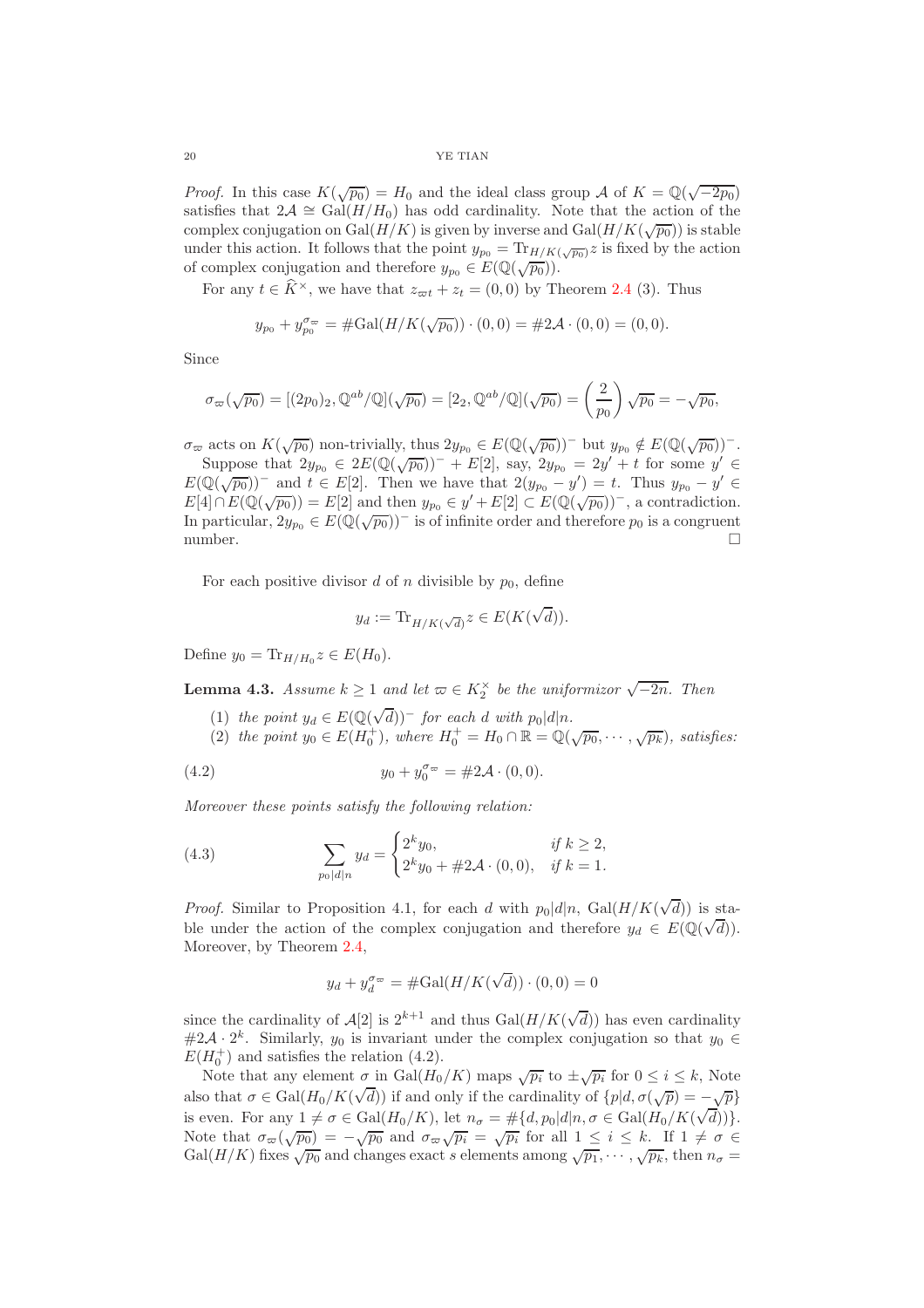$$
2^{k-s} \left[ \binom{s}{0} + \binom{s}{2} + \dots + \right] = 2^{k-1} \text{ and } n_{\sigma \sigma_{\varpi}} = 2^{k-s} \left[ \binom{s}{1} + \binom{s}{3} + \dots \right] = 2^{k-1}. \text{ Thus}
$$
  

$$
\sum_{p_0|d|n} y_d - 2^k y_0 = \sum_{p_0|d|n} (y_d - y_0) = \sum_{p_0|d|n} \sum_{1 \neq \sigma \in \text{Gal}(H_0/K(\sqrt{d}))} y_0^{\sigma}
$$
  

$$
= \sum_{1 \neq \sigma \in \text{Gal}(H_0/K)} n_{\sigma} y_0^{\sigma}.
$$
  

$$
= \sum_{1 \neq \sigma, \sigma \text{ fixing } \sqrt{p_0}} (n_{\sigma} y_0^{\sigma} + n_{\sigma \sigma_{\varpi}} y_0^{\sigma \sigma_{\varpi}})
$$
  

$$
= 2^{k-1} (2^k - 1) \# 2\mathcal{A} \cdot (0, 0).
$$

The equality (4.3) now follows.

*Proof of Theorem [4.1.](#page-18-2)* We do induction on k. It holds when  $k = 0$  by Proposition 4.1. Now assume  $k \geq 1$ . By Lemma 4.2, we now have

(4.4) 
$$
y_n + \sum_{p_0 | d|n, d \neq n} y_d = 2^k y_0 \text{ mod } E[2].
$$

For each d with  $p_0|d|n, d \neq n$ , let  $y_d^0$  be the point constructed similarly with  $\mathbb{Q}(\sqrt{-2n})$  replaced by  $\mathbb{Q}(\sqrt{-2d})$ . Then  $4y_d, 4y_d^0$  are  $P^{\chi}(f)$  and  $P^{\chi_0}(f)$  in section 3, respectively. Thus either  $y_d^0$  is torsion or the ratio of  $y_d$  over  $y_d^0$  in the one dimensional Q-vector space  $E(\mathbb{Q}(\sqrt{d}))^- \otimes_{\mathbb{Z}} \mathbb{Q}$  is  $[y_d : y_d^0] = [P^{\chi}(f) : P^{\chi_0}(f)]$ . By induction hypothesis and Theorem [3.3,](#page-13-0) we know that  $y_d \in 2^k E(\mathbb{Q}(\sqrt{d}))^- + E[2]$ .

Now write  $y_d = 2^k y'_d + t_d$  with  $y'_d \in E(\mathbb{Q}(\sqrt{d}))^-$  and  $t_d \in E[2]$ . Then we have that

$$
y_n = 2^k \left( y_0 - \sum_{p_0 | d|n, d \neq n} y'_d \right) + t
$$

for some  $t \in E[2]$ . Note any proper sub-extension of  $H_0^+/\mathbb{Q}$  must be ramified at some odd prime. Thus

$$
E[2^{\infty}] \cap E(H_0^+) = E[2].
$$

Consider the (injective) Kummer map

$$
E(\mathbb{Q}(\sqrt{n}))/2^{k+1}E(\mathbb{Q}(\sqrt{n})) \longrightarrow H^1(\mathbb{Q}(\sqrt{n}), E[2^{k+1}]),
$$

and the exact inflation-restriction sequence

$$
1 \longrightarrow H^1(\text{Gal}(H_0^+\backslash\mathbb{Q}(\sqrt{n})), E[2]) \longrightarrow H^1(\mathbb{Q}(\sqrt{n}), E[2^{k+1}]) \longrightarrow H^1(H_0^+, E[2^{k+1}]).
$$

Since  $2y_n = 2^{k+1} \left( y_0 - \sum_{p_0 | d| n, d \neq n} y'_d \right)$  with  $y_0 - \sum_{p_0 | d| n, d \neq n} y'_d \in E(H_0^+)$ , we know that the image of  $2y_n$  in the Kummer map belongs to  $H^1(\text{Gal}(H_0^+/\mathbb{Q}(\sqrt{n})), E[2])$ and then the image is killed by 2. Thus  $4y_n \in 2^{k+1}E(\mathbb{Q}(\sqrt{n}))$ , or  $4(y_n-2^{k-1}\widetilde{y}_n) = 0$ for some  $\widetilde{y}_n \in E(\mathbb{Q}(\sqrt{n}))$ . It follows that  $y_n = 2^{k-1} \widetilde{y}_n$  modulo  $E[2]$  and then belongs to  $2^{k-1}E(\mathbb{Q}(\sqrt{n})) + E[2]$ . Moreover, with the relation

$$
y_n = 2^k \left( y_0 - \sum_{p_0 | d|n, d \neq n} y'_d \right) \bmod E[2],
$$

we have that  $2^{k-1} \left( \tilde{y}_n - 2y_0 + \sum_{d \neq n} 2y'_d \right) \in E[2]$ , which implies that

$$
\widetilde{y}_n = 2y_0 - \sum_{d \neq n} 2y'_d + t
$$
, for some  $t \in E[2]$ .

 $\Box$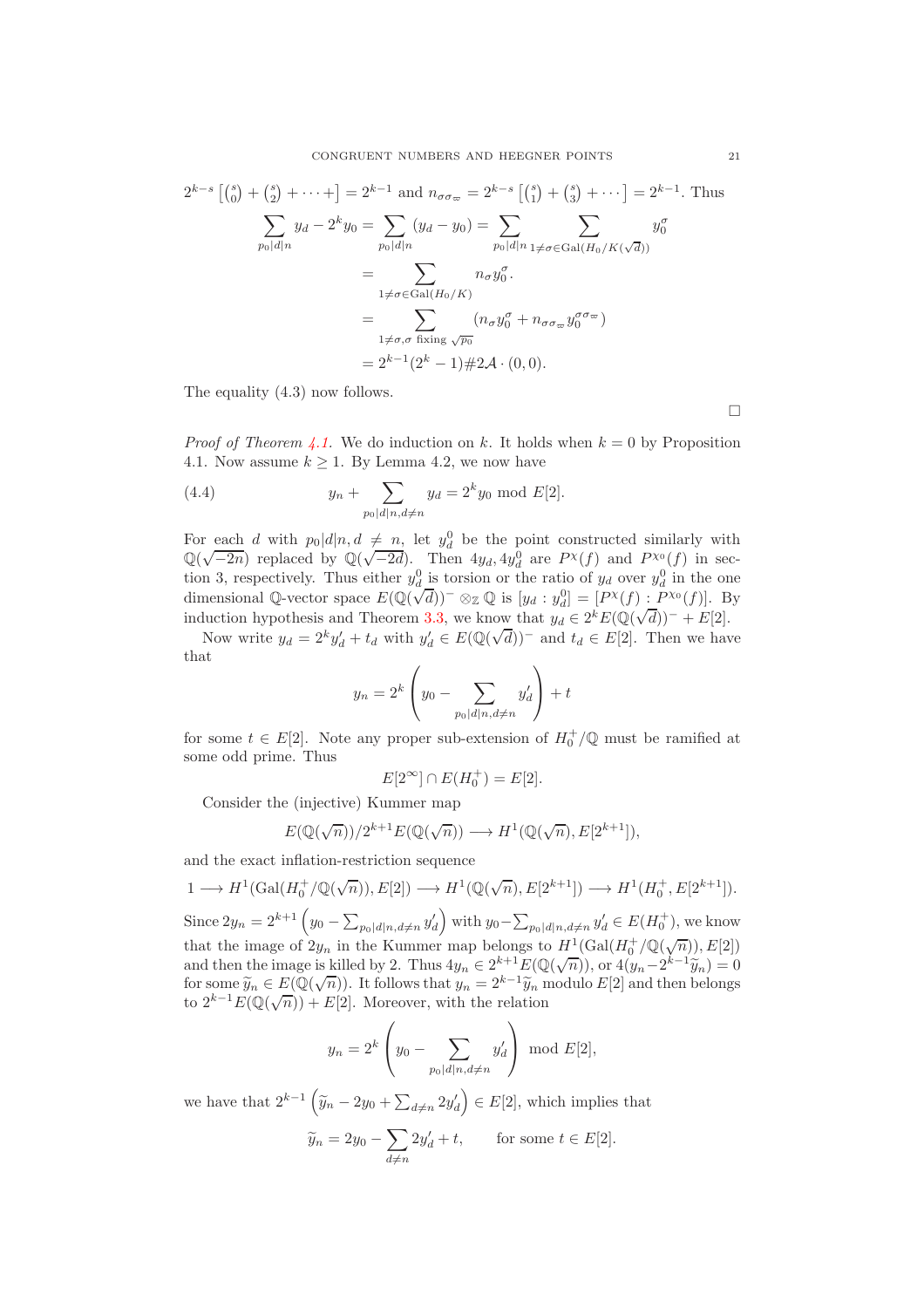Note that for any  $0 < d|n$  with  $p_0|d$ , we have that  $\sigma_{\varpi}(\sqrt{d}) = -\sqrt{d}$  and therefore  $y_d^{'\sigma_{\varpi}} = -y_d'$ . Thus  $\widetilde{y}_n^{\sigma_{\varpi}} + \widetilde{y}_n = 2(y_0^{\sigma_{\varpi}} + y_0) = 0$ , i.e.  $\widetilde{y}_n \in E(\mathbb{Q}(\sqrt{n}))^-$ . This shows that  $y_n \in 2^{k-1} E(\mathbb{Q}(\sqrt{n}))^- + E[2]$ .

Now assume that the ideal class group of  $K = \mathbb{Q}(\sqrt{-2n})$  has no order 4 element. Suppose that  $y_n = 2^k y'_n + t_n$  for some  $y'_n \in E(\mathbb{Q}(\sqrt{n}))^-$  and  $t_n \in E[2]$ . Then by the relation (4.3) in Lemma 4.2, we have that

$$
2^{k} \left(y_0 - \sum_{p_0 | d|n} y'_d\right) \in E[2], \quad \text{with } y_0 - \sum_{p_0 | d|n} y'_d \in E(H_0^+).
$$

Again, any proper sub-extension of  $H_0^+/\mathbb{Q}$  must be ramified at some odd prime, we have that  $y_0 - \sum_{p_0|d|n} y'_d = t$  for some  $t \in E[2]$ . Thus

$$
y_0 + y_0^{\sigma_{\varpi}} = \sum_{p_0 | d|n} (y'_d + y_d^{\sigma_{\varpi}}) + (t + t^{\sigma_{\varpi}}) = 0.
$$

But  $y_0 + y_0^{\sigma_{\infty}} = (0, 0) \in E[2]$  by the equality  $(4.2)$  in Lemma 4.2. It is a contradiction.

 $\Box$ 

<span id="page-21-0"></span>4.2. The Case  $n \equiv 3 \mod 4$ . In this subsection, we assume that  $n = p_0 p_1 \cdots p_k$ is a product of distinct primes with  $p_0 \equiv 3 \mod 4$  and  $p_1, \dots, p_k \equiv 1 \mod 8$ .

The genus field of  $K = \mathbb{Q}(\sqrt{-2n})$  is  $H_0 = K(\sqrt{-p_0}, \sqrt{p_1}, \cdots, \sqrt{p_k})$ . Thus  $\sqrt{2} \in$  $H_0$  but  $i \notin H$ . We identify the ideal class group A of K with the subquotient of  $\hat{K}^{\times}$  corresponding to Gal $(H(i)/K(i))$ . Recall that we denote by  $\varpi$  the uniformizer  $\sqrt{-2n}$  in  $K_2^{\times}$  and let  $\varpi' = \varpi(1+\varpi) \in K_2^{\times}$  which is also a uniformizer and  $\sigma_{\varpi'}$  fixes i. Let  $\varpi'_{p_i} = \sqrt{-2n} \in K_{p_i}^{\times}$  for  $1 \leq i \leq k$  and let  $\varpi'_{p_0} = (\sqrt{-2n})_{p_0} (1 + \varpi) \in K_{p_0}^{\times} K_2^{\times}$ . Note that the condition (1.1):  $\dim_{\mathbb{F}_2} \mathcal{A}[4]/\mathcal{A}[2] = 1$ , in Theorem [1.3](#page-1-0) says that

- if  $p_0 \equiv 3 \mod 8$ , then A has no order 4 elements, or equivalently, 2A has odd cardinality.
- if  $p_0 \equiv 7 \mod 8$ , then the class of  $\varpi' \in K_2^{\times}$  in A is the only non-trivial element in  $\mathcal{A}[2] \cap 2\mathcal{A}$ . In fact, by Gauss' genus theory, one can check that  $\sigma_{\varpi'}|_{H}$  fixes  $\sqrt{-p_0}$  and all  $\sqrt{p_i}$  for  $1 \leq i \leq k$ .

Let  $d \equiv 6, 7 \mod 8$  be a positive divisor of  $2n$ , then  $\sqrt{-d} \in H_0$  is fixed under  $\sigma_{\varpi'}$ . Let  $\chi = \chi_d$  be the character of  $\mathcal{A} = \text{Gal}(H(i)/K(i))$  factoring through Gal( $K(i, \sqrt{-d})/K(i)$ ) which is non-trivial when  $d \neq 2n$ . Since Kerx contains the class  $[\varpi'] \in \mathcal{A}$  of  $\varpi'$ , the character  $\chi$  factors through  $\mathcal{A}/\langle [\varpi'] \rangle$ . For any complete representatives  $\phi \subset \mathcal{A}$  of  $\mathcal{A}/[\varpi']$ , we define

(4.5) 
$$
y_{d,\phi} = \sum_{t \in \phi} \chi(t) z_t.
$$

The point  $y_{d,\phi}$  is indepent of  $\phi$  up to E[2] by Theorem [2.8](#page-10-0) (3). More precisely, let  $\phi'$  be a second set of representatives and  $\phi^c$  the complement of  $\phi$  in A. If  $\phi' \cap \phi^c$  has even cardinality then  $y_{d,\phi'} = y_{d,\phi}$ ; and if the cardinality is odd, then  $y_{d,\phi'} - y_{d,\phi} = (-1,0)$  or  $(1,0)$  according as  $n \equiv 3$  or 7 mod 8. We will often ignore the dependence of  $y_{d,\phi}$  on  $\phi$  and abbreviate it to  $y_d$ . Note that  $4y_d = P^{\chi}(f)$  with  $m_0 = d$  in section 3 in then case  $n \equiv 3 \mod 4$ .

Recall that  $E(\mathbb{Q}(\sqrt{-d}))^-$  denotes the subgroup of points  $P \in E(\mathbb{Q}(\sqrt{-d}))$  satisfying  $\sigma P = -P$  where  $\sigma$  is the non-trivial element in Gal( $\mathbb{Q}(\sqrt{-d})/\mathbb{Q}$ ). Then  $E(\mathbb{Q}(\sqrt{-d}))^-$  is isomorphic to the Mordell-Weil group of the elliptic curve  $E^{(d)}$ :  $dy^2 = x^3 - x$  over Q and its torsion subgroup is  $E[2]$ .

Let  $m = n$  or 2n such that  $m \equiv 6$  or 7 mod 8. We will show that  $y_m$  is of infinite order under the condition  $(1.1)$  in Theorem [1.3](#page-1-0) by induction on the number

 $\overline{1}$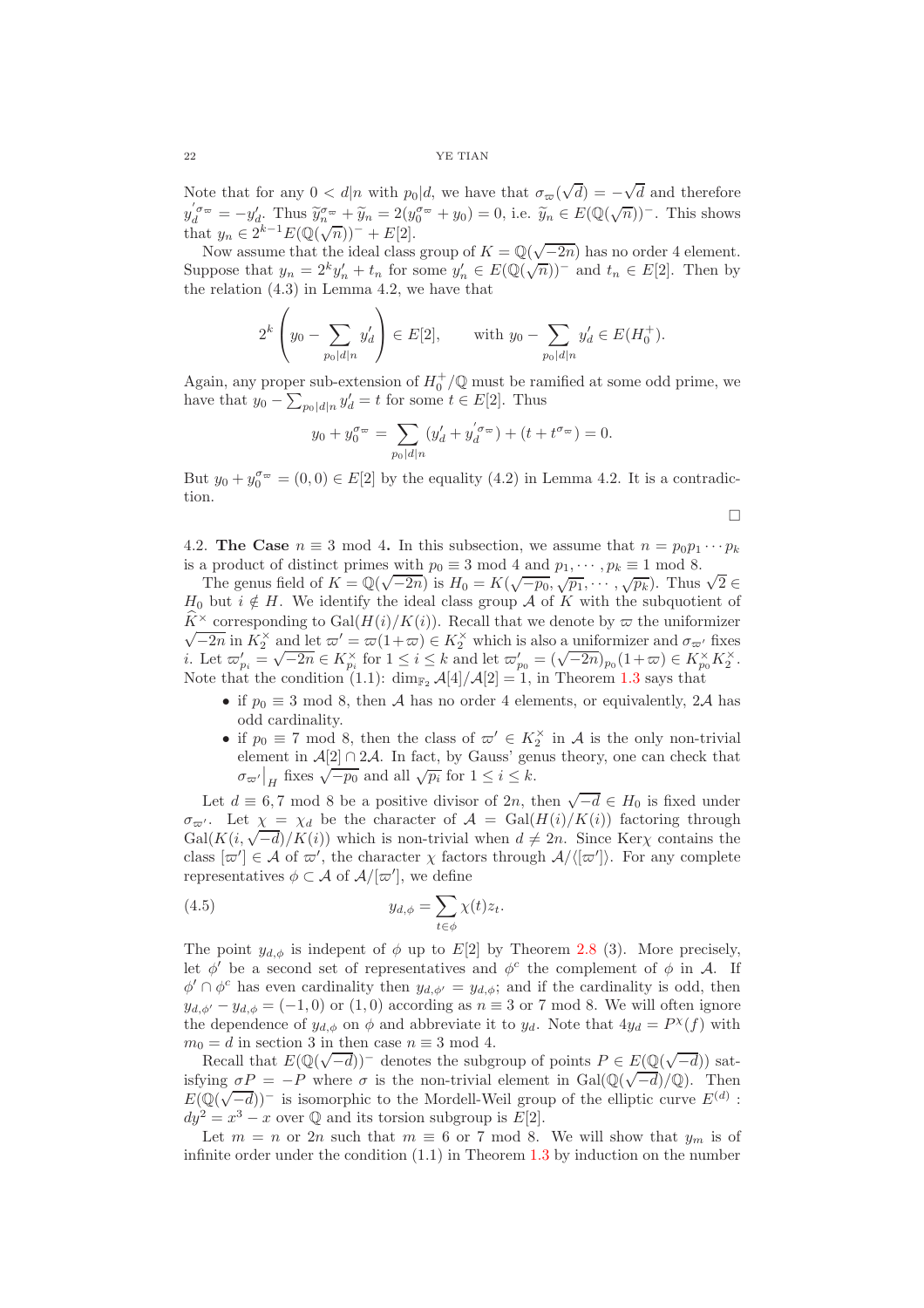of prime divisors of n. More precisely, the remain of this section will be devoted to prove the following two theorems.

<span id="page-22-0"></span>**Theorem 4.4.** Let  $k \geq 0$  an integer and  $n = p_0 p_1 \cdots p_k$  a product of distinct *primes with*  $p_0 \equiv 7 \mod 8$  *and*  $p_1, \cdots, p_k \equiv 1 \mod 8$ *. Then for*  $m = n$  *or* 2*n*,  $y_m \in 2^{k-1} E(\mathbb{Q}(\sqrt{-m}))^- + E[2]$ , and if  $\dim_{\mathbb{F}_2} \mathcal{A}[4]/\mathcal{A}[2] = 1$  then the point  $y_m \notin$  $2^k E(\mathbb{Q}(\sqrt{-m}))^- + E[2].$ 

<span id="page-22-1"></span>**Theorem 4.5.** Let  $k \geq 0$  be an integer and  $n = p_0 p_1 \cdots p_k$  a product of distinct *primes with*  $p_0 \equiv 3 \mod 8$  *and*  $p_1, \cdots, p_k \equiv 1 \mod 8$ . Then  $y_{2n} \in 2^{k-1}E(\mathbb{Q}(\sqrt{-2n}))^-$ +  $E[2]$ , and if the field  $K = \mathbb{Q}(\sqrt{-2n})$  has no order 4 ideal class, then the point  $y_{2n} \notin 2^k E(\mathbb{Q}(\sqrt{-2n}))^- + E[2].$ 

The following proposition is the initial case for the induction process and proved in [\[19\]](#page-29-2), we repeat its proof here for completeness.

<span id="page-22-2"></span>**Proposition 4.6.** Let  $n = p_0$  be a prime congruent to 3 modulo 4. Let  $m = p_0$  or  $2p_0$  *such that*  $m \equiv 6, 7 \mod 8$ *. Then we have* 

$$
2y_m \in E(\mathbb{Q}(\sqrt{-m}))^- \setminus (2E(\mathbb{Q}(\sqrt{-m}))^- + E[2]).
$$

*In particular,*  $2y_m \in E(\mathbb{Q}(\sqrt{-m}))^-$  *is of infinite order and therefore m is a congruent number.*

*Proof.* Note that the Galois group  $Gal(H(i)/\mathbb{Q})$  is generated by  $Gal(H(i)/K(i))$ , the complex conjugation, and the operator  $\sigma_{1+\varpi}$ .

The element  $\sigma_{1+\varpi}$  induces the non-trivial involution on  $H(i)$  over H. By Theorem [2.8](#page-10-0) (1),

(4.6) 
$$
y_{m,\phi}^{\sigma_{1+\varpi}} - y_{m,\phi} = \sum_{\phi} (0,0)
$$

Thus  $\sigma_{1+\infty}$  fixes  $2y_m$ , i.e.  $2y_m$  is rational over H. Moreover, by Theorem [2.8](#page-10-0) (2),

(4.7) 
$$
\overline{y_{m,\phi}} = \sum_{[t] \in \phi} \chi(t) (-z_{t-1} + (1,0)) = -y_{m,\phi^{-1}} + \sum_{\phi} (1,0),
$$

thus the complex conjugation of  $2y_m$  is equal to  $-2y_m$ . Any  $\sigma_s \in \text{Gal}(H(i)/K(i))$ maps  $y_{m,\phi}$  to

(4.8) 
$$
\sum_{\phi} \chi(t) z_{st} = \chi(s) y_{m,[s]\phi}.
$$

So it takes  $2y_m$  to  $2y_m$  or  $-2y_m$  according to  $\sigma_s$  acts trivially or non-trivially on  $\sqrt{-m}$ . Thus  $2y_m$  is rational over  $K(i, \sqrt{-m})$  and therefore rational over  $K(i, \sqrt{-m})$  $H = K(\sqrt{-m})$ . Now we claim that  $2y_m$  is rational over  $\mathbb{Q}(\sqrt{-m})$ . This is clear if  $m = 2n$ . When  $m \neq 2n$  choose an element  $\sigma \in \text{Gal}(H(i)/K(i))$  mapping  $\sqrt{-m}$  to  $-\sqrt{-m}$ , then both  $\sigma$  and the complex conjugation take  $2y_m$  to  $-2y_m$ , and therefore their composition fixes  $2y_m$  and has fixed field  $\mathbb{Q}(\sqrt{-m})$  in  $K(\sqrt{-m})$ . This shows the claim and therefore it follows that  $2y_m \in E(\mathbb{Q}(\sqrt{-m}))^-$ .

Let us first consider the case with  $p_0 \equiv 3 \mod 8$ . Then  $m = 2p_0 \equiv 6 \mod 8$ and  $\phi$  has odd cardinality. We need to show that  $2y_m \notin 2E(\mathbb{Q}(\sqrt{-m}))^- + E[2]$ . Suppose this is not the case, i.e.  $2y_m = 2y + t$  for some  $y \in E(\mathbb{Q}(\sqrt{-m}))^-$  and  $t \in E[2]$ . Then  $P := y_m - y$  is a 4-torsion point. Note that  $\sqrt{-m} \in H$ . Then, by the equation (4.4), we have that

$$
\sigma_{1+\varpi}(P) - P = \sigma_{1+\varpi}(y_m) - y_m = \sum_{\phi}(0,0) = (0,0).
$$

On the other hand, as we pointed out at the beginning of section 2,  $E[4]/E[2]$  is represented by  $0, (i, 1-i), (1+\sqrt{2}, 2+\sqrt{2}), (-1-\sqrt{2}, i(2+\sqrt{2}))$ . Note that  $\sigma_{1+\infty}$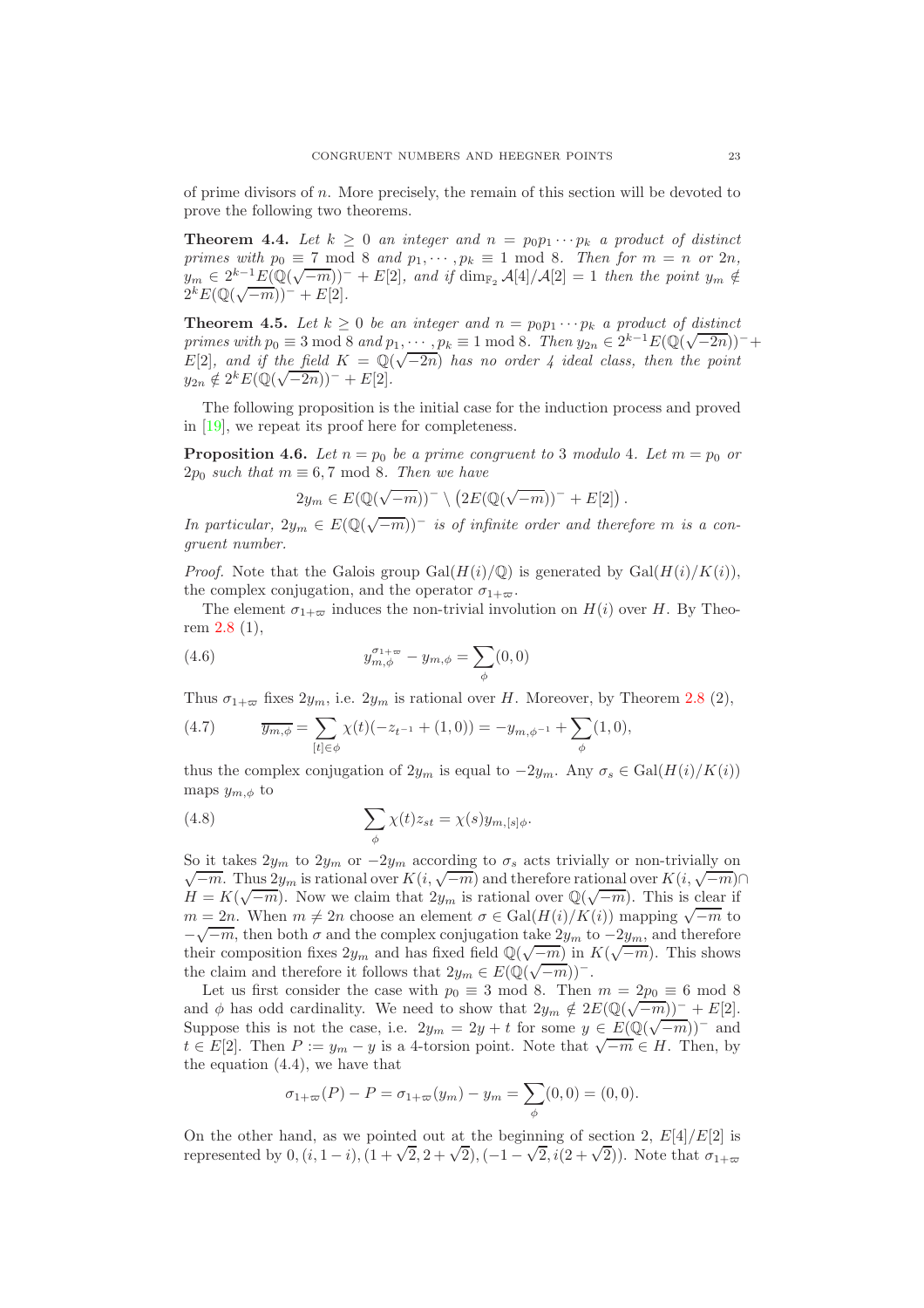moves i but fixes  $\sqrt{2}$ . Thus  $\sigma_{1+\infty}$  acts on any point  $Q \in E[4]$  via the complex conjugation. It follows immediately that  $\sigma_{1+\infty}(Q) - Q = 0$  if  $Q = 0$ ,  $(1 + \sqrt{2}, 2 + \sqrt{2})$  $\sqrt{2}$ ) mod E[2] and  $\sigma_{1+\infty}(Q) - Q = (-1,0)$  otherwise. It is a contradiction.

Assume now that  $p_0 \equiv 7 \mod 8$ . Then  $m = p_0$  or  $2p_0$  corresponding  $\chi$  nontrivial or trivial. We need to show that  $2y_m \notin 2E(\mathbb{Q}(\sqrt{-m}))^- + E[2]$ . Suppose this is not the case, i.e.  $2y_m = 2y \mod E[2]$  for some  $y \in E(\mathbb{Q}(\sqrt{-m}))^-$ . Since  $\phi$ has even cardinality,  $y_m$  is rational over H. Then  $P := y_m - y \in E[4] \cap E(H) =$  $E[4] \cap E((\mathbb{Q}(\sqrt{2}))$  and therefore  $P = 0$  or  $(1 + \sqrt{2}, 2 + \sqrt{2})$  modulo  $E[2]$ .

Note that  $\mathcal{A}[2^{\infty}]$  is cyclic by Gauss' genus theory. Take an element  $[t] \in \mathcal{A} - 2\mathcal{A}$ (for example, a generator of  $\mathcal{A}[2^{\infty}]$ ), then  $\mathcal{A}/([t])$  has odd cardinality. Let  $\phi_0$  be a set of representatives for the  $\mathcal{A}/([t])$  and then we may take  $\phi = \bigcup_{i=0}^{m-1} [t]^i \phi_0$  if the order of [t] is  $2m$  (thus  $[t]^m = [\varpi']$ ). Use this  $\phi$  to define  $y_m$ . Now we have

$$
y_{m,\phi}^{\sigma_t} = \left(\sum_{[t'] \in \phi} \chi(t') z_{t'}\right)^{\sigma_t} = \chi(t) \sum_{[t'] \in [t]\phi} \chi(t') z_{t'}
$$

$$
= \chi(t) \left(\sum_{\phi} \chi(t') z_{t'} + \sum_{\phi_0} \chi(t') (z_{\varpi' t'} - z_{t'})\right) = \chi(t) y_{m,\phi} + (1,0)
$$

Note that  $\sigma_t$  fixes  $\sqrt{-2p_0}$  but moves  $\sqrt{2}$  and  $\sqrt{-p_0}$ . Thus  $\sigma_t y = \chi(t)y$  and then

$$
P^{\sigma_t} - \chi(t)P = y_m^{\sigma_t} - \chi(t)y_m = (1, 0).
$$

But we have shown that  $P = 0$  or  $(1 + \sqrt{2}, 2 + \sqrt{2})$  modulo E[2]. If follows that  $P^{\sigma_t} - \chi(t)P = 0$  if  $P = 0$  mod  $E[2]$  and that  $P^{\sigma_t} - \chi(t)P = (-1,0)$  or 0,0) if  $P = (1 + \sqrt{2}, 2 + \sqrt{2}) \mod E[2]$  according to  $\chi(t) = 1$  or  $-1$ . It is a contradiction.  $\Box$ 

We now refine the beginning argument of previous Proposition to obtain the defining field of points  $y_d$ 's when  $k \geq 1$ .

**Lemma 4.7.** *Assume that*  $k \ge 1$  *and that*  $n = p_0 p_1 \cdots p_k$  *is a product of distinct primes*  $p_0 \equiv 3 \mod 4$  *and*  $p_i \equiv 1 \mod 8$  *for*  $1 \leq i \leq k$ *. Let*  $d|2n$  *be a positive integer*  $\equiv 6,7 \mod 8$ . Then the point  $y_d \in E(\mathbb{Q}(\sqrt{-d}))$ <sup>-</sup>.

*Proof.* Note again that the Galois group  $Gal(H(i)/\mathbb{Q})$  is generated by  $Gal(H(i)/K(i))$ , the complex conjugation, and the operator  $\sigma_{1+\varpi}$ . Take a prime  $p|n$ , then the class  $[\varpi'_p] \in \mathcal{A}[2]$  is neither trivial nor equal to  $[\varpi']$  since  $k \geq 1$ . Let  $\phi_0 \subset \mathcal{A}$  be a complete set of representatives of  $\mathcal{A}/([\varpi'], [\varpi'_p])$  and let  $\phi = \phi_0 \cup [\varpi'_p] \phi_0$ , which has even cardinality.

(i) Since  $\phi$  has even cardinality, by Theorem [2.8](#page-10-0) (1), we have

$$
y_{d,\phi}^{\sigma_{1+\varpi}} - y_{d,\phi} = \sum_{\phi} (0,0) = 0.
$$

Thus  $\sigma_{1+\varpi}$  fixes  $y_d$ , i.e.  $y_d$  is rational over H.

(ii) The set  $\phi^c \cap \phi^{-1}$  is stable under multiplication by  $[\varpi_p']$  and then has even cardinality. It follows that  $y_{d,\phi} = y_{d,\phi^{-1}}$ . Then by Theorem [2.8](#page-10-0) (2), we have

$$
\overline{y_{d,\phi}} = \sum_{[t] \in \phi} \chi(t) (-z_{t^{-1}} + (1,0)) = -y_{d,\phi^{-1}} + \sum_{\phi} (1,0) = -y_{d,\phi}.
$$

Thus the complex conjugation maps  $y_d$  to its negative.

(iii) For any  $[t] \in \mathcal{A}$ ,  $[t]\phi = [t]\phi_0 \cup [t\varpi'_p]\phi_0$ , the set  $\phi^c \cap [t]\phi$  is stable under multiplication by  $[\varpi'_p]$  too and then has even cardinality. Thus for any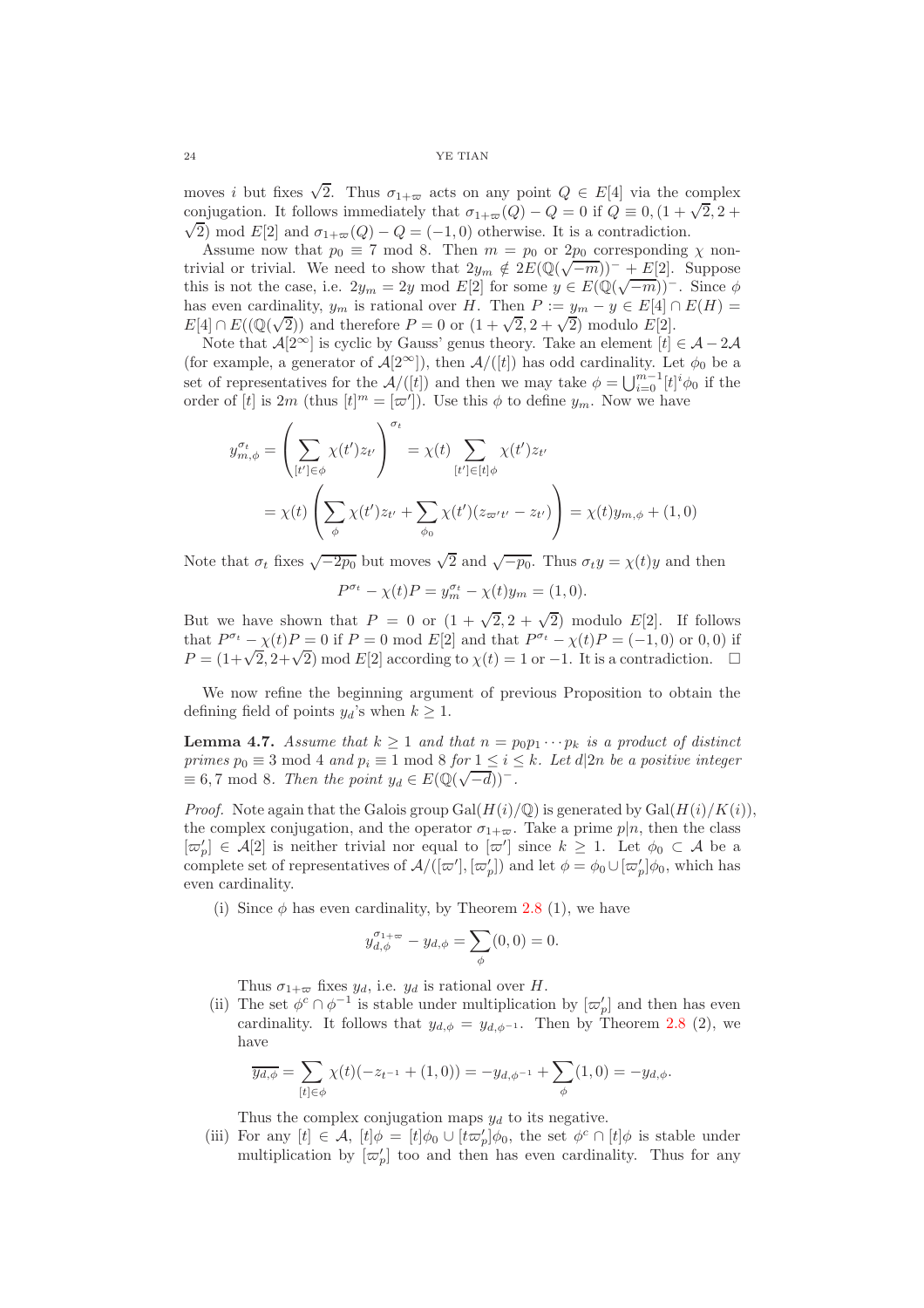$$
\sigma_t \in \text{Gal}(H(i)/K(i)),
$$
  

$$
y_{d,\phi}^{\sigma_t} = \sum_{\phi} \chi(t') z_{tt'} = \chi(t) y_{d,[t]\phi} = \chi(t) y_{d,\phi},
$$

So  $y_d^{\sigma_t}$  is equal to  $y_d$  or  $-y_d$  according to  $\sigma_t$  acts trivially or non-trivially on  $\sqrt{-d}$ , thus  $y_d$  is rational over  $K(i, \sqrt{-d})$ .

Now by the same argument as the previous Proposition, we have that the point  $y_d$ belong to  $E(\mathbb{Q}(\sqrt{\frac{n}{n}}))$  $\overline{-d})$ )<sup>-</sup>.

We are now going to show separately Theorem [4.4](#page-22-0) and Theorem [4.5,](#page-22-1) which correspond to the case with  $p_0 \equiv 7 \mod 8$  and the case with  $p_0 \equiv 3 \mod 8$ .

Let  $k \ge 1$  be an integer and  $n = p_0 p_1 \cdots p_k$  with  $p_0 \equiv 7 \mod 8$  and  $p_i \equiv 1 \mod 8$ for  $1 \leq i \leq k$ . Note that  $[\varpi'] \in 2\mathcal{A} \cap \mathcal{A}[2]$ . Let  $\phi_0$  be a set of representatives of  $2\mathcal{A}/([\varpi'])$ . Let  $\psi$  be a set of representatives of  $\mathcal{A}/2\mathcal{A}$ . Then  $\phi = \bigcup_{[s]\in\psi}[s]\phi_0$ is a set of representatives of  $\mathcal{A}/([\varpi'])$ . We use this  $\phi$  to define all  $y_d$ 's. Let  $\beta \in$ Gal $(H(i)/K(i))$  be an element which moves  $\sqrt{2}, \sqrt{p_1}, \cdots, \sqrt{p_k}$ . Then  $\beta$  fixes or moves  $\sqrt{p_0}$  according to that k is odd or even.

**Lemma 4.8.** *Assume*  $k \geq 1$ *. Let*  $n = p_0p_1 \cdots p_k$  *with*  $p_0 \equiv 7 \mod 8$  *and*  $p_i \equiv$ 1 mod 8 *for*  $1 \le i \le k$ *. Let*  $m = n$  *or* 2*n such that*  $m \equiv 6$  *or* 7 *modulo* 8*. Then we have*

- (1) *for each positive divisor* d *of* 2n *congruent to* 6 *or* 7 mod 8*, the point*  $y_d \in E(\mathbb{Q}(\sqrt{-d}))^-$ .
- (2) Let  $y_0 := \sum_{[t] \in \phi_0} z_t$ . Then  $y_0 + (-1)^m y_0^{\beta}$  is rational over the genus subfield  $H_0 = K(\sqrt{-p_0}, \sqrt{p_1}, \cdots, \sqrt{p_k})$  *of* K.

*These points satisfy the following relation:*

(4.9) 
$$
\sum_{\substack{p_0|d|2n \ \nu_0(m) \bmod 2}} y_d = 2^k \left( y_0 + (-1)^m y_0^{\beta} \right)
$$

*where for any integer* d,  $\nu_0(d)$  denotes the number of prime divisors of d.

*Proof.* Note that the Galois group  $Gal(H(i)/H_0)$  is generated by  $Gal(H(i)/H_0(i))$ and the operator  $\sigma_{1+\varpi}$ . The statement (1) is showed in Lemma 4.7. By Theorem [2.8,](#page-10-0) for any  $[s] \in 2\mathcal{A}, y_0 - y_0^{\sigma_s} = 0$  or  $(1,0)$  and thus  $(y_0 \pm y_0^{\beta})$  is fixed by  $\sigma_s$  and then rational over  $H_0(i)$ . Since  $\sigma_{1+\infty}$  induces the involution of  $H(i)$  over H, Theorem [2.8](#page-10-0) also implies that  $y_0 \pm y_0^{\beta}$  is rational over  $H_0$ . Moreover, we have that

$$
\sum_{\substack{p_0|d|2n \ p_0(d)\equiv\nu_0(m) \bmod 2}} y_d = \sum_{[t]\in\phi_0} \sum_{[s]\in\psi} \left(\sum_{\substack{p_0|d|2n \ p_0(d)\equiv\nu_0(m) \bmod 2}} \chi_d(s)\right) (z_t)^{\sigma_s}
$$

It is clear that the summation in the last bracket is equal to  $2^k$  for  $\sigma_s = 1, (-1)^m \cdot 2^k$ for  $\sigma_s = \beta$ , and 0 otherwise. Thus the equality (4.9) follows .

*Proof of Theorem [4.4.](#page-22-0)* We prove the theorem by induction on k. The initial case  $k = 0$  is given by Proposition [4.6.](#page-22-2) Now assume that  $k > 1$ . For  $m = n$  or  $2n$ , Similar to the case with  $p_0 \equiv 5 \mod 8$ , we have the following

- (1) the point  $y_m \in 2^{k-1} E(\mathbb{Q}(\sqrt{-m}))^- + E[2]$ , using the equality (4.9);
- (2) for each positive d with  $p_0|d|2n$  and  $d \neq n, 2n, y_d \in 2^k E(\mathbb{Q}(\sqrt{-d}))^- + E[2]$ , i.e. of form  $2^k y_d' + t_d$  for some  $y_d' \in E(\mathbb{Q}(\sqrt{-d}))^-$  and  $t_d \in E[2]$ .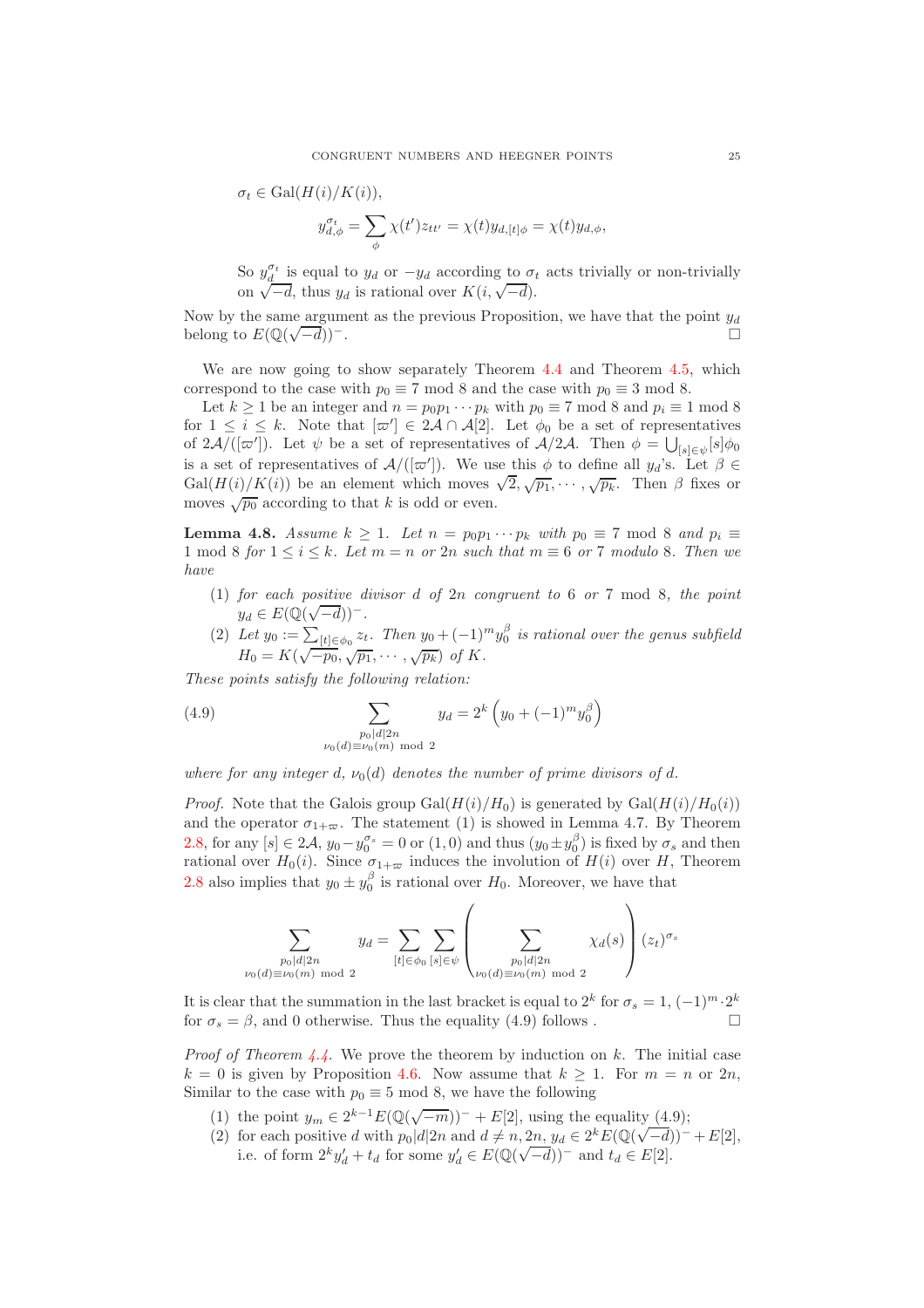Now we show that  $y_m \notin 2^k E(\mathbb{Q}(\sqrt{-m}))^- + E[2]$  under the condition  $\dim_{\mathbb{F}_2} \mathcal{A}[4]/\mathcal{A}[2] =$ 1. Suppose it is not the case, i.e.  $y_m = 2^k y'_m + t_m$  for some  $y'_m \in 2^k E(\mathbb{Q}(\sqrt{-m}))^{-1}$ and  $t_m \in E[2]$ . Thus the previous lemma implies that

$$
P := \left(y_0 + (-1)^m y_0^{\beta} - \sum_{\substack{p_0 | d | 2n \\ \nu_0(d) \equiv \nu_0(m) \bmod 2}} y'_d\right) \in E[2^{k+1}] \cap E(H_0) = E[4] \cap E(\mathbb{Q}(\sqrt{2})).
$$

It follows that  $P^{\beta} - P = 0$  or  $(0, 0)$  and  $P^{\beta} + P = 0$  or  $(-1, 0)$ .

The assumption  $\dim_{\mathbb{F}_2} \mathcal{A}[4]/\mathcal{A}[2] = 1$  implies that  $[\varpi']$  is the unique non-trivial element in  $2\mathcal{A} \cap \mathcal{A}[2]$ . Note that  $(y'_d)^{\beta} = (-1)^m y'_d$  and therefore

$$
P - (-1)^m P^{\beta} = y_0 - y_0^{\beta^2}.
$$

Write  $\beta = \sigma_{t_0}$ , then  $[t_0] \in \mathcal{A} \setminus 2\mathcal{A}$  has order 4s for some integer s. Then  $[t_0]^{2s} = [\varpi']$ and the group  $2\mathcal{A}/([t_0]^2)$  is of odd order. Let  $\phi_1$  be a set of representatives for the group  $2\mathcal{A}/([t_0]^2)$ , then we may take  $\phi_0 = \bigcup^{s-1}$  $i=0$  $[t_0]^{2i}\phi_1$  to be our set of representative for  $2\mathcal{A}/([\varpi'])$  and use it to define  $y_0$ . Then

$$
y_0 - y_0^{\beta^2} = \sum_{[t] \in \phi_0} z_t - \sum_{[t] \in \phi_0} z_{t_0^2 t} = \sum_{[t] \in \phi_1} (z_t - z_{\varpi t}) = \#2\mathcal{A}/([t_0]^2) \cdot (1, 0) = (1, 0).
$$
  
It is a contradiction.

Finally, we consider the case that  $p_0 \equiv 3 \mod 8$  and  $k \ge 1$ . Then  $\mathcal{A} = 2\mathcal{A} \times \mathcal{A}[2]$ and  $[\varpi'] \in \mathcal{A}[2]$ . Let  $\psi$  be the set of representatives for  $\mathcal{A}[2]/([\varpi'])$  consisting of those  $[\varpi'_d]$  fixing  $\sqrt{2}$ , then  $\phi := \bigcup_{[s] \in \psi}[s](2\mathcal{A})$  is a set of representatives for  $\mathcal{A}/([\varpi'])$ . The set  $\phi$  is stable under  $[t] \mapsto [t]^{-1}$  and we use  $\phi$  to define all  $y_d$ 's.

**Lemma 4.9.** *Assume*  $k \geq 1$ *. Let*  $n = p_0p_1 \cdots p_k$  *be a product of distinct primes with*  $p_0 \equiv 3 \mod 8$  *and*  $p_i \equiv 1 \mod 8$  *for*  $1 \leq i \leq k$ *. Then we have* 

- (1) *for each positive divisor d of*  $2n$  *divisible by*  $2p_0$ *, the point*  $y_d \in E(\mathbb{Q}(\sqrt{-d}))^-$ *;*
- (2) the point  $y_0 := \sum_{[t] \in 2\mathcal{A}} z_t \in E(H_0(i))$  *satisfies the following relation:*  $\sigma_{1+\varpi}$

(4.10) 
$$
y_0^{\sigma_{1+\infty}} - y_0 = \#2\mathcal{A} \cdot (0,0)
$$

*Moreover, these points satisfy the following relation:*

(4.11) 
$$
\sum_{2p_0|d|2n} y_d = 2^k y_0.
$$

*Proof.* The statement (1) is showed in Lemma 4.7. The statement (2) follows from Theorem  $2.8$  (1):

$$
y_0^{\sigma_{1+\varpi}} - y_0 = \sum_{[t] \in 2\mathcal{A}} (z_t^{\sigma_{1+\varpi}} - z_t) = \#2\mathcal{A} \cdot (0,0).
$$

Moreover,

$$
\sum_{2p_0|d|2n} y_d = \sum_{[t]\in 2\mathcal{A}} \sum_{[s]\in\psi} \left( \sum_{2p_0|d|2n} \chi_d(s) \right) z_t^{\sigma_s}.
$$

It is clear that the summation in the last bracket is equal to  $2^k$  for  $\sigma_s = 1$  and 0 otherwise. Thus the equality  $(4.11)$  follows.

*Proof of Theorem [4.5.](#page-22-1)* We prove the theorem by induction on k. The initial case  $k = 0$  is given by Proposition [4.6.](#page-22-2) Now assume that  $k \geq 1$ . Similar to previous cases, we have that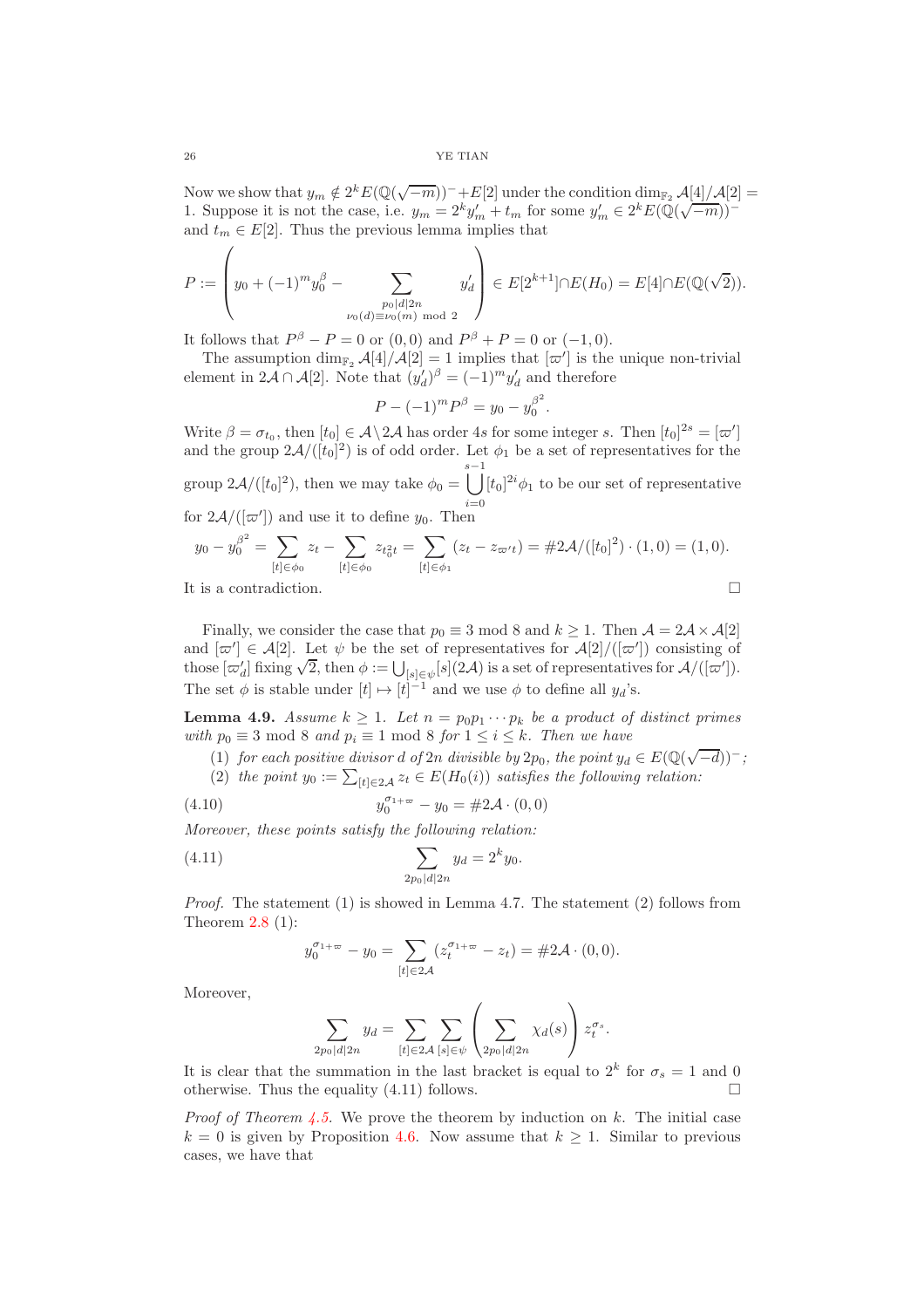- (1) the point  $y_{2n} \in 2^{k-1} E(\mathbb{Q}(\sqrt{-2n}))^- + E[2]$ , using the equality (4.11);
- (2) for each positive d with  $2p_0|d|2n$  and  $d \neq 2n$ ,  $y_d \in 2^k E(\mathbb{Q}(\sqrt{-d}))^- + E[2]$ , i.e. of form  $2^k y_d' + t_d$  for some  $y_d' \in E(\mathbb{Q}(\sqrt{-d}))^-$  and  $t_d \in E[2]$ .

Now we show that  $y_{2n} \notin 2^k E(\mathbb{Q}(\sqrt{-2n}))^- + E[2]$  if the field  $K = \mathbb{Q}(\sqrt{-2n})$  has no order 4 ideal class. Suppose it is not the case, i.e.  $y_{2n} = 2^k y'_{2n} + t_{2n}$  for some  $y'_{2n} \in 2^k E(\mathbb{Q}(\sqrt{-2n}))^-$  and  $t_{2n} \in E[2]$ . Then as before, we have that

$$
P:=y'_{2n}-y_0+\sum_{2p_0|d|2n, d\neq 2n}y'_d\in E[2^{k+1}]\cap E(H_0(i))=E[2^{k+1}]\cap E(\mathbb{Q}(i,\sqrt{2}))=E[4].
$$

Thus we have the formula

$$
y_0 = \sum_{2p_0 \mid d \mid 2n} y'_d - P
$$

with  $P \in E[4]$ , and then

$$
y_0^{\sigma_1+\omega} - y_0 = \sum_{2p_0|d|2n} ((y'_d)^{\sigma_1+\omega} - y'_d) - (P^{\sigma_1+\omega} - P) = -\overline{P} + P = 0 \text{ or } (-1,0).
$$

But if A has no order 4 element or equivalently 2A is odd, we have  $y_0^{\sigma_1 + \infty} - y_0 = (0, 0)$ by the equality (4.10) in Lemma 4.9. It is a contradiction.

 $\Box$ 

# 5. Proof of Main Results

<span id="page-26-0"></span>In this section, we give proofs of Theorem [1.1,](#page-0-1) Theorem [1.3,](#page-1-0) and Theorem [1.5.](#page-2-0)

*Proof of Theorem [1.5.](#page-2-0)* Let  $n = p_0 p_1 \cdots p_k$  be a product of distinct odd primes with  $p_i \equiv 1 \mod 8, 1 \leq i \leq k$ , and  $p_0 \not\equiv 1 \mod 8$ . Let  $m = n$  or  $2n$  such that  $m \equiv 5, 6$ or 7 modulo 8, and  $m^* = (-1)^{(n-1)/2}m$ . Let  $\chi$  be the abelian character over K defining the unramified extension  $K(\sqrt{m^*})$ . Let  $P \in X_0(32)$  be the point  $[i\sqrt{2n}/8]$ if  $n \equiv 5 \mod 8$  and  $[(i\sqrt{2n} + 2)/8]$  if  $n \equiv 6, 7 \mod 8$ . Then by Theorem [2.4](#page-7-0) and Theorem [2.8,](#page-10-0) we have  $f(P) \in E(H(i))$ . We showed in Lemma 3.2 that the point

$$
P^{\chi}(f) = \sum_{\sigma \in \text{Gal}(H(i)/K)} f(P)^{\sigma} \chi(\sigma)
$$

belongs to  $E(\mathbb{Q}(\sqrt{m^*}))$  by taking  $m_0 = m$  there. It is easy to see from the definitions (4.1) and (4.5) of  $y_m$  that

$$
P^{\chi}(f) = 4y_m.
$$

By Theorem [4.1,](#page-18-2) Theorem [4.4,](#page-22-0) and Theorem [4.5,](#page-22-1) we know that for integers  $m$  in Theorem [1.5,](#page-2-0)

$$
y_m \in 2^{k-1} E(\mathbb{Q}(\sqrt{m^*}))^- + E[2] \setminus 2^k E(\mathbb{Q}(\sqrt{m^*}))^- + E[2].
$$

It then follows that, by noting that  $E[2^{\infty}] \cap E(\mathbb{Q}(\sqrt{m^*}))^- = E[2]$ ,

$$
P^{\chi}(f) \in 2^{k+1} E(\mathbb{Q}(\sqrt{m^*}))^{-} \setminus \left(2^{k+2} E(\mathbb{Q}(\sqrt{m^*}))^{-} + E[2]\right).
$$

In particular,  $P^{\chi}(f) \in E(\mathbb{Q}(\sqrt{m^*}))$  is of infinite order and m is a congruent number. This completes the proof of our main result Theorem [1.5.](#page-2-0)  $\Box$ 

By the following lemma, the condition (1.1) in Theorem [1.3](#page-1-0) is actually easy to check. This allow us not only to show the existence result Theorem [1.1](#page-0-1) but also to construct many congruent numbers.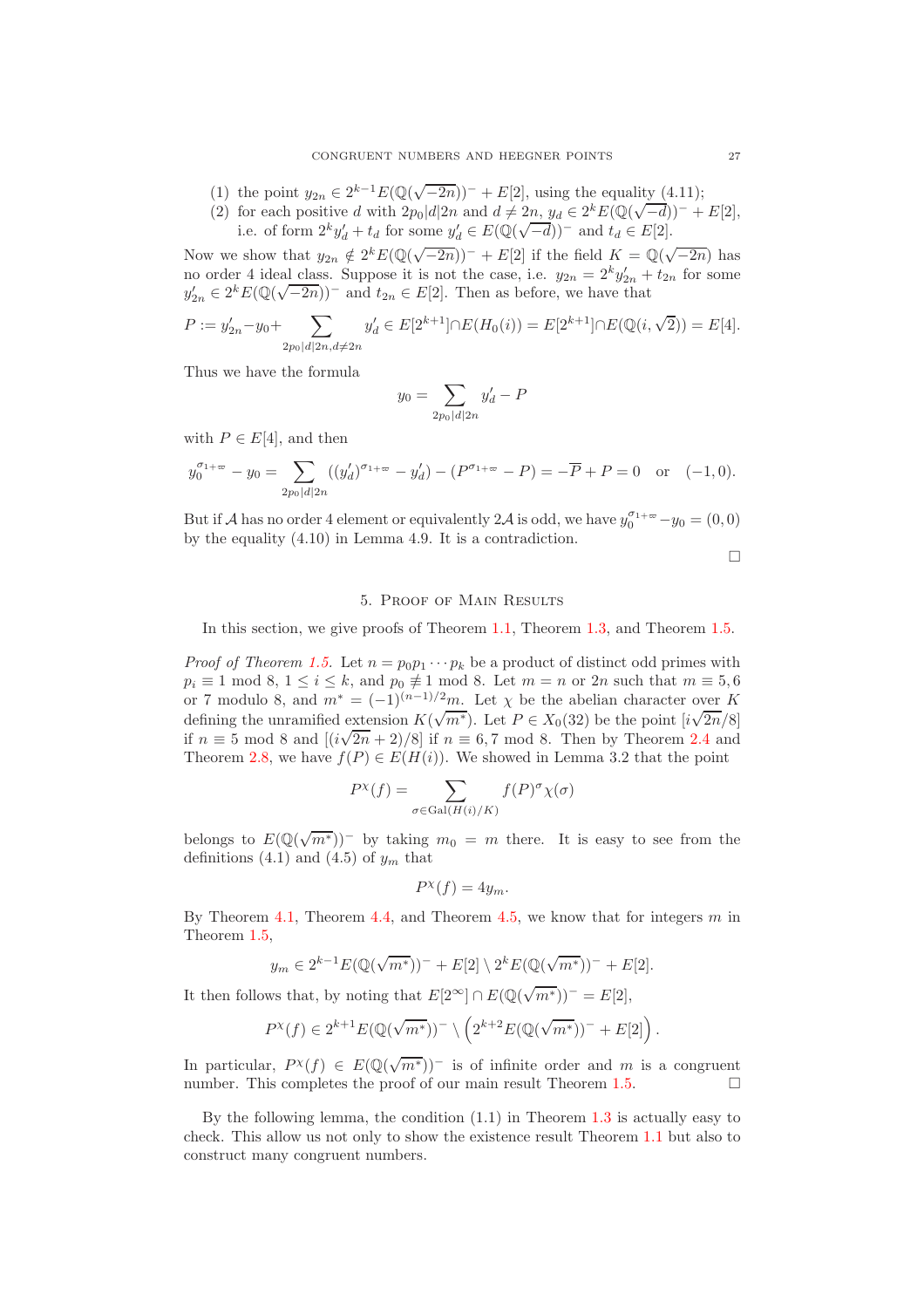**Lemma 5.1.** *Let*  $n = p_0p_1 \cdots p_k$  *be a product of distinct odd primes with*  $p_i \equiv$ 1 mod 8 *for*  $1 \le i \le k$  *and*  $p_0 \neq 1$  mod 8*. Let* G *be the graph whose vertices set* V consists of  $p_0, \dots, p_k$  and whose edges are those  $p_i p_j$ ,  $i \neq j$ , with the quadratic *residue symbol*  $\left(\frac{p_i}{p_j}\right)$  $= -1$ *. Then the condition (1.1) in Theorem [1.3](#page-1-0) is equivalent to any one of the following conditions:*

- (1) *there does not exist a proper even partition of vertices*  $V = V_0 \cup V_1$  *in the sense that any*  $v \in V_i$  *has even number edges to*  $V_{1-i}$ ,  $i = 0, 1;$
- (2) *the graph* G *has exactly odd number of spanning subtrees.*

*Proof.* Note that the multiplication by 2 induces an isomorphism  $\mathcal{A}[4]/\mathcal{A}[2] \stackrel{\times 2}{\simeq}$  $\mathcal{A}[2] \cap 2\mathcal{A}$ . The condition  $(1.1)$  is the same as

$$
2\mathcal{A} \cap \mathcal{A}[2] = \begin{cases} 0, & \text{if } n \equiv \pm 3 \text{ mod } 8; \\ \{0, [\varpi]\}, & \text{otherwise.} \end{cases}
$$

Note that the group  $\mathcal{A}[2]$  consists of  $[\varpi_d]$  for all positive divisors  $d|n$ , that  $[\varpi] = [\varpi_n]$ in A, and that  $[\varpi_d] \in 2\mathcal{A}$  if and only if

$$
\left(\frac{d}{p}\right) = 1, \forall p | (n/d) \text{ and } \left(\frac{2n/d}{p}\right) = 1, \forall p | d.
$$

The equivalence between  $(1)$  and the condition  $(1.1)$  in Theorem [1.3](#page-1-0) is then clear. See either  $[7]$  Lemma 2.2. or  $[18]$  Lemma 2 for the equivalence between  $(1)$  and  $(2)$ . 'n

By Dirichlet theorem, we can construct infinitely many numbers  $n$  for each given isomorphism class of graph with exact odd number spanning subtrees. Thus Theorem [1.1](#page-0-1) follows from Theorem [1.5.](#page-2-0) We can even obtain the following stronger version.

**Theorem 5.2.** Let  $p_0 \neq 1 \mod 8$  be an odd prime. Then there exists an infinite  $\text{Set} \Sigma$  *of primes congruent to* 1 *modulo* 8 *such that the product of*  $p_0$  (resp. 2 $p_0$ ) and *primes in any finite subset of*  $\Sigma$  *is a congruent number if*  $p_0 \equiv 5, 7 \text{ mod } 8$  (resp.  $p_0 \equiv 3 \mod 4$ .

*Proof.* Suppose we are given an odd prime  $p_0 \neq 1 \text{ mod } 8$ . By Dirichlet theorem, we can choose inductively primes  $p_1, p_2, \cdots$  satisfying the following conditions:

- (i) all  $p_i \equiv 1 \mod 8$ ,
- (ii) the quadratic residue symbol  $\left(\frac{p_i}{p_0}\right)$  $= -1$ , and
- (iii) for all  $1 \leq j \leq i-1$ ,  $\left(\frac{p_i}{p_j}\right)$  $= 1.$

Let  $\Sigma$  be the infinite set  $\{p_1, p_2, \dots\}$ . Then the graph with vertexes set  $\{p_0\} \cup \Sigma$ and edges those  $p_i p_j$  satisfying  $\left(\frac{p_i}{p_j}\right)$  $= -1$ , is an infinite star-shape graph. It is now easy to see that the product n of  $p_0$  with primes in any finite subset of  $\Sigma$  satisfies the condition (1.1) in Theorem [1.3.](#page-1-0) Thus the set  $\Sigma$  is the desired.

Finally, we explain how Theorem [1.3](#page-1-0) follows from Theorem [1.5.](#page-2-0) Recall  $E' =$  $(X_0(32), [\infty])$  is an elliptic curve defined over  $\mathbb Q$  with Weierstrass equation  $y^2 =$  $x^3 + 4x$ .

**Lemma 5.3.** Let  $n = p_0 p_1 \cdots p_k$  be a product of distinct odd primes with  $p_i \equiv$ 1 mod 8 *for*  $1 \le i \le k$ *. Let*  $m = n$  *or* 2*n such that*  $m \equiv 5, 6$ *, or* 7 mod 8*. Let*  $\varphi$ *be a 2-isogeny from*  $E^{(m)}$  to  $E'(m)$ :  $my^2 = x^3 + 4x$  with kernel 0, (0, 0), and  $\psi$  its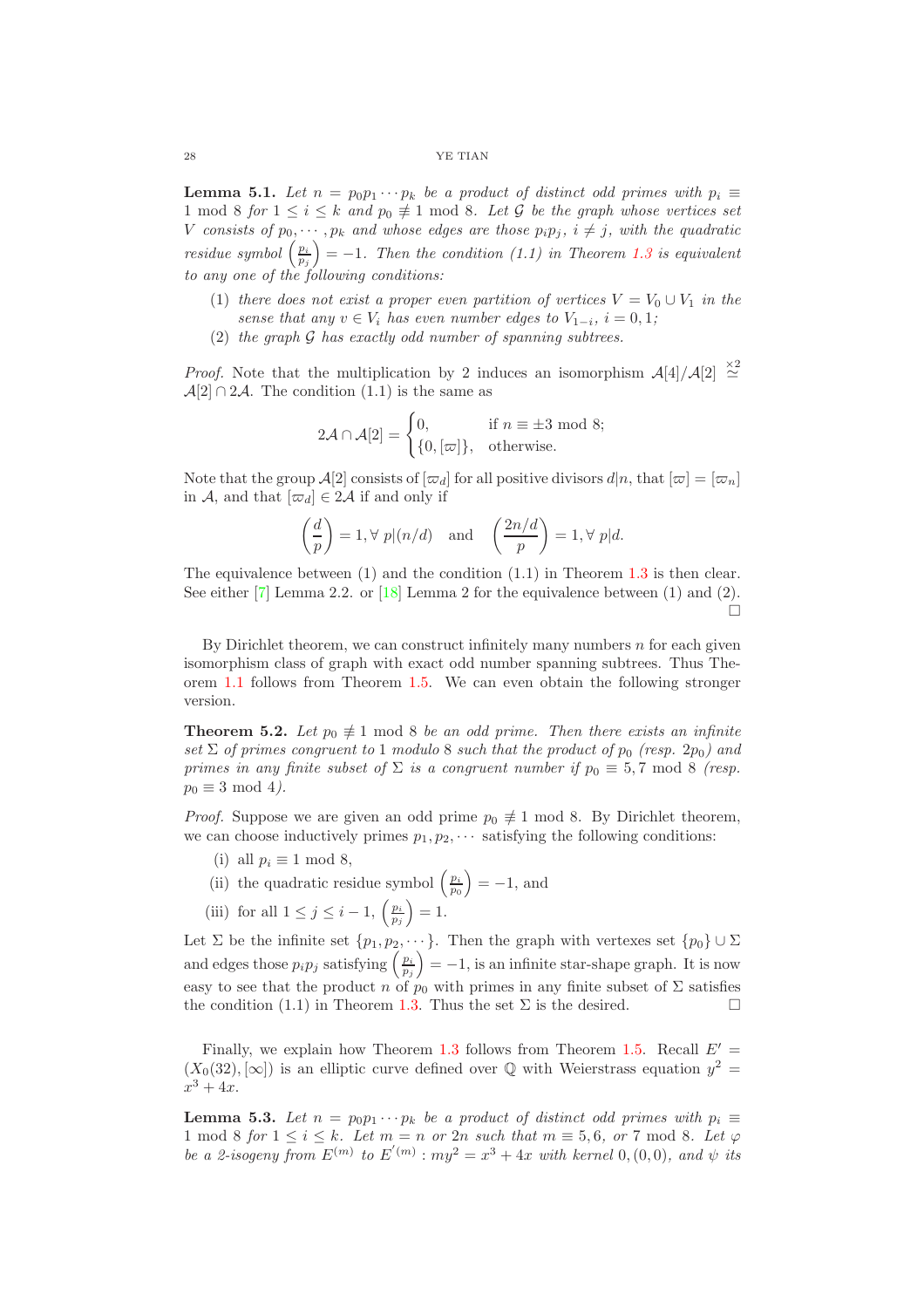*dual isogeny. Let*  $S^{(\varphi)}$  (resp.  $S^{(\psi)}$ ) denote the  $\varphi$ -(resp.  $\psi$ -) Selmer group. Then *the condition (1.1) in Theorem [1.3](#page-1-0) implies that*

$$
\dim_{\mathbb{F}_2} S^{(\varphi)} = 1 \quad and \quad \dim_{\mathbb{F}_2} S^{(\psi)} = 2,
$$

and moreover, that the 2-Selmer group  $S^{(2)}(E^{(m)}/\mathbb{Q})$  satisfies

(5.1) 
$$
\dim_{\mathbb{F}_2} S^{(2)}(E^{(m)}/\mathbb{Q})/E^{(m)}[2] = 1.
$$

*Proof.* These Selmer groups can be computed using [\[23\]](#page-29-15) Ch.X Proposition 4.9. For example, when  $m = n \equiv 5 \mod 8$ , the  $\varphi$ -Selmer group  $S^{(\varphi)} \subset H^1(\mathbb{Q}, E^{(m)}[\varphi]) \cong$  $\mathbb{Q}^{\times}/\mathbb{Q}^{\times 2}$  have representatives divisors d (including negative ones) of  $2n$  satisfying that the curve

$$
C_d: \quad dw^2 = d^2 + 4n^2z^4
$$

over  $\mathbb{Q}$  is solvable locally everywhere. the  $\psi$ -Selmer group  $S^{(\psi)} \subset H^1(\mathbb{Q}, E'(m)[\psi]) \cong$  $\mathbb{Q}^{\times}/\mathbb{Q}^{\times 2}$  have representatives divisors d (including negative ones) of  $2n$  satisfying that the curve

$$
C'_d: \quad dw^2 = d^2 - n^2 z^4
$$

over Q is solvable locally everywhere. Using the equivalence between the condition (1.1) in Theorem [1.3](#page-1-0) and (1) in Lemma 5.1, one can check easily by Hensel Lemma that  $S^{(\varphi)}$  consists of only two elements 1, n and is then of  $\mathbb{F}_2$ -dimension 1, and  $S^{(\psi)}$ consists of  $\pm 1, \pm n$  and then is of dimension 2.

Note that there is an exact sequence:

$$
0 \longrightarrow S^{(\varphi)} \longrightarrow S^{(2)}(E^{(m)}/\mathbb{Q}) \longrightarrow S^{(\psi)}.
$$

Since the subgroup  $E^{(m)}[2] \subset S^{(2)}(E^{(m)}/\mathbb{Q})$  of 2-torsion points provides 2-dimensional image in  $S^{(\psi)}$ , the last morphism is also surjective and therefore  $\dim_{\mathbb{F}_2} S^{(2)}(E^{(m)}/\mathbb{Q}) =$ 3. The formula  $(5.1)$  follows.

*Proof of Theorem [1.3.](#page-1-0)* Let  $m = n$  or 2n be as in the Theorem [1.3](#page-1-0) and  $P^{\chi}(f)$  the Heegner point construct in Theorem [1.3.](#page-1-0) By Theorem [1.3,](#page-1-0) we know that  $P^{\chi}(f) \in$  $E(\mathbb{Q}(\sqrt{m^*}))^-\cong E^{(m)}(\mathbb{Q})$  is of infinite order. Via the argument in the proof of Proposition [3.4,](#page-13-1) the Euler system theory of Kolyvagin implies that the Mordell-Weil group  $E^{(m)}(\mathbb{Q})$  has rank one and the Shafarevich-Tate group  $\text{III}(E^{(m)}/\mathbb{Q})$  is finite.By the generalized Gross-Zagier formula  $(27)$  Theorem 1.2) and the nonvanishing of  $L(E^{(1)}, 1)$  and  $L(E^{(2)}, 1) \neq 0$ , the vanishing order of  $L(s, E^{(m)})$  is exactly one.

It follows from (5.1) in Lemma 5.2 that

$$
\mathrm{rank}_{\mathbb{Z}} E^{(m)}(\mathbb{Q}) + \dim_{\mathbb{F}_2} \mathrm{III}(E^{(m)}/\mathbb{Q})[2] = 1.
$$

Since we have shown that  $\text{rank}_{\mathbb{Z}} E^{(m)}(\mathbb{Q}) = 1$ ,  $\text{III}(E^{(m)}/\mathbb{Q})[2] = 0$ , which implies that  $\text{III}(E^{(m)}/\mathbb{O})$  has odd cardinality.

### <span id="page-28-0"></span>**REFERENCES**

- <span id="page-28-2"></span>[1] Birch, B.J., Elliptic curves and modular functions, Symposia Mathematica, Indam Rome 1968/1969, vol. 4, pp27-32. London: Academic Press (1970).
- <span id="page-28-4"></span>[2] Birch, B.J. and Swinnerton-Dyer, H.P., Notes in Eeliptic curves (II), J. Reine Angew. Math, 218 (1965), 79-108.
- <span id="page-28-5"></span>[3] Daniel Bump, Automorphic Forms and Representations, Cambridge Studies in Advanced Mathematics 55, 1998.
- <span id="page-28-3"></span>[4] John Coates and Andrew Wiles, On the conjecture of Birch and Swinnerton-Dyer, Invent. Math. 39 (1977), 233-251.
- [5] Arian Diaconu and Ye Tian, Twisted Fermat Curves over Toatlly Real Fields, Annals of Math. 162, 2005.
- <span id="page-28-1"></span>[6] L. E. Dickson, History of the Theory of Numbers Volume II. Carnegie Institute, Washington DC (1920), reprinted by Chelsea (1966).